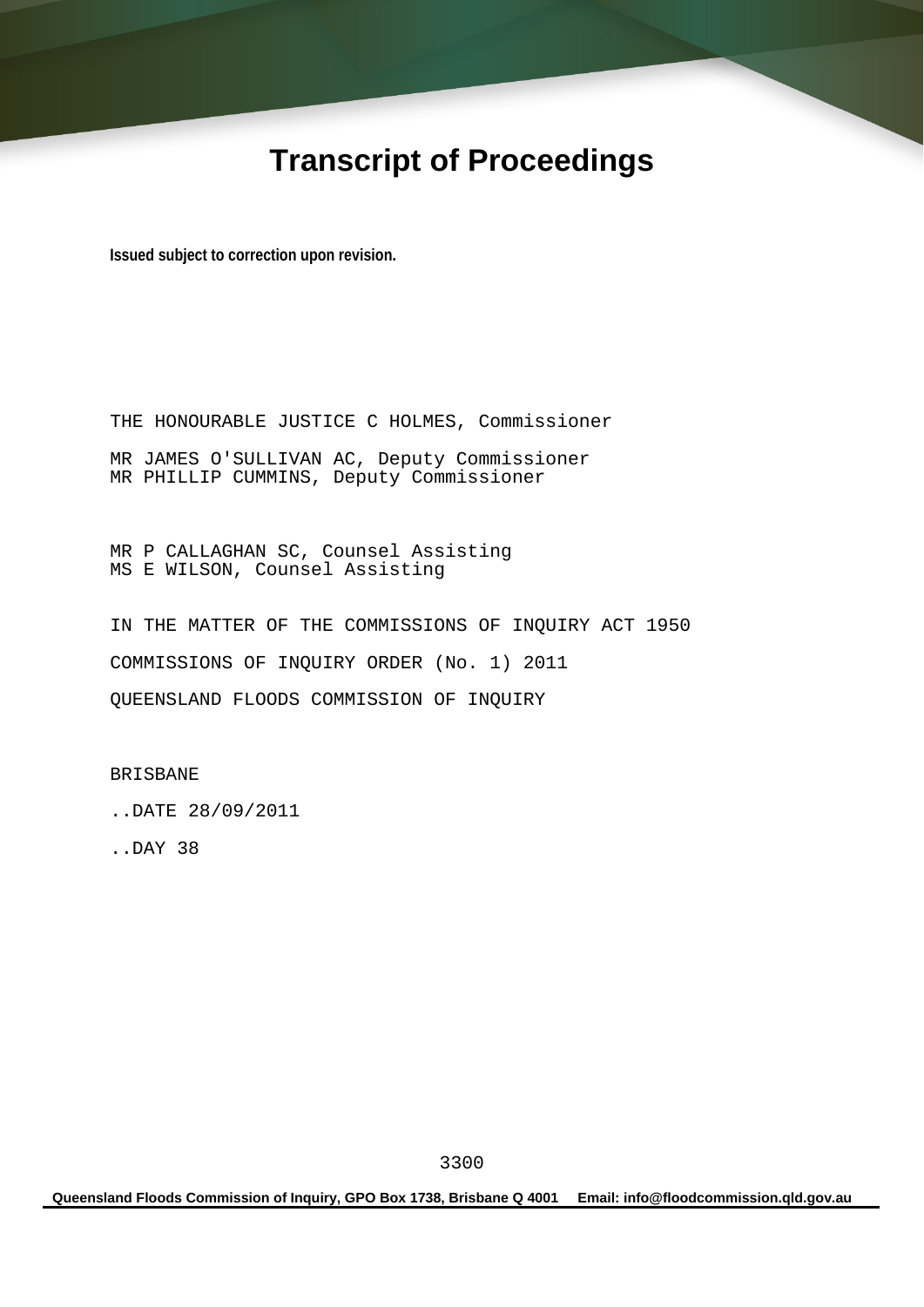| 28092011 D38 T1 JJH QUEENSLAND FLOODS COMMISSION OF INQUIRY                                                                                  |    |
|----------------------------------------------------------------------------------------------------------------------------------------------|----|
| THE COMMISSION RESUMED AT 10.01 A.M.                                                                                                         | 1  |
| COMMISSIONER: Mr Ure, you're appearing for?                                                                                                  |    |
| MR URE: Local Government Association of Queensland on behalf<br>of the Central Highlands Regional Council.                                   |    |
| Thanks, Mr Ure. Yes, Miss Wilson.<br>COMMISSIONER:                                                                                           | 10 |
| Thank you, Madam Commissioner. I call David<br>MS WILSON:<br>McCullagh.                                                                      |    |
| DAVID CHARLES MCCULLAGH, SWORN AND EXAMINED:                                                                                                 |    |
| You can take a seat, thanks, very much,<br>COMMISSIONER:<br>Mr McCullagh.                                                                    | 20 |
| Is your full name David Charles McCullagh?-- It<br>MS WILSON:<br>is.                                                                         |    |
| And you provided a statement to the Queensland Floods<br>Commission of Inquiry?-- I did.                                                     |    |
| Can you have a look at this document, please? That's your<br>statement?-- It is.                                                             | 30 |
| Madam Commissioner, I tender that statement, with its<br>exhibits.                                                                           |    |
| COMMISSIONER: Six-hundred and 65.                                                                                                            |    |
| ADMITTED AND MARKED "EXHIBIT 665"                                                                                                            | 40 |
| MS WILSON: Now, Mr McCullagh, that statement is your<br>evidence?-- Mmm-hmm                                                                  |    |
| And if I could just ask you about some additional matters that<br>you raise in your statement. You presently live in<br>Ormiston?-- Mmm-hmm. |    |
| And you've lived there for the last 10 or so years?--<br>Ten<br>years, yes.                                                                  | 50 |
| Now, you previously did live in Emerald?-- Yes.                                                                                              |    |
| And when did you move to Emerald?-- '73.                                                                                                     |    |
|                                                                                                                                              |    |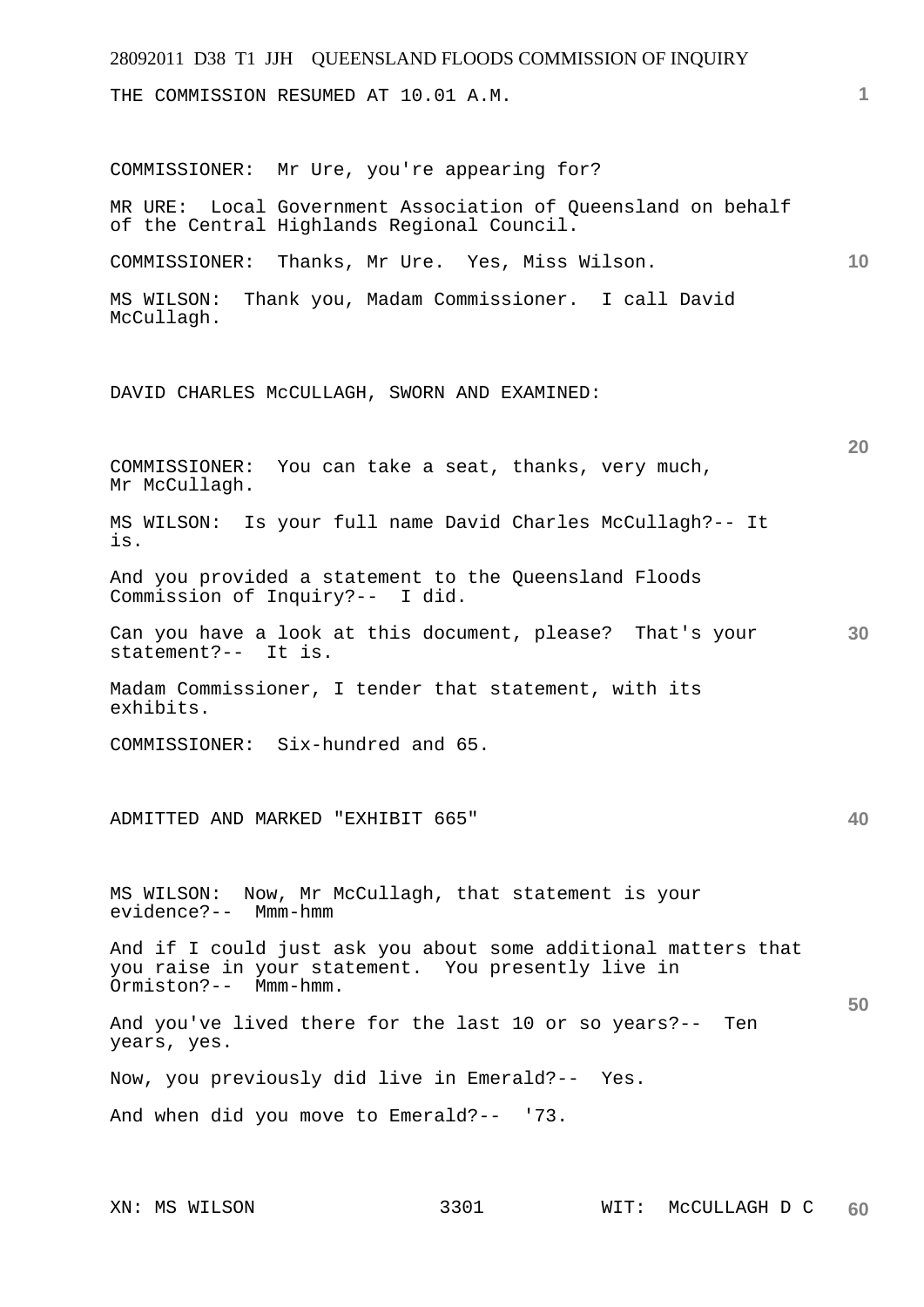28092011 D38 T1 JJH QUEENSLAND FLOODS COMMISSION OF INQUIRY **10 20 30 40 50**  And you lived there for approximately about 30 years?-- Thirty years, yeah. You still have properties in Emerald?-- I do. And are they properties that are in the Town of Emerald or outside Emerald?-- Portion 131 - 39, that we won in 1973, and "Gunwarra West" on the Nogoa River where the town water empties. And have you got any properties in the town itself?-- No, I've sold them all down. Okay. Now, the properties that you have, they were flooded in both 2008 and 2011?-- No, the 139 wasn't flooded. Okay. And 139 is the one that is on the Nogoa River?-- No, 139's the one right beside town. Sorry?-- It's right beside town. Okay?-- LM1. Okay. Now, you grew cotton on your property?-- I've grown cotton. Okay. And you believe that cotton with the configuration of Emerald is probably the worse thing that could grow. Can you explain that for us?-- Oh, you're sort of taking words a bit there. We've grown the best crops of cotton in Australia at the time. We grew what we could make the most money out of, we had no say in it, but cotton - cotton is a crop that's planted in September. When it's in full flight growing it takes about a hundred mils of water a week of irrigation. So the whole cotton area which drains into LM1 - not the whole cotton but the area of cotton that drains into LM1 can have a full profile of moisture and get a six inch storm, so there's lot of water goes into the drains that are the problem in these floods. Okay. I'm now going to show you a map of Emerald and it's been - there's some notations made on that map, and that will also come up on the screen as well. Now, you can see that that's a map of Emerald which shows the floodwaters?-- Mmm-hmm. And there's been some features that have been marked on that map. One of those features that I'd like to take your attention to is LN1?-- Yes. And you just referred to LN1 in your evidence before?-- Mmm-hmm. You can see LN1 on that map?-- Yes.

Now, you refer to LN1 in your statement?-- Mmm-hmm.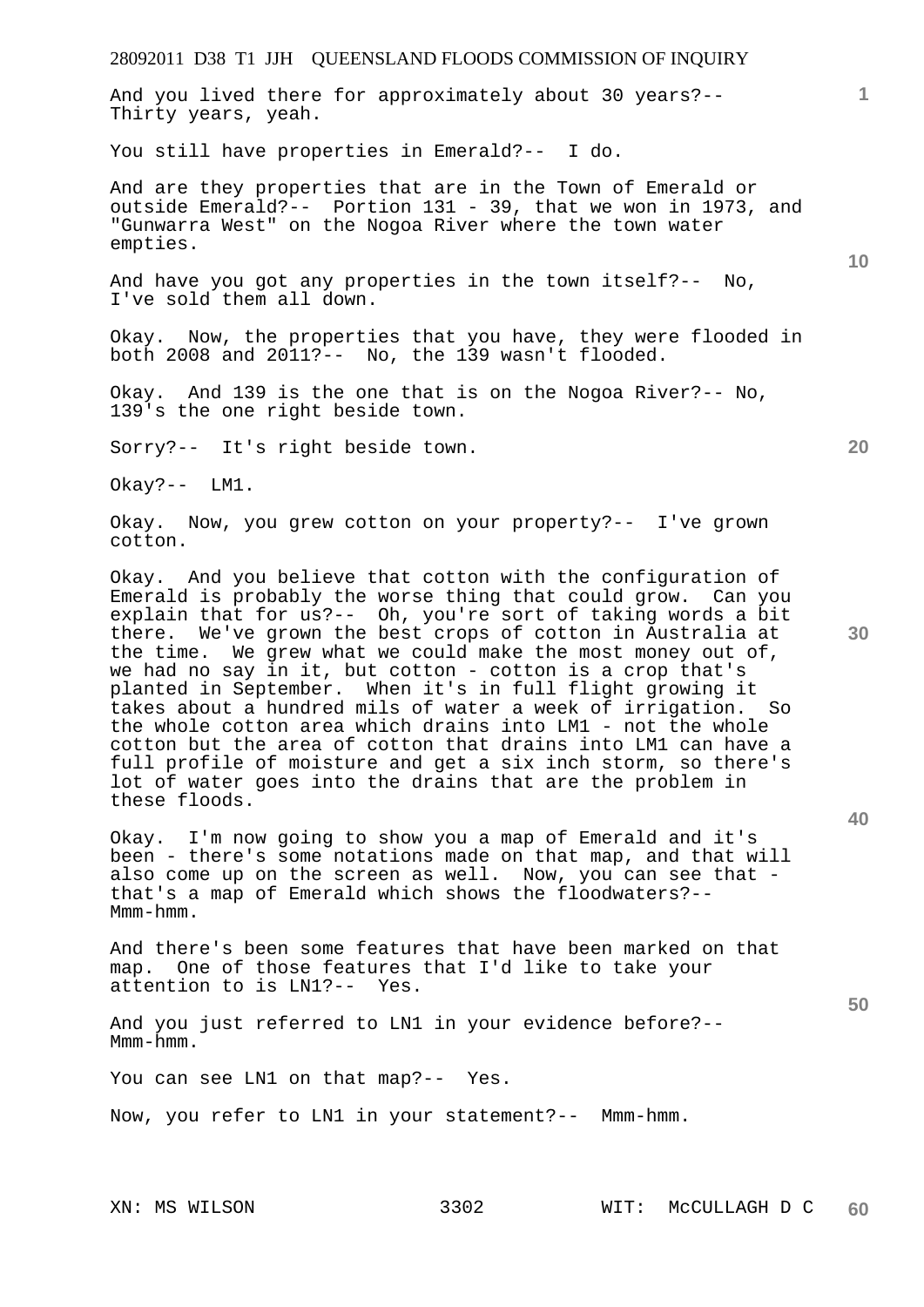And if I can take you to your statement at paragraph 14 where you say IWS designed the drains?-- Mmm-hmm.

I was just wanting to make that clear. Is that LN1 that you're referring to or other drains?-- The whole of the irrigation area was designed by an engineer by the name of Don Beattie-----

Oh, yes?-- -----and the dam was built by the IWS, and, look, the whole scheme was designed by the IWS. Every part of it was designed by the IWS. Irrigation Water Supply Commission.

Okay. Now, that LN1, if we can go back to that aerial photograph with the floodwaters, runs - it comes through properties before it hits Emerald, is that the case?-- No.

Well, where does it come from before it hits Emerald? We see that LN1 on that left-hand side, where does that extend to?-- Well, it comes down the western highway and drains properties - drains irrigation properties. It comes across - you haven't got it on this map. But it comes across and drains about six or seven properties out on Selma Road.

Um-----?-- But it's only a drain, it's only a drain to drain the irrigation properties. It was built for the irrigation area. It was only built for the irrigation area. Its capacity is only for the irrigation area.

And that is one of the major factors that you raise in your statement that you say contributes to the flooding in Emerald, is the issue with the drains?-- Well, it's as simple as the way the irrigation drains are drained no other water can go into them.

And one of the issues that you raise is that many residential and industrial developments discharge stormwater into that drain in Emerald itself?-- Well, my friend over there said that Sunwater - well, it wouldn't have been Sunwater when they signed an agreement with the council to let the council do developments and let the water into LM1 and LM1/2, it was a 20 year agreement, and it's a pretty silly agreement because the water can't go into those drains unless there's no water in them.

At times of heavy rain-----?-- Mmm-hmm.

-----you believe that LN1 causes water to push back across and flood houses such as Kidd Street?-- Of course it does-----

Now-----?-- -----because it's got openings on - it's got openings on both sides of it.

Now, Kidd Street is not marked on that - that feature is not marked on that map?-- I know where it is.

Well, that would be helpful if you could show us where it is. Now, there's marker - there's a - to your right, Mr McCullagh, there is a pointer that you could use?-- Oh, righto.

**10** 

**1**

**20** 

**30**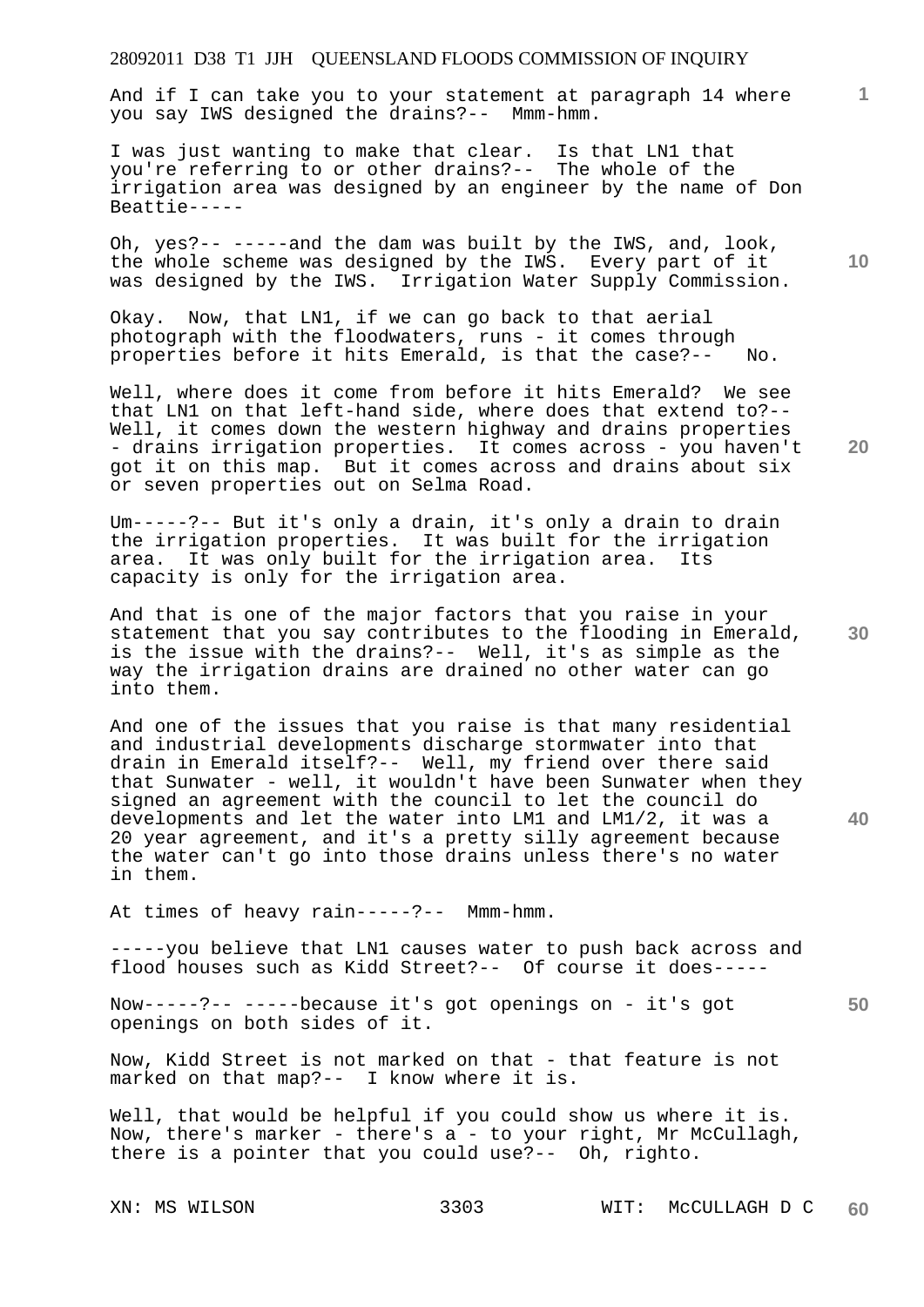And you could show us on that map up there?-- Where's the pointer?

To your right?-- Oh, this one.

Now, can you - be able to show us on that map up - on that photograph up there to your left, Mr McCullagh?-- What have I got to press?

Just press the - Mr Hinchliffe will help you. Or perhaps it might be easier, Mr McCullagh - Madam Commissioner, could Mr McCullagh go and point to-----

COMMISSIONER: Mr McCullagh, would you mind doing that, just going up there and pointing it out to us?-- See this road here, that curved road, that's the whole of Kidd Street.

MS WILSON: Okay?-- 65 blocks.

COMMISSIONER: Thank you

MS WILSON: And that is - you did some developments - if you could return to your seat. You've done some development work at that Kidd Street area?-- I did it all

Did it all. When you did that was that on the outskirts of town or where was town's development up to at that point in time?-- Oh, yes, Gordonstone Mine which was ARCO, BHP, BHP were building houses so the BHP houses and the ARCO houses were right up against us, so the development was all going on there, and we bought that piece of land.

And when you did that development what impact did you think that the LN drain would have on that - such a development?--I didn't really - I was a bit silly, I suppose, but I didn't think it would have the effect that it's had because I've got 65 unhappy people.

And have you got any solutions that - for the flooding that you say occurs from the LN1 drain?-- It's all in my submission.

Is there anything else that you wish to add?-- Just on that development, I've got a - I've got to put in there that the council was going to do that development. They were going to make a hundred blocks there.

Yes?-- So if I thought - if I - I thought if the council was going to put a hundred houses there, if I put 65 there I wasn't going to be doing anything too bad. I didn't make a lot of friends when I managed to box them out when they - when the land was sold, but the council had a plan to do a hundred blocks on that piece of land and they got cold feet and I bought the land and I did 65 blocks. Had to have Court cases. The council was happy to put a hundred blocks on it themselves but they didn't want me to put 65 on it. Just bad sports, I thought.

**20** 

**40** 

**50** 

**10**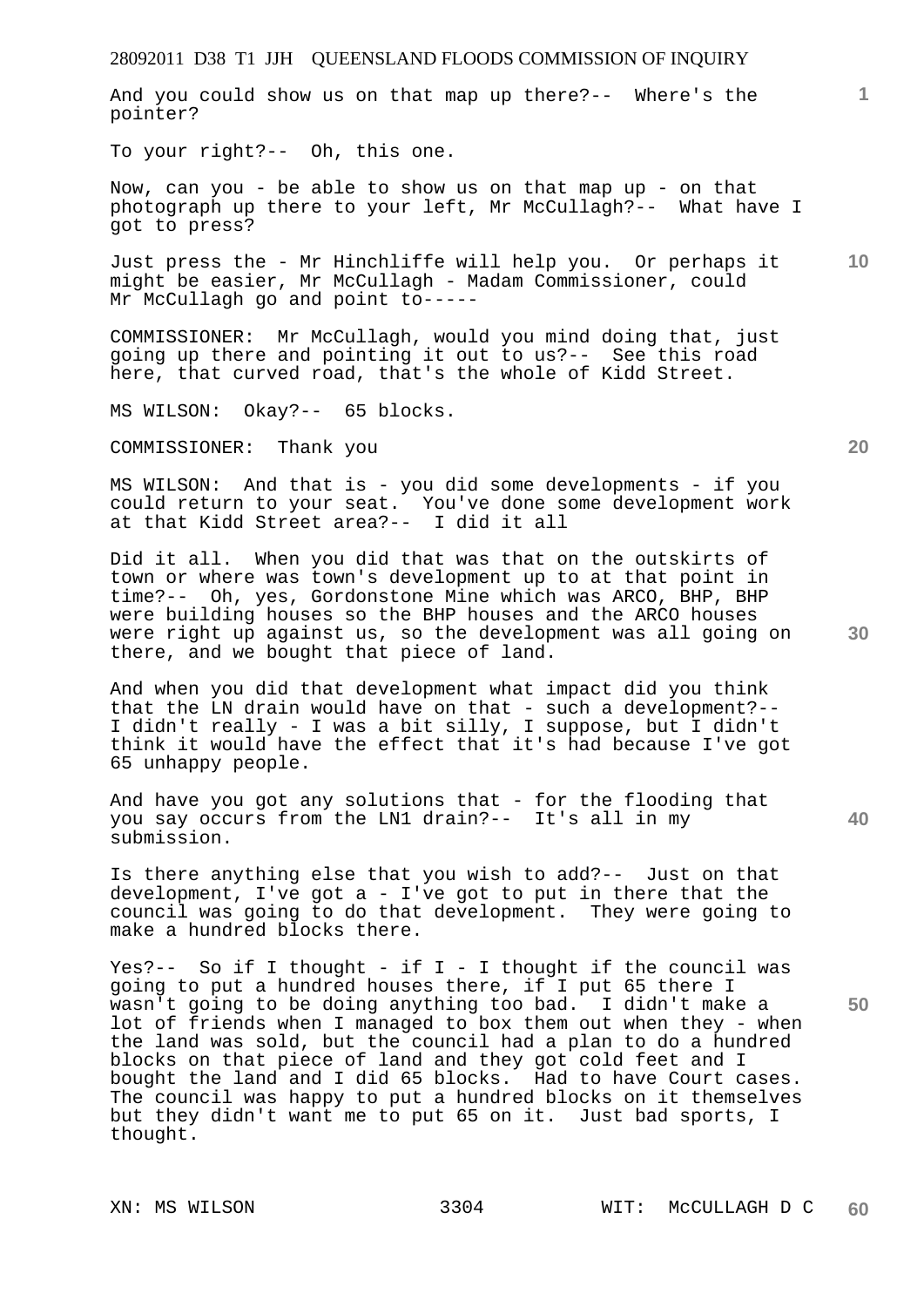| 28092011 D38 T1 JJH QUEENSLAND FLOODS COMMISSION OF INQUIRY                                                                                                                                                           |              |
|-----------------------------------------------------------------------------------------------------------------------------------------------------------------------------------------------------------------------|--------------|
| Thank you, Mr McCullagh. I have no further questions. Just<br>hang on a moment, some other people may have some questions.                                                                                            | $\mathbf{1}$ |
| MR MacSPORRAN: I have nothing, thank you, Commissioner.                                                                                                                                                               |              |
| COMMISSIONER: Mr Porter?                                                                                                                                                                                              |              |
| MR PORTER: No questions, Commissioner.                                                                                                                                                                                |              |
| MR FLANAGAN: No questions, Commissioner.                                                                                                                                                                              | 10           |
| COMMISSIONER: Mr Ure?                                                                                                                                                                                                 |              |
| MR URE: We only received Mr McCullagh's statement at about<br>5 o'clock last night. There's a couple of matters we wish to<br>respond to. We're taking instructions, we'll be able to<br>respond tomorrow in Emerald. |              |
| COMMISSIONER: All right. You've got no questions for<br>Mr McCullagh?                                                                                                                                                 | 20           |
| MR URE: No, I haven't.                                                                                                                                                                                                |              |
| MS McLEOD: There's no questions, thank you.                                                                                                                                                                           |              |
| MS WILSON: May Mr McCullagh be excused?                                                                                                                                                                               |              |
| COMMISSIONER: Yes, thanks very much for your time,<br>Mr McCullagh, you're excused.                                                                                                                                   | 30           |
| WITNESS EXCUSED                                                                                                                                                                                                       |              |

MS WILSON: I call Glen Brumby.

**50**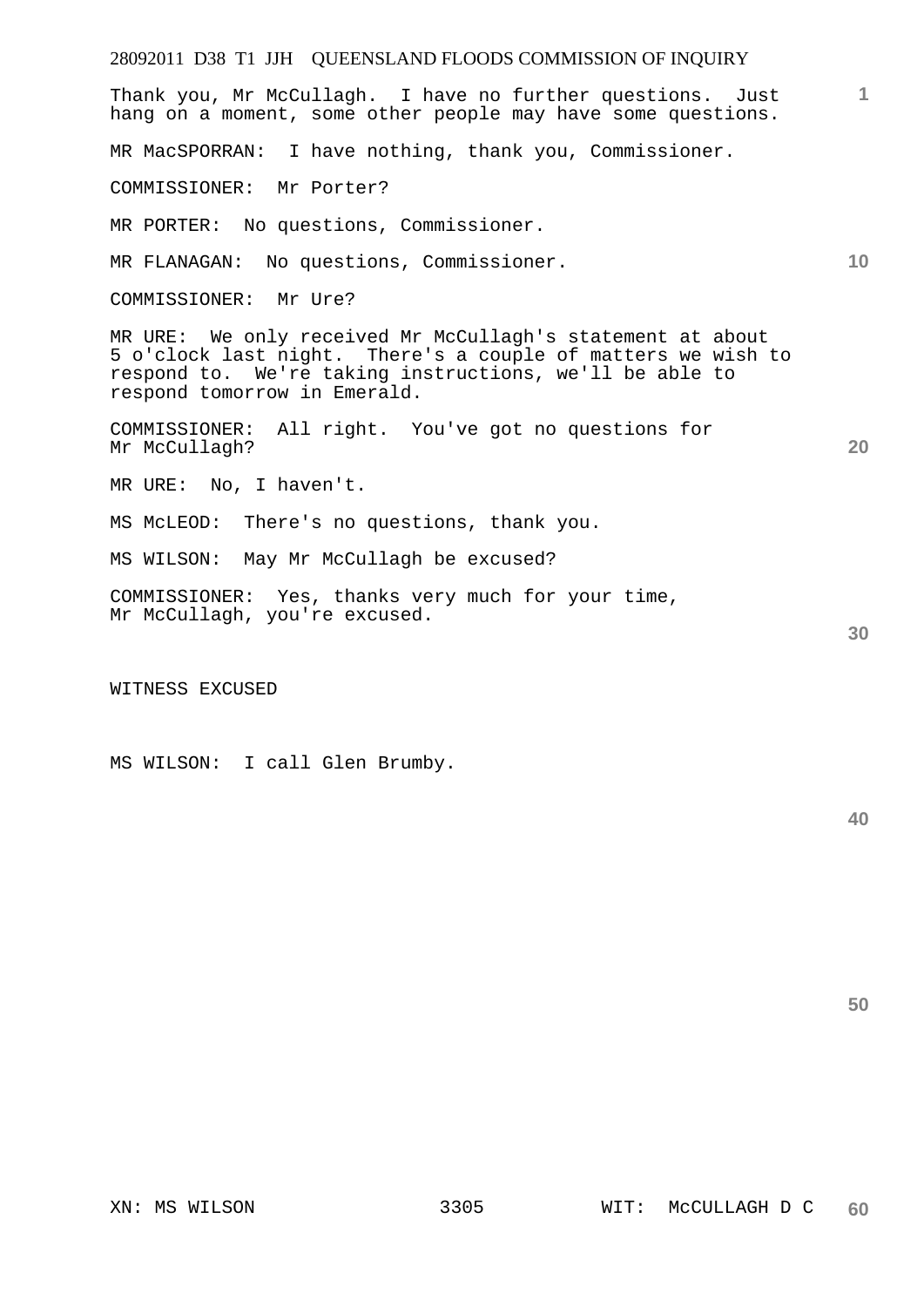## 28092011 D38 T1 JJH QUEENSLAND FLOODS COMMISSION OF INQUIRY **1 10 20 30 40 50**  GLEN THOMAS BRUMBY, ON AFFIRMATION, EXAMINED: MS WILSON: Thank you, Madam Commissioner. Is your full name Glen Thomas Brumby?-- Yes, it is. And you are the Executive Director of Building Codes Queensland, the - Growth Management Queensland, which is a division of the Department of Local Government and Planning?-- Yes, I am. And you provided a statement, with annexures, to the Queensland Floods Commission of Inquiry?-- I did. Can you have a look at this document, please? Have you brought your own statement along?-- I have. Madam Commissioner, I tender that statement. I understand that it's - there's an electronic copy that's on the electronic service. COMMISSIONER: All right. It will be Exhibit 666 but I do want hard copies----- MS WILSON: Yes, Madam Commissioner, we will----- COMMISSIONER: -----in due course. ADMITTED AND MARKED "EXHIBIT 666" MS WILSON: At paragraph - if I can take you to some matters in your statement. At paragraph 5 you tell us what the Building Codes Queensland administers?-- Yes And that includes the Queensland Development Code?-- That's correct. Building work in Queensland is governed by the Building Act 1975?-- That's correct. And it calls into play for assessment of building work both the Building Code of Australia and the Queensland Development Code?-- That's correct. And the Building Code of Australia is a document which applies Australia-wide?-- That's correct. With some local variations. And the Queensland Development Code is obviously just of application in Queensland?-- That's correct.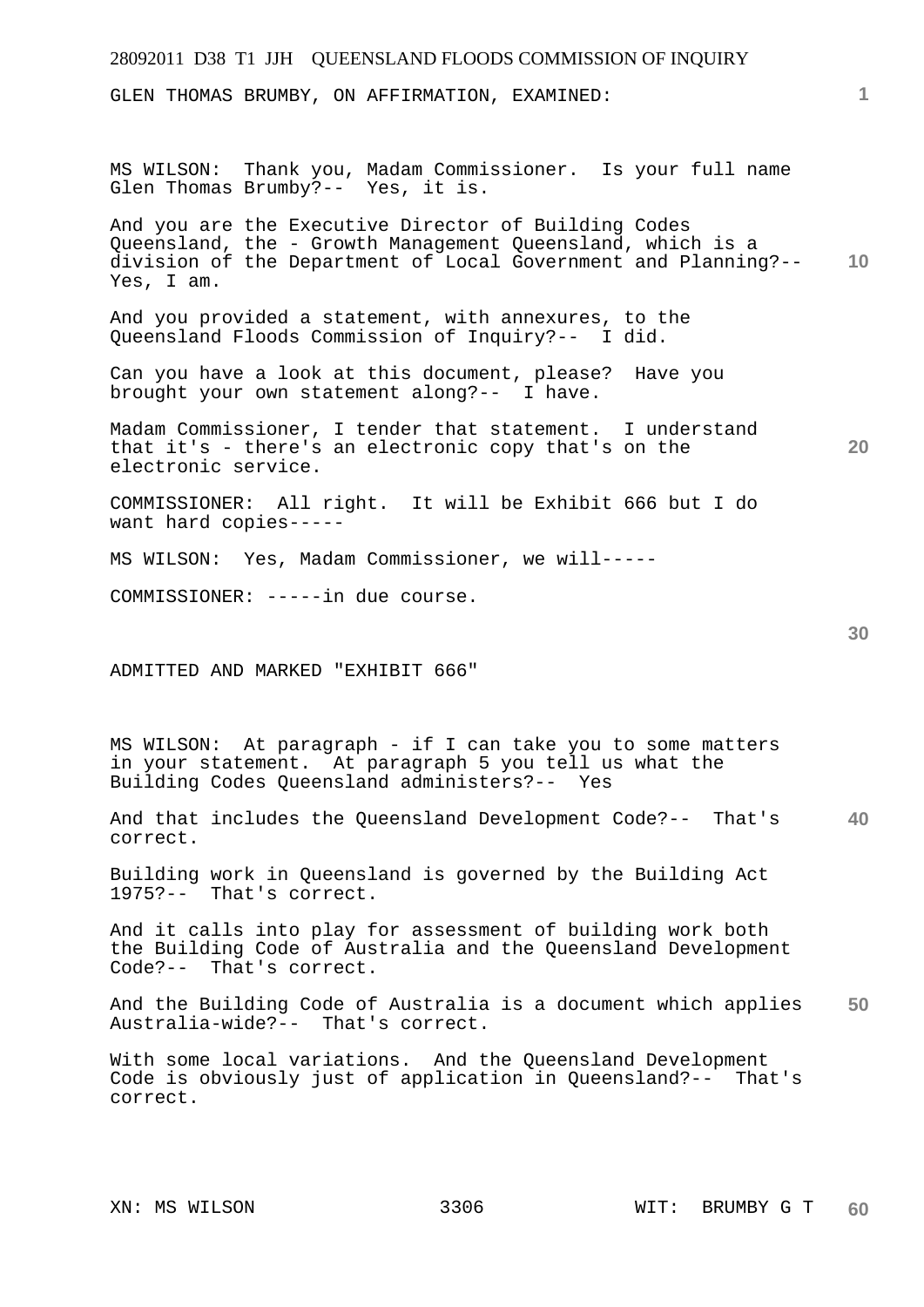So is it the case the process for getting amendments to the Building Code of Australia is more difficult than getting amendments to the Queensland Development Code?-- Well, it's something that's done through the Australian Building Codes Board-----

COURT REPORTER: I'm sorry, Mr Brumby, I'm having difficulty hearing you.

WITNESS: It's something that's done through the Australian Building Codes Board, the National Building Code of Australia which is now called the National Construction Code, and that's called up from time to time through building acts across Australia. The Queensland Development Code is something that Queensland has the ability to call up through its own regulation at any time.

MS WILSON: Okay. Now, the Australian Building Codes Board, you provide a background to that in your statement from paragraph 11 onwards, and if I can take you to the first issue that you particularly address in your statement, which is the steps taken by the Building Codes Queensland since 2009 to implement changes to building standards in Queensland. Now, you've addressed those matters in paragraphs 15 to 27. Sets out the steps that there have been - that have been taken to further this implementation of any change?-- That's correct. The Building Codes Board did have a project on its work program in the 2000 and, I think, six/seven year, as mentioned in paragraph 16 of my statement, and that project has, you know, changed over time into what we have today is the Building in Flood Prone Areas project.

There has been some delay in moving this forward?-- That's correct. The Building Codes Board oversees a code that has a number of - a large number of very topical social policy issues in it and it affects a great deal of Australia's employment and GEP, so it's - changes to the building code are usually hotly contested and governments of all persuasion tend to seek to implement policy through building standards and the Building Codes Board has always got a very full agenda.

In terms of Queensland's input, "it is required the Minister at the time, the Honourable Stirling Hinchliffe, the former Minister for Infrastructure and Planning to become involved on occasions"?-- That's correct. Minister Hinchliffe was very supportive of us getting the flood project elevated to a higher priority on the work program.

If I can take you to paragraph 27, which is at page 6 of your statement. Does that set out where this project is at the moment or has it progressed since then?-- The Australian Building Codes Board is currently preparing a regulatory impact statement and I understand that will be published, subject to the Office of Best Practice Regulation approval before the end of this year, and I'm not sure about how long that will take but I anticipate it may well stretch out into early next year before that process is completed, but the project has come a long way and we now have a draft standard

**10** 

**1**

**20** 

**40**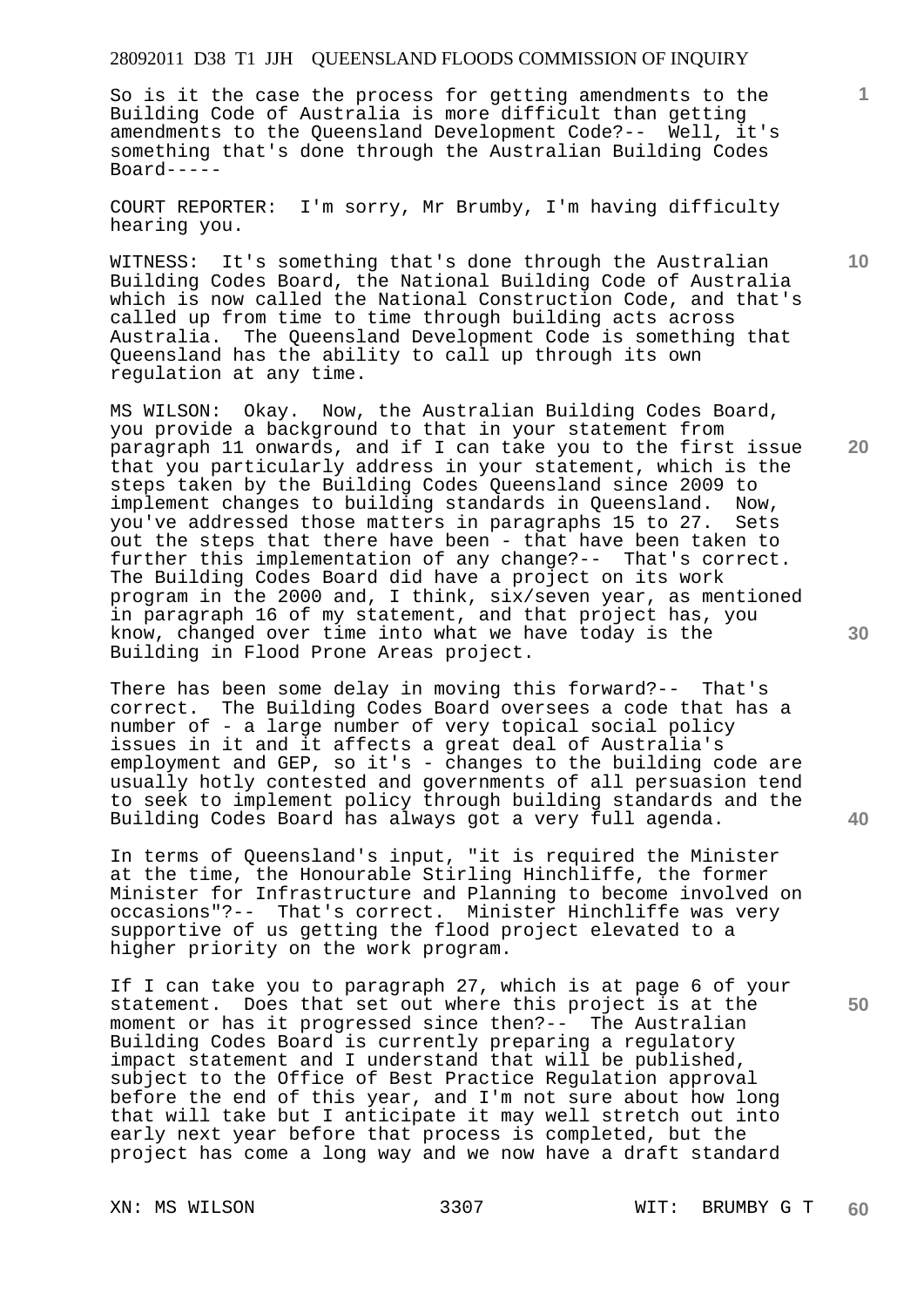and an accompanying handbook that would be suitable for adoption by regulation with some minor amendments, minor tweaking, subject to the consultation that we have already received in building codes.

Your statement sets out the response to the 2010/2011 Queensland floods and if I can take you to some of those matters. Paragraph 33, if I can take you there, refers to installing a reflux valve at the boundary connection to prevent sewerage surcharge from the sewer mains, and it was was it - it was - "BCQ was recommending for low-lying areas that a reflux valve be installed to both the sewer and stormwater drain within the property"?-- That's correct.

Now, was this being considered to be elevated to legislative change?-- Yes. Particularly for the sewer connections. I think there may be a need for some more work on the stormwater connection issue because I'm not certain that a routinely-fitting backflow reflux valve on stormwater connections will be helpful in all cases but certainly for the sewer connections that would be a high priority to prevent the backflow of sewer - of sewage in a flood event.

And where would this be required, in all areas or just low-lying flood areas?-- I don't see that it would be cost-effective to install them everywhere, I think it should be confined and targeted to keep costs low, probably to areas where there's a risk of flooding or areas very close thereto, because I know that some properties that weren't flooded did have some backflow of sewage in the recent flood event.

The present status of these amendments are that there is no present plans to amend legislation to mandate these installations?-- Well, I think the context of that is important. At the time, and I was away from work at that time for family reasons, the person in my position was aware of work being done by local councils and we were very keen, I think, to get that information before we went forward with any regulatory change, but our current intention is to put that forward as a package with the draft code if the government decides to accept it.

In paragraph 34 - 35 you refer to, the PIC "agreed with this recommendation on the basis that the local governments where flooding had occurred were conducting an investigation of how best to deal" with this issue?-- That's right. The - we have in Building Codes two consultative groups that consist of PIC bodies that provide us with advice about building and plumbing standards. They typically like to get, you know, a full range of feedback and information before we go forward for regulation and I think that's a sensible approach. Rather than everyone going off prematurely to make standards that need to be revised they'd rather get it right in the first instance.

Another proposal that the "BCQ is currently preparing is for the introduction, subject to government approval, of the new QDC part for buildings in a designated flood hazard management

**10** 

**1**

**20** 

**40**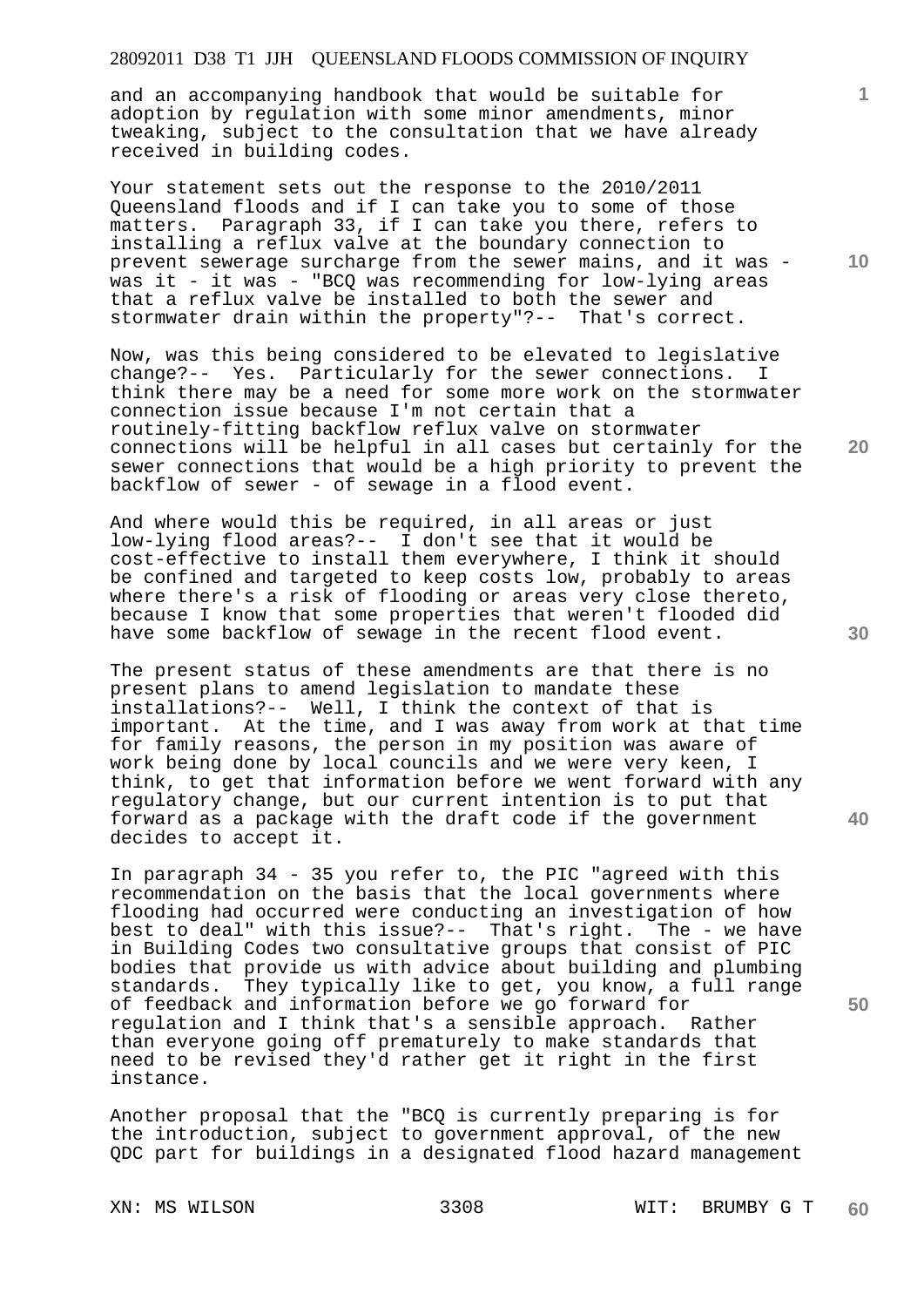area". If you can go to paragraph 40 of your statement. I'm interested in the classification of a "designated flood hazard management area". Where do you see that that can be defined?-- We would see that as being a local government responsibility and we - what we would prefer would be that it be clearly designated in their planning schemes so that everyone's very clear on where the code is to apply and how it's to apply.

And the effect of this is if it is passed is it making making this code a mandatory requirement in Queensland?-- That's correct.

"The new QDC will also set a minimum freeboard of 300 mil that will apply unless otherwise set by a local government". Minimum - I'm interested of where this minimum freeboard is set, from which level? What are you looking at? The Q100 level-----?-- Well, on the level that's set in the - by the local government all through the planning system the code that we would be bringing in should be explained in terms of where it fits in. Obviously you have a flood hazard and - sorry, a<br>flood hazard, then you've got the level of exposure. Both of flood hazard, then you've got the level of exposure. those elements of the problem are outside of building standards control. Building standards come in where you help with the level of resilience for the community. So we're talking about local governments designating those - those levels in the planning scheme and the code will probably try and deal with the question of level in the most cost-effective way. Now, with the defined flood event that can be done in two ways under the code. One is through defining a flood event. For example, probably to an exceedence of a hundred one in a hundred or through the experience in the local area. So it may be, you know, the maximum experienced flood in a certain area. So the code really just complements whichever way the local government provides the information.

For this proposed code to work does it require local governments, all local governments to have flood mapping to be able to set those levels?-- Well, it doesn't - the code really complements planning and it doesn't really - it won't be useful unless we have some idea of the location of the likely<br>flood. Now, I understand - we're working very closely with Now, I understand - we're working very closely with the Queensland Reconstruction Authority who have been preparing some mapping to identify where floods will occur and I understand the intention is for local - that to be made available to local governments and our code would complement whatever decision's made in that area.

At paragraph 44 you refer to how you have been working with the Queensland Reconstruction Authority on the "guideline entitled 'Planning for stronger more resilient floodplains'". Are you aware that the QRA, the Queensland Reconstruction Authority, has produced a series of flood maps?-- Yes, I speak regularly with Brendan Nelson and we're very supportive of that because it will complement - the planning system will be delivering a good - a good outcome from the planning through to the building spectrum.

**10** 

**1**

**20** 

**30** 

**50**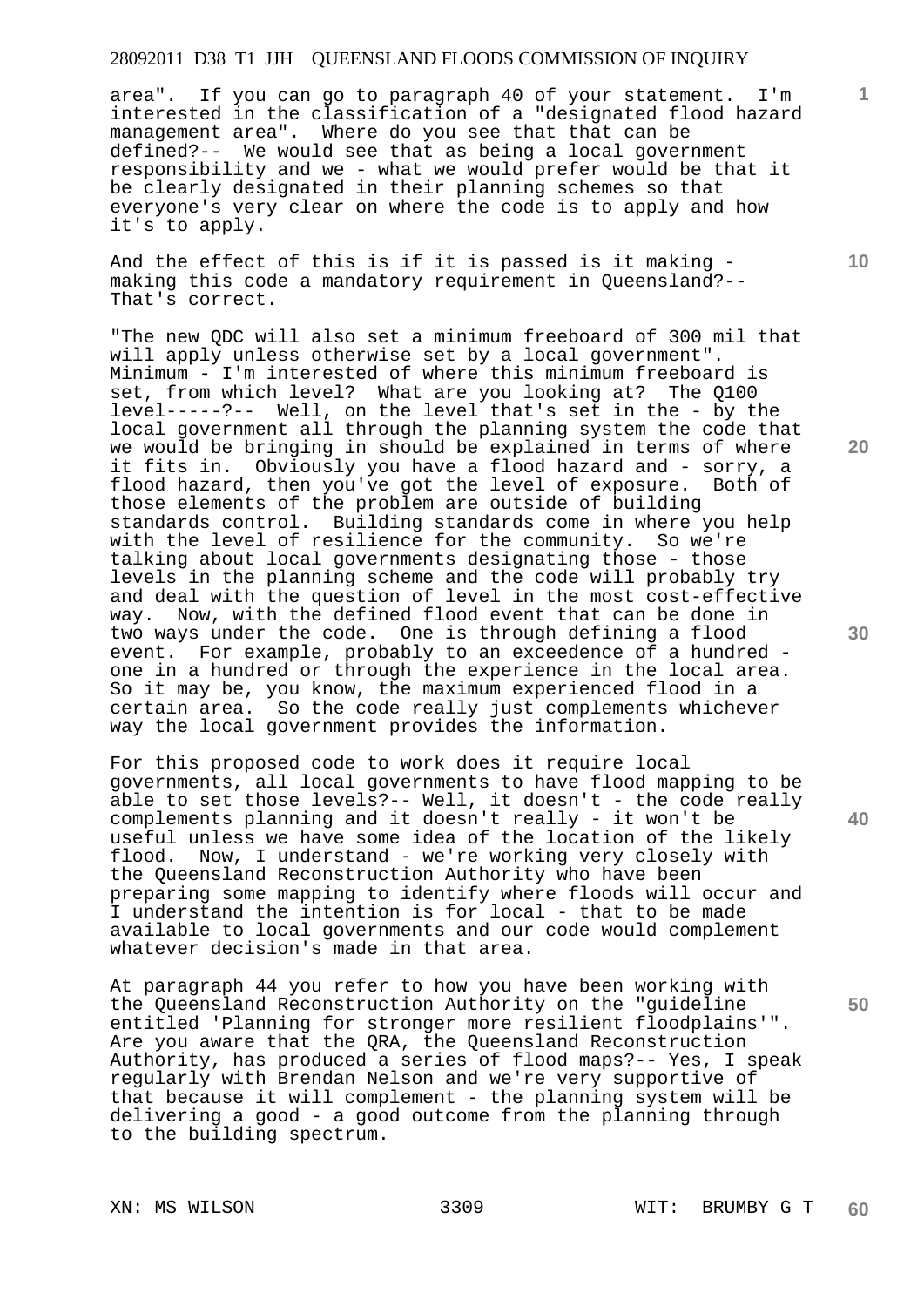Have you had a look at these maps to see whether they set flood levels?-- Yes, our team has. I haven't personally looked at the maps but I understand that the flood level is isn't routinely set, but I do understand that local governments do have a lot of intelligence and knowledge that's built up over many years and that - I envisage that they would be able to provide some guidance to proponents for a building about the likely level. It would be better if they could because that will help keep costs down for a new building because the cost of getting reports from a specialist hydrologist may be - you may overcome the need for those reports.

If the mapping does not provide flood levels then that will cause difficulties, won't it, for the application of the code?-- Well, I think it will - it will certainly add cost. The code does allow - we're planning to have a number of pathways to get to building and one of them would be to rely on a competent person to set - to do a - get some information on the likely flood event. It would be best if the local councils used the module they've got to provide guidance at a site level or at least at street level so that - to keep cost down for building, but it's routine for people who build to get expert reports. It would be better if they didn't have to get one because it saves money.

**30** 

**40** 

**50** 

**1**

**10**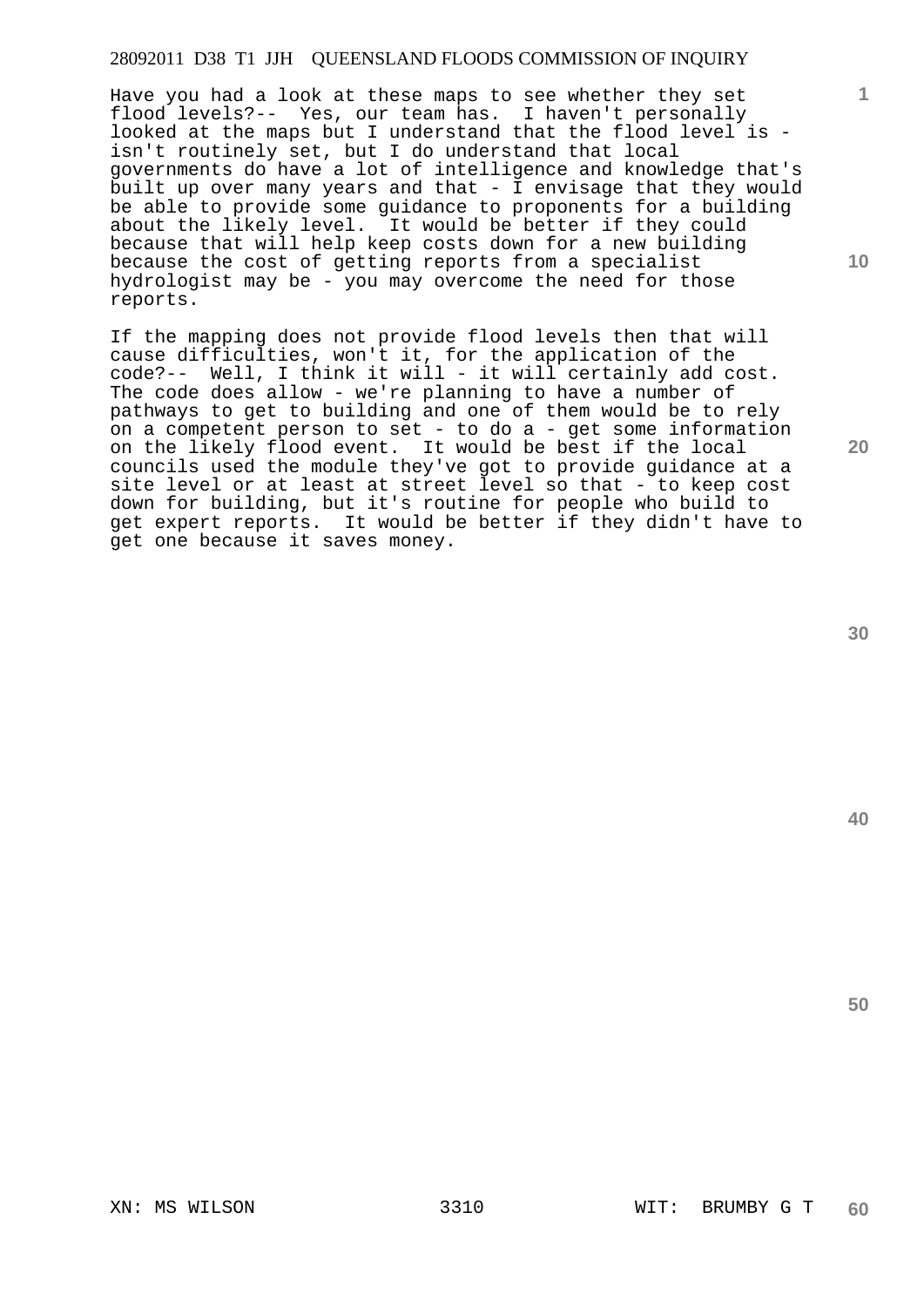When you say "adds cost", who are you envisaging will incur that cost?-- Well, at a site level for a building application, it would be the proponent, the person - the owner probably building the building would need to get a report to ascertain the appropriate defined flood level and add the add the freeboard.

**10**  Now, the draft standard is attached to your statement of attachment 18, and now may be a convenient time, Madam Commissioner, to tender the hard copy of that document.

COMMISSIONER: The standard or the statement or-----

MS WILSON: The whole statement, your Honour. I tender the statement with its exhibits.

COMMISSIONER: It's already got an exhibit number, which is 666, and I think it may have been handed up, I'm not sure. So it's all right. You say the standard is an attachment?

MS WILSON: Yes, it is, and it's attachment 18. I will take you to that perhaps in a moment. Now, what is included in attachment 18 is envisaged to become mandatory provisions; is that the case?-- That's correct. We're consulting on it at the moment and we have received quite a lot of feedback and obviously we will incorporate any sensible feedback as we usually do.

And who have you been consulting with?-- Widely with the building industry. We have a routine consultation process, because we - you know, building codes are iterative and they change often and we tend to be very closely involved with peak bodies, HIA, Master Builders, Property Council, UDIA, there's a suite of them.

Have you also been involved in any consultation with local government?-- Certainly, yeah, local governments are - Local Government Association and particularly a lot of governments with an interest are also closely consulted.

And what is the feedback that you are receiving in general terms from local governments?-- In general terms, I think local government are supportive. I have read a letter today from Ipswich that I hadn't read before, but local governments tend to accept now the need to have detailed building building standards under the Building Act rather than the planning schemes. So, I think most of them are coming around to that point of view.

Is that your own view or is that the view that you have been receiving from local governments?-- It's actually difficult because local - there are a lot of local governments and I haven't had a chance to read all the - all the feedback, but LJQ tries to represent them with a uniform view, but that's quite difficult sometimes because there's 70-odd local governments and they often have differing views, but my understanding of local government response is some will prefer to have everything in their planning scheme, other local

**20** 

**1**

**40**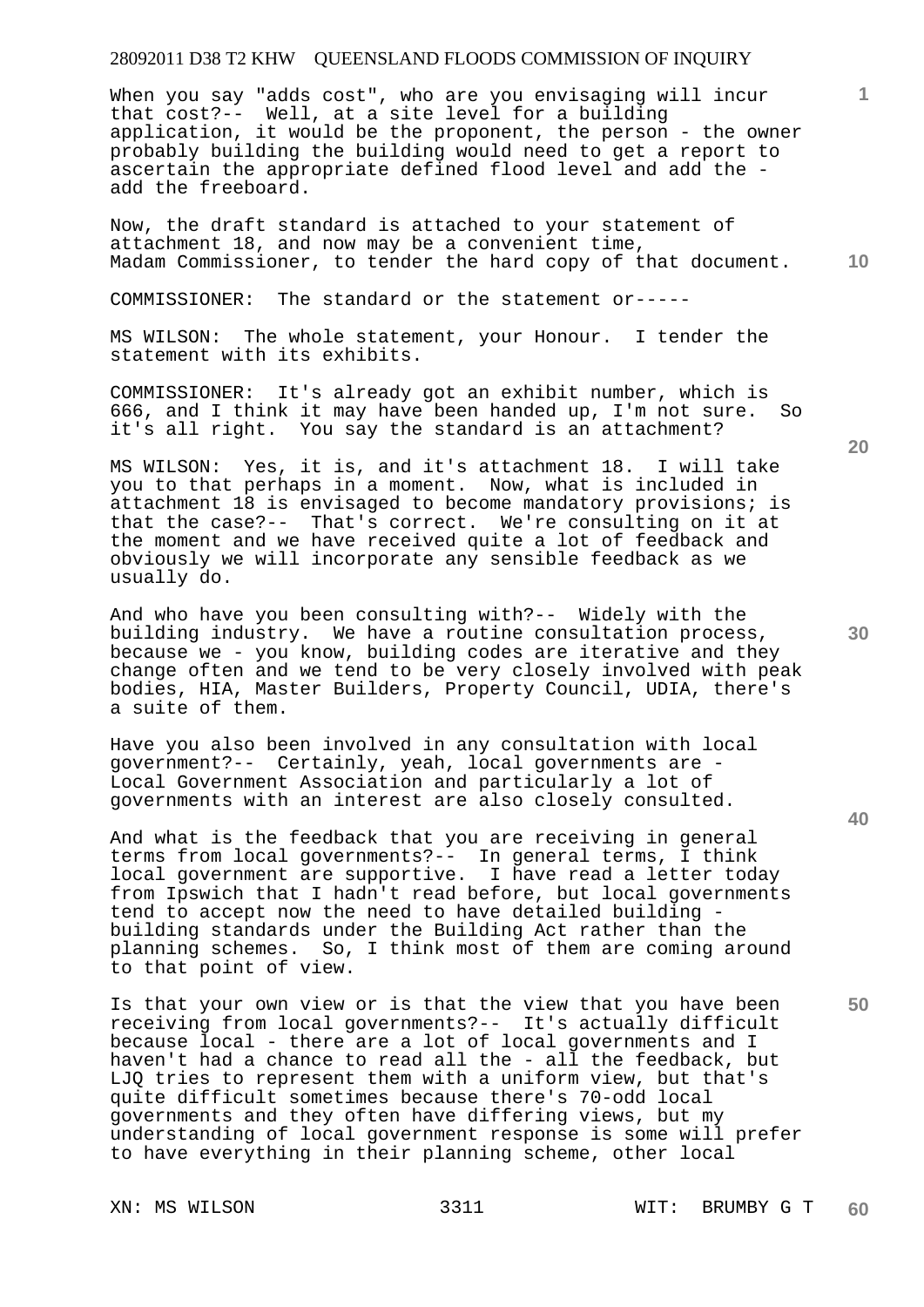councils are - accept the need for the consolidation of building standards, but it does vary. Ipswich are - seemed to be - aren't that supportive at this stage.

When is it proposed that this standard would become a mandatory requirement in Queensland?-- Well, we were planning on putting the matter to government before the end of this year and we were hoping to get feedback from the Commission if that was possible.

Attachment 18 to your statement, as I have referred to, talks about these are going to be the mandatory provisions. In your statement you also refer to additional nonmandatory provisions, and if I can take you to paragraph 50 of your statement where, "It is proposed that additional nonmandatory provisions which are currently outside the scope of the draft standard will also be included in the QDC." What is the status, then, of these nonmandatory provisions? Will they become, in effect, mandatory then?-- Well, at the moment we we are targeting buildings with habitable spaces with our flood response, but local governments have indicated that they would like to have or at least think about having standards for other classes of buildings. So, we are proposing to have some standards of commercial buildings so that local governments can pick them up rather than having to draft their own standards. My view is that it may be best to leave that to the market because of the difficult functionalities of commercial buildings and the need to keep in mind that - you know, they're probably better informed about their risk and the need for their business to operative during - during a flood event or other events, so it may be best - I mean, our view is - well, my particular view is that it may be best to leave that to the market. Having said that, leaving that area completely free from any State Government standards means that there could be 70-odd different standards in interested planning schemes which is probably not a great outcome for the building industry. I think there's a great efficiency where standards are consolidated and they're written by the Building Codes' experts to make them easier to use and cost effective. So, the idea is to have them available if local governments did want to pick them up. If they did pick them up in their planning scheming then that would, in effect, become a mandatory part of Queensland's building law.

The building requirements under the draft code as well as the national standard will only apply to areas designated by local government as a flood hazard area. Now, if there's no flood hazard area, they will not otherwise be triggered?-- That's correct.

So, it comes back to that issue that we were previously discussing about the designation of a flood hazard area, and at paragraphs 55 to 57 you refer to the areas designated by a local government as a flood hazard area. Is it the case that you are placing importance on the Queensland Reconstruction area's work that they're doing in developing flood hazard mapping?-- Certainly. We would like to help local governments in any way we can, but we also understand that

**10** 

**1**

**20** 

**30** 

**40**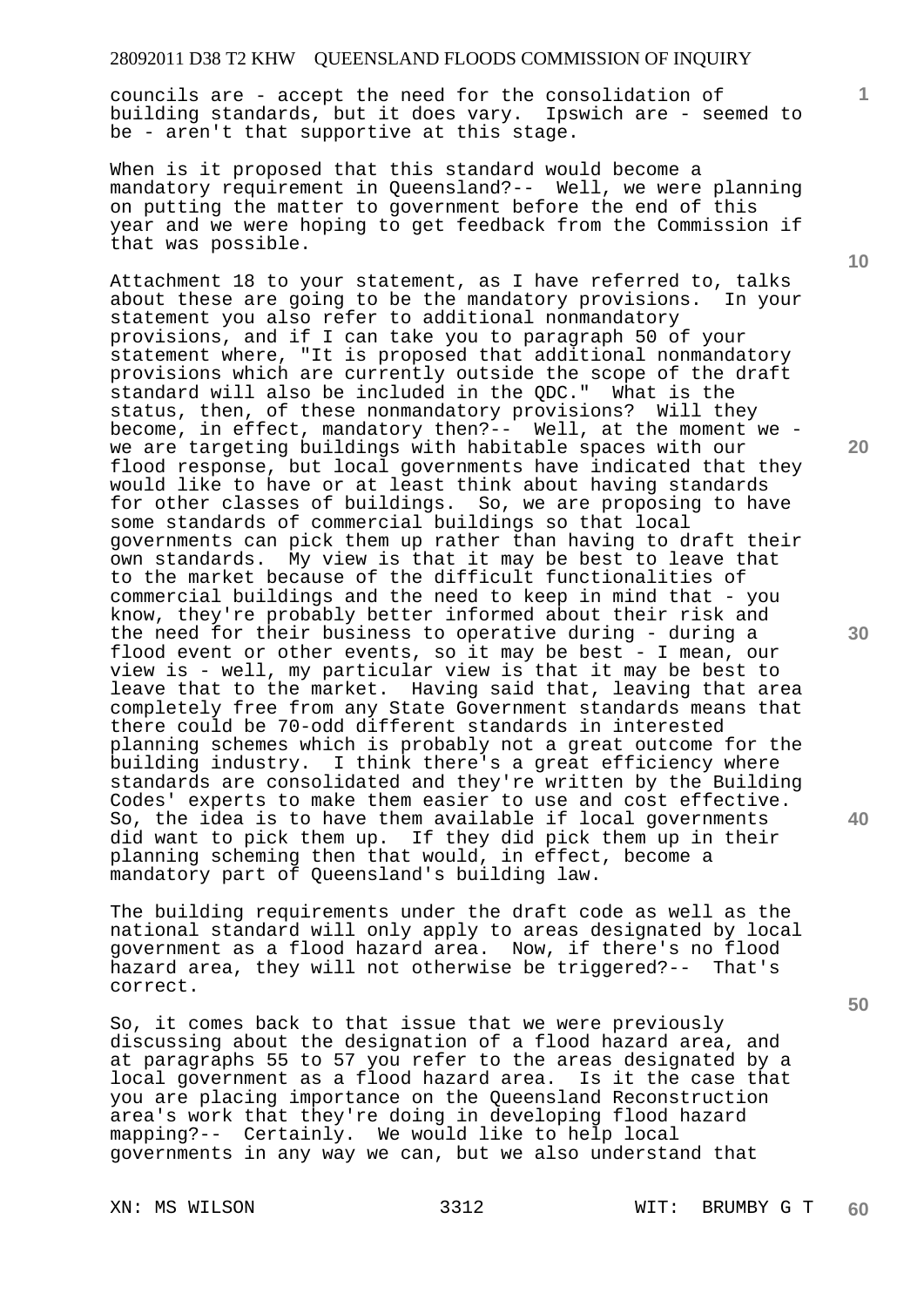local governments have built up quite a specific - a significant amount of knowledge in the area, so from our point of view we really just want to complement the planning systems' response and we would like the planning system to have standards to improve community resilience once they have made that designation.

I'm interested in paragraph 57 where it is expected to involve regulatory amendments to enable local governments to use the mapping that the QRA has developed as a basis for designated a flood hazard area for the purposes of building matters, including the proposed QDC under section 13 of the Building Regulations. So, it really is intermeshing the work the QRA is doing with their flood mapping with the work that you're doing?-- Yes, that's right. Under the Building Regulation at the moment we refer specifically to the SPP and I think the idea is to make that clear that we can refer to relevant documents in whatever form they are that specify where the flood is and how high the flood will be.

If the maps do not contain levels of flooding and just can give you a one dimensional view of potential flooding, that does not really assist the implementation of this code, though, does it?-- Well, I don't necessarily agree with that. I think it does assist, but it could go further. Our - our draft unit code will be very much aware of the most practical way to get the right flood level if an area is designated, because obviously what we want is to make - do two things. One is to make sure that the level is the right level, but, secondly, we want to make sure it's as practicable as possible because we're talking about here the application of the code to homes where affordability needs to be kept in mind. So, we want to make sure it's easy to get the right level, not too expensive.

So, can I just be clear about this? A local government can set the level and they can get that from their flood mapping, or previous experience; is that the case?-- That's right.

**40**  And if they do not do that, then the default position is that the QRA maps come into play?-- That's right. If there's no level in the QRA mapping, then if the land is designated as being in a flood area and it's also able to have a house on it, then it would need some advice from a hydrologist at the site level to work out what the DFL would be.

And the hydrologist at the site level, that would be a cost that would be incurred by?-- The home owner.

**50**  The home owner?-- And that's what we'd try - like to try and avoid because, as I say, housing affordability is something we always need to keep in mind.

Can I take you to attachment 19 of your statement and attachment 19 is, in effect, a briefing note to - a departmental briefing note. Was that to the Minister, was it?-- That's correct.

**10** 

**1**

**30**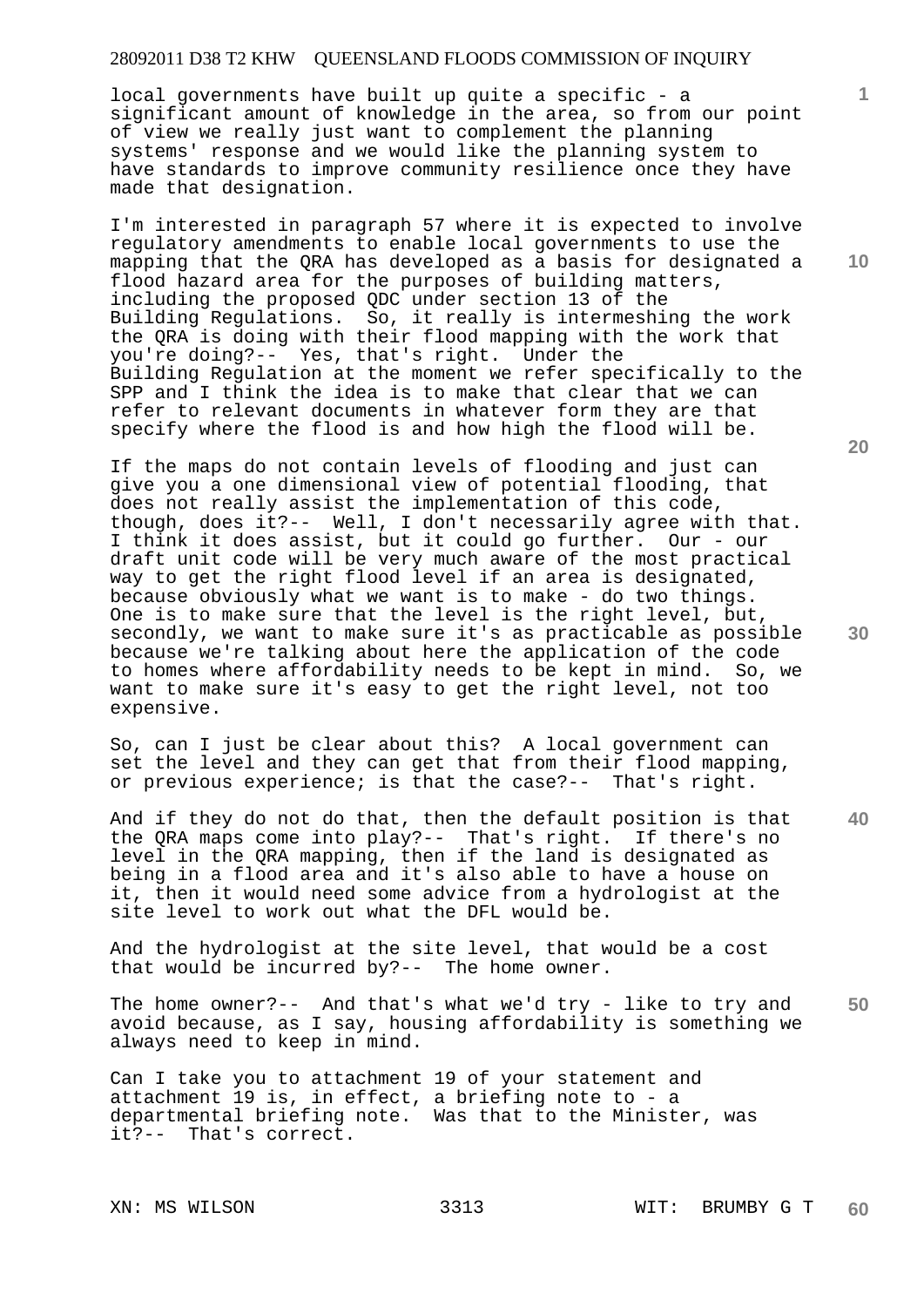Now, within attachment 19 is an attachment 6 and if I could take you to that, thanks?-- Sorry, I am just having trouble finding that. I will be one minute. Yeah, I have got it now.

Thank you. Now, it's a policy analysis, it's titled, "A Policy Analysis"?-- That's right.

And there's policy questions posed in the far right-hand column. Who is working on the answers to these policy questions?-- This document was created by members of our team to try and keep - keep in mind the areas that could possibly be covered by the code as we were bringing it in, and they were basically posed for us to sharpen our thinking as we were developing the new code. So, it's an ongoing process and we will be considering these through the adoption of the code. Not all of the questions in that column are ones for building codes, they're of wider import. That was just to help the team manage the process of getting to - you know, the right answers for the code.

For example, the first question on that document is a fairly high level and widespread question?-- That's correct.

"Is the SPP 1/03 appropriate for designing flood - for designated flood prone areas?"?-- That's right.

And does your Department and your - do work on that question?-- We need to keep it in mind. Bear in mind that this document, the briefing note, was something that we were looking at building codes for us to sharpen our mind on how we would be adopting the code in line with the questions you are asking, and so, you know, our regulation does actually refer to the SPP and there's always going to be a question for us is - is there a better way for us to refer to flood hazard areas, is there a better way for us to get information about flood levels, is there a cheaper way for houses to be designed correctly, so - you know, there may be other questions that throw - are thrown up by that, for example, should we just get the QRA to do that work or is other governments able to do it, you know, there's a whole of lots that are outside Building Codes' policy area that aren't appropriate for me to comment on.

Are you working with other government agencies in relation to these high level questions?-- Indirectly, yes. I mean, ultimately our work will be confined to the application of the code and how it's called up, but we are always actively involved in the development of policy that affects building.

Well, perhaps there are some more discrete questions that are more in line with your work that you are doing and if I can take you to page 2 where the inundation of habitable rooms is set out, and one of the policy questions - well, there's two policy questions, "Are local governments declaring heights of habitable flood levels in the flood prone areas?" Has any work been done on this and can you assist whether this is occurring?-- I am aware it is occurring. I don't have any any statistical information for the Commission, I'm sorry, and

**20** 

**40** 

**10** 

**1**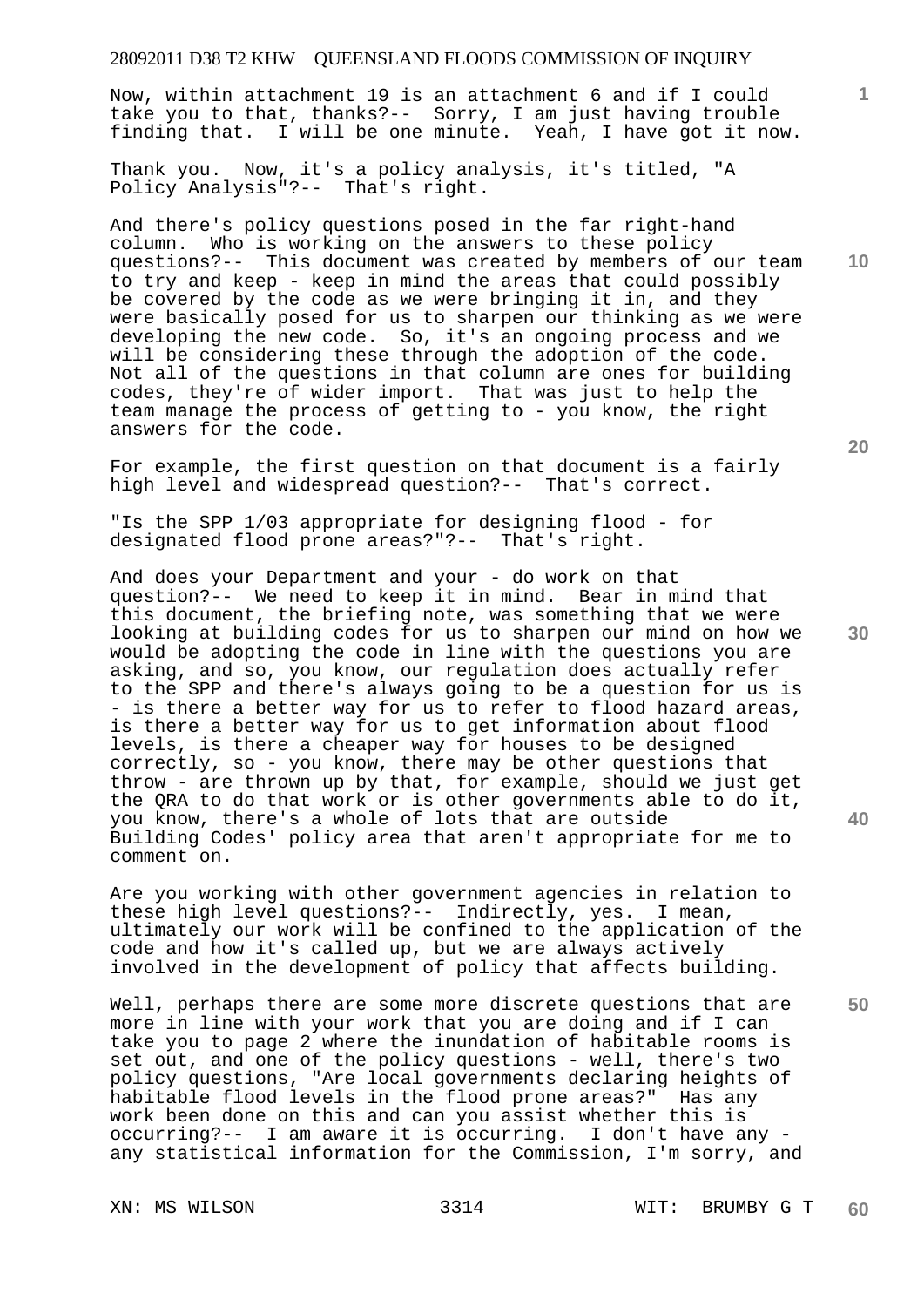I know that there are some variations in the freeboard level, so we are proposing in the code to keep that situation the same. If councils want to set - local governments want to set a higher freeboard that's acceptable to us. We just try and get as much consistency as we can. Currently we are recommending a freeboard of at least 300 millimetres. That's to deal with the wave actions and other variations, minor variations, and that's consistent with the Building Codes Board Draft Code.

If I can take you to the next page where this policy document refers to the inundation of utilities, electrical, air-conditioning and HVAC mechanical, et cetera, and the question posed is, "Is the standard the most appropriate place for these provisions or should relevant Australian Standards be amended to require electrical utilities to be located in designated areas?"?-- Yeah, that's - we have a view on the Yeah, that's - we have a view on the -<br>cralian Standards. Typically on the operation of Australian Standards. building codes call up quite a range of standards and we have a close relationship with Standards Australia and we are working - the Building Codes Board is working closely with the Australian Standards to keep policy matters out of standards. Standards really should be a recipe for how to do something and the appropriate place for the policy should be in the regulations or in the building code which is controlled by governments, so I think - our view on that one would be to have policy questions that impose costs in the building codes rather than in the standards.

There's been some evidence heard that it was believed that buildings flooded during the 2011 floods because water flowed through electrical conduits, there was not enough sealing.<br>That was one view that's been put forward. The That was one view that's been put forward. Brisbane City Council's indicated it does not have jurisdiction to regulate such matters if that occurred. Would requiring conduits to be waterproofed or placed in waterproof enclosures as proposed by the draft standard prevent flood waters flowing from conduits into buildings?-- I don't think that the - the standard as - our current code draft standard, it doesn't cover that. I think the things that were talked about in that context about the electrical conduit would be the larger ones, the commercial buildings, and I don't think we would be covering that in our draft standard. That, in my view, would be more likely something left to the market or in those voluntary codes to be called up by local governments, but, again, I mean, I think we need to keep in mind the scale of the issues. I don't know whether that will be an issue of such importance or scale it would need a regulatory response. But certainly it's also worthwhile keeping in mind for our standard that we are proposing at the moment in that it's a wet standard, it is a wet standard, so basically it assumes water will flow into the building and then flow out again, and whenever water flows in somewhere, as you know probably it will try and find its level through whatever opening it has, so I think the standard assumes that there will be inundation to a certain height. So, in that case, I don't think it will be helpful to overspecify conduits. It does cover things like utilities being located above DFL or above the flood hazard

**10** 

**1**

**20** 

**30** 

**40**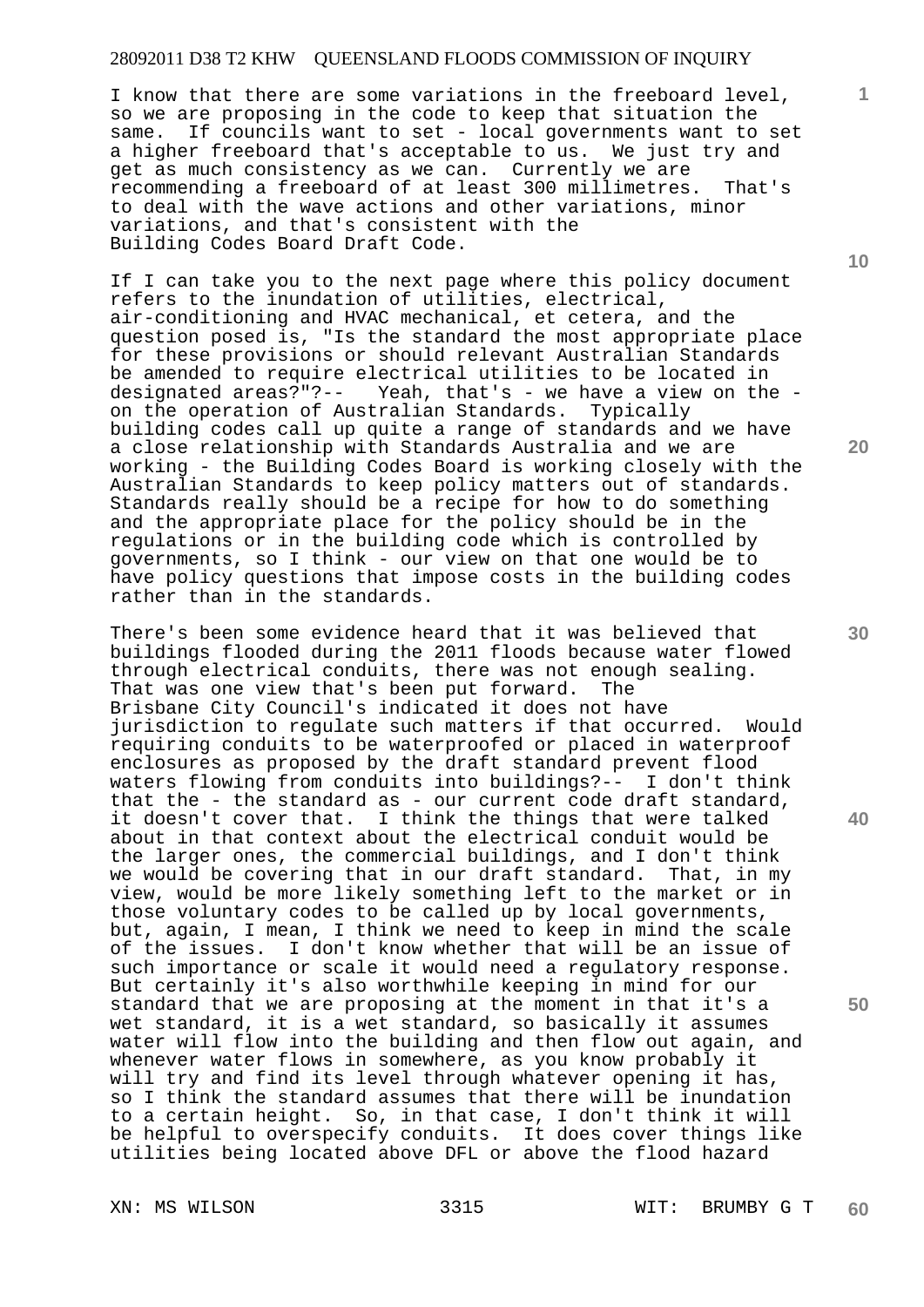level.

Thank you. I have no further questions.

COMMISSIONER: Mr MacSporran?

MR MacSPORRAN: Mr Brumby is one of mine, Commissioner.

COMMISSIONER: Mr Dunning?

MR DUNNING: No questions, thank you, Commissioner.

MR FLANAGAN: Thank you, your Honour. Mr Brumby, may I take you to paragraph 19 of your statement? Here you refer to discussions at a meeting held in or about July 2009 of the Australian Building Codes Board; is that correct?-- Actually I was - I recall there was a number of meetings in series, not - I think that statement there is about - prior to the one in - in July.

All right. And that might explain why in your annexure 9 of your statement there are, in fact, no board minutes for the July meeting referred to in paragraph 19 of your statement; is that correct?-- That's correct. I identified all the relevant ones that I could find, but I couldn't find one in for the one in July.

All right. But you refer in paragraph 19 to the flood standards project being discussed at this meeting; is that right?-- I think actually - I'm talking generally there actually about when - when it was brought up. I tended to raise it a few times and we discussed it briefly but I don't recall - I don't think that statement there is just about the July meeting.

Well, how are we to understand paragraph 19 then?-- Well, I was basically saying that I recall a number of meetings before July where the flood standard was on the work program and I asked the chair for an update on the progress and from time to time members had a view about - you know, the standard. It was fairly informal and it was in the context of a great deal of work that was being done by the Building Codes Board that was of interest to Queensland apart from the flood standard.

Yes, but, in any event, do you agree that at meetings held with the Australian Building Codes Board prior to July 2009 the flood standard project was discussed generally at these meetings?-- Yes, we did discuss it briefly at most meetings.

Did you attend these meetings yourself?-- Yes, I did.

Based on information that you received from these meetings, would you agree, at least according to paragraph 19 of your statement, that one of the key matters that was discussed related to the role of planning in preventing flood damage to

**20** 

**50** 

**40** 

**1**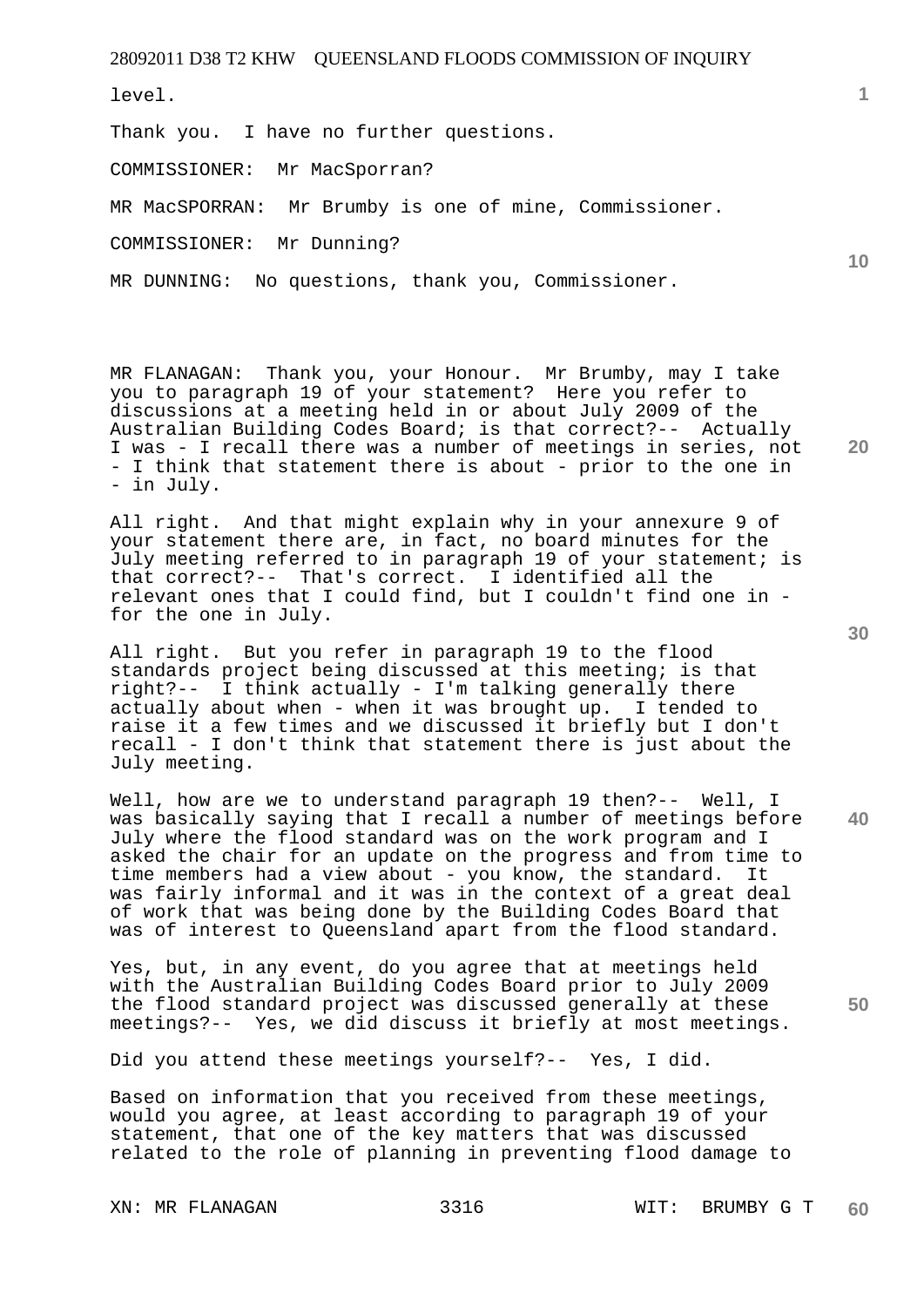buildings and whether a regulatory approach was appropriate?-- Certainly, that's correct. Members did have a view we had to work very closely with the planning officials group and planning generally on the topic and I know that some jurisdictions had a view that building didn't have a role in providing any resilience for communities for floods, even though it does for - even though the code does for bushfires and cyclones.

At these meetings that you attended, was there any discussion as to whether flood related building standards should be specified through building code provisions such as, for example, the Queensland Development Code or through planning schemes?-- The board usually has a view - well, the strongest view I could put on that one is the board's view that it's not appropriate to put building standards in planning schemes, so I think the discussion was more along the lines of the permission to build rather than the standards, so the board has a number of projects dealing with local government interventions into building and the costs that that does impose, particularly given that there is a lot of variation in how they do that and the way that interacts in the building approval process. So, the board generally will prefer building standards to be in the building code, because that's part of the intergovernment agreement. So, the conversation was more about the - about the role of permission and once we got past that point, it was also a question of whether a voluntary or a regulatory approach was suitable. For example, I think some - all members preferred the idea of a handbook that people could use that provided more general but not regulatory guidance, whereas other - others thought that the there would be a need to have - you know, discrete regulatory guidance, given the nature of the hazard.

Just so we understand your evidence, what's your personal preference?-- My personal preference is that we have cost effective codes that provide explicit guidance for industry wherever there's a hazard that could endanger life or cause significant destruction in the community, and that's part of the resilience response of building codes, and I think that's the right one.

So, would it be correct to say that two matters identified by you, according to your own opinion, as to why a regulatory scheme is appropriate rather than a planning scheme is because of cost effectiveness?-- Certainly.

Well, I will just finish the question?-- Sorry.

Do you agree with that part of the proposition, cost effectiveness is-----?-- Certainly, yes, absolutely.

And uniformity is the second consideration that you refer to in your answer?-- That's correct.

Is there anything else why the regulatory approach is preferable to the planning approach?-- Well, I think the planning approach and the building approach need to work - in

**10** 

**1**

**20** 

**30** 

**40**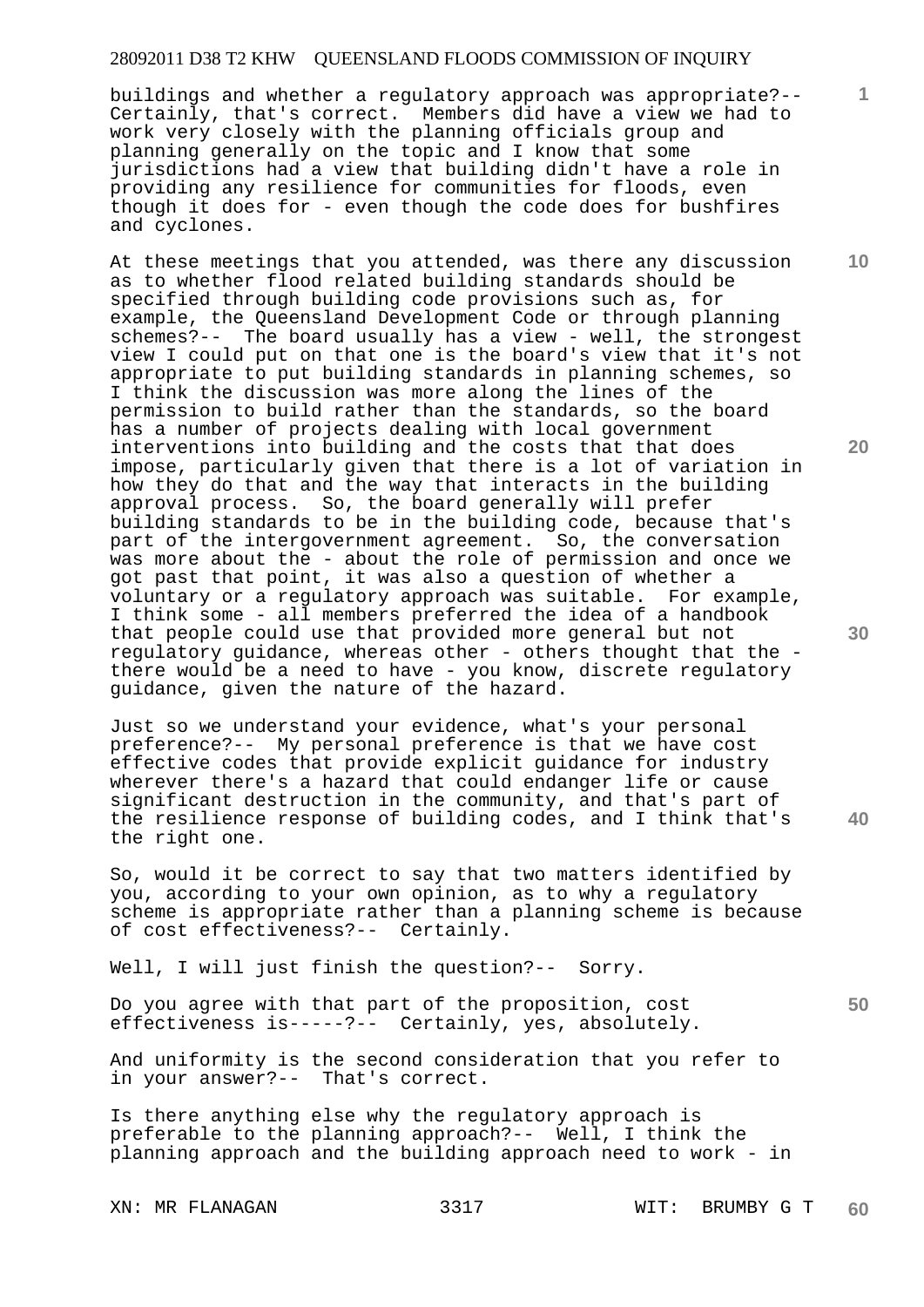- to complement each other, and there's a couple of dimensions that people aren't usually thinking about. One of them is the approval process and who gets to approve a plan or a building at a certain point. So, I think the expertise and the process for approval needs to be considered. We - we like to make sure that we keep the standards discrete, because that's where you accumulate the expertise to look at the plan with all the other considerations that impinge on a building. Having a fragmented approval approach where you have a plan approved in a planning sense with, you know, a few standards thrown in is usually unhelpful and I think it adds to risk and delay. It also adds to cost because things tend to be duplicated, you know, considerations are duplicated for the same - the same regulatory outcome.

All right. So, from your answer then could we list then the four things that you see as advantageous to a regulation approach rather than a planning approach, and that is cost effectiveness, uniformity, lessening risk and lessening delay; is that correct?-- That's right.

All right. Thank you. Can we turn it around? At these meetings that you attended, were there contrary views put that a planning scheme approach is actually far more flexible and, therefore, doesn't have the risk of unfortunate results because of the application of the uniform regulation or uniform building standard? Were those views expressed at meetings?-- No, never.

No, never?-- No. They - I think from the point of view of the - I mean, you need to understand that in the context of discussion we are talking about only a resilience response from building codes, so it's not going to help with the hazard, it's not going to help with the exposure, so obviously the exposure is the key issue that - for planning, and the degree of exposure, how risky it is, whether you can deal with the - that risk, so once the decision - I mean, that's the that's the area where building complements planning, you know, and building can't and it shouldn't take over that question.

What do you see as the benefits of having flood related building standard as part of a planning scheme rather than imposing those standard by regulation?-- I'm sorry, I missed the first part of that question.

What do you see as the benefits of having flood related building standards as part of a planning scheme rather than imposing those standards by regulation? You have told us why you prefer regulation but you must have considered some of the benefits of having planning standards imposed by planning schemes surely?-- Well, I think the way I'm using regulation - I would include planning. Planning schemes - planning schemes effectively become law.

Can we use regulation in the sense of the draft standard-----?-- Yes.

-----that is proposed for the Queensland Development Code?

**10** 

**1**

**30** 

**40** 

**50**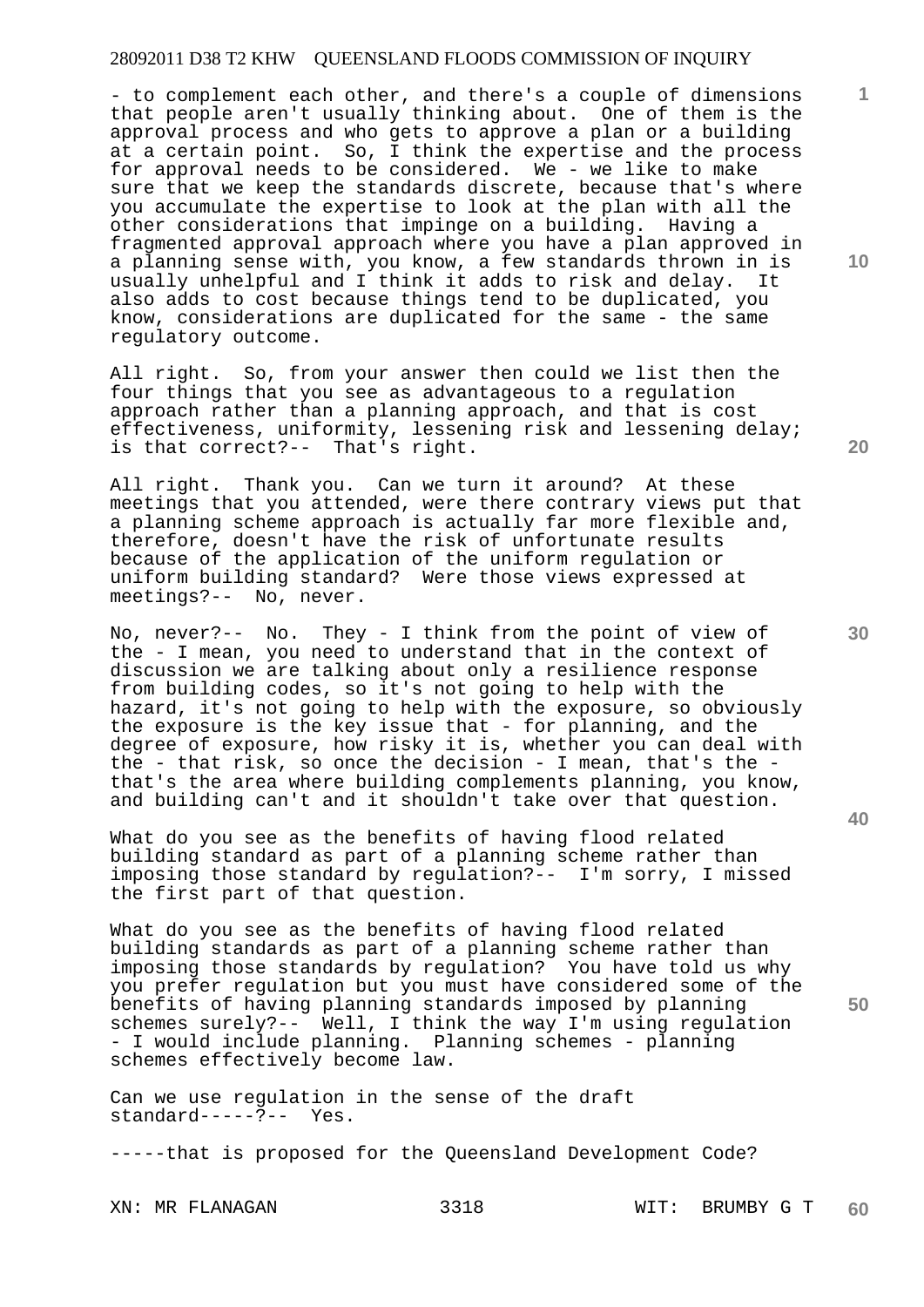So, when I say "regulation" I'm actually referring to that draft standard. Can we have that as a common ground?-- Yes, yes. All right.

In that sense what, in your opinion, are the benefits of having flood related building standards as part of a planning scheme as opposed to part of a regularised-----?-- My personal view is that there are no benefits in having building standards covered in a planning scheme and the Sustainable Planning Act now includes section 86 to make that explicitly clear so that where there's any - any conflict between a planning scheme in the sense of a building standard and the building code, whether it be the QDC or Building Code Australia, the Building Code of Australia or the QDC override the planning scheme, and that's because I think there's - it's absolutely certain there should be no doubt about how building standards work and how they apply.

So, you see no role of planning schemes in the sense of containing building standards?-- No except for the fact that there are sometimes pressing issues for local governments to deal with and they bring forward temporary planning instruments which may from time to time include a building matter, but that should be transferred to the building standards as soon as possible.

Is that an opinion that constitutes your own opinion?-- That's my own opinion.

All right. Do you know whether it is, in fact, the opinion of Mr White, the State Planner? Does he hold or share with you that same opinion, that planning schemes have no role to play in relation to building standards?-- Mr White has probably a more permissive view than mine. I'm probably more of a view that - well, obviously I represent the building side of the department, so my view is probably more - I'm more concerned about that issue. Gary White is probably more concerned about the overall outcome.

**40**  My question was actually a little bit more specific. To your knowledge does Mr White share the same opinion that you have expressed, that planning schemes have no role to play in building standards?-- Oh, in that case I'd say that broadly speaking, yes, he would have the view that it would be appropriate from time to time if there was a need and building couldn't deal with it.

**50** 

**10** 

**1**

**30**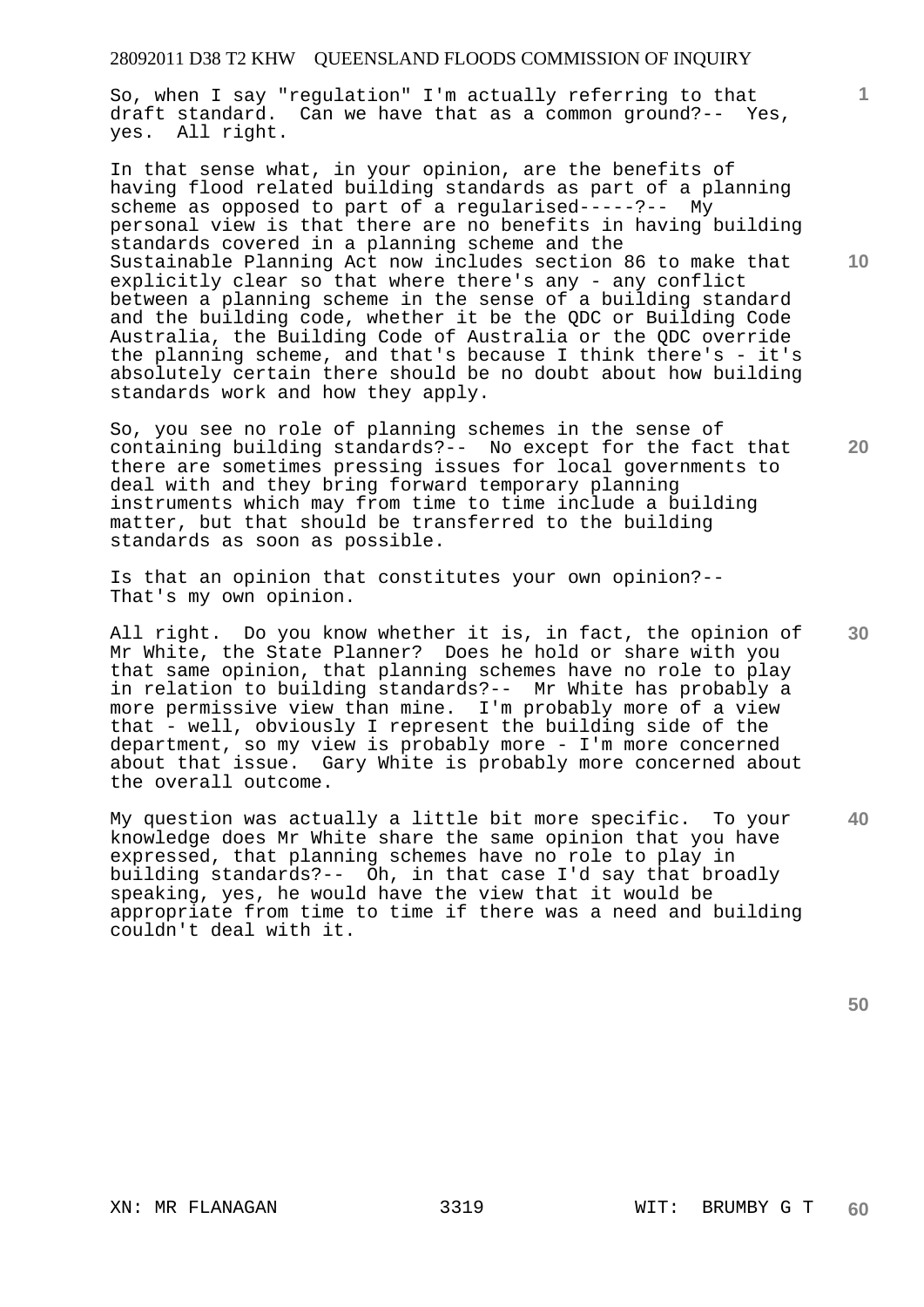That's not the opinion you express, though, is it? You said it has no role. I am asking you does Mr White share that same opinion? He is your-----?-- Yeah - no.

He is your superior?-- I do apologise, yes. In that case, as I have to say, strictly speaking he and I may differ to some degree on that point.

And you are answerable to Mr White, aren't you?-- That's correct.

Right. Thank you. May I take you then to paragraph 23 of your statement. This is where you refer to the Handbook for building in flood-prone areas; is that correct?-- Handbook, yes.

Alright. Now, the term "flood-prone areas" as far as I can tell is not a defined term in annexure 18 to your statement, which is the draft standard for construction of buildings in flood hazard areas; is it?-- No. That's correct.

Is it otherwise a defined term, and if so where would I find or would one find that definition of "flood-prone area"?-- That isn't a definition that is specified anywhere to my knowledge. That statement is really more about the ABCB project at the time, which was couched in those terms, I recall. I am not quite sure exactly - the exact name, I am sorry.

Right. Just so we can understand the title of the Handbook and what it refers to, what do you mean by the term "flood-prone area"?-- I think I am using that in the same way that we would term a flood hazard area.

Alright. So it is interchangeable with flood hazard area, is it?-- Yeah. I wasn't trying to make a separate point about there about a different project. It is all part of the same project.

Right. Now, in relation to the Handbook for building we appreciate from paragraph 26 of your statement that by 13 November 2009 it had been agreed, and this was at the Building Ministers Forum, that no further work would be done on the Handbook and that the development of a standard would be further considered; is that correct?-- That's right. I think the outcome of the meeting was that the Australian Building Codes Board would report back on how to go about to get the standard and whether it was, you know, doable.

Does the Handbook - is it still being written or is it still going to play a role?-- There is a Handbook that accompanies the standard and I think some of the material that was in the original Handbook may have migrated to the current version.

Right?-- I'm - There is a current Handbook that is in my statement that attaches to the Code.

**40** 

**50** 

**20** 

**10**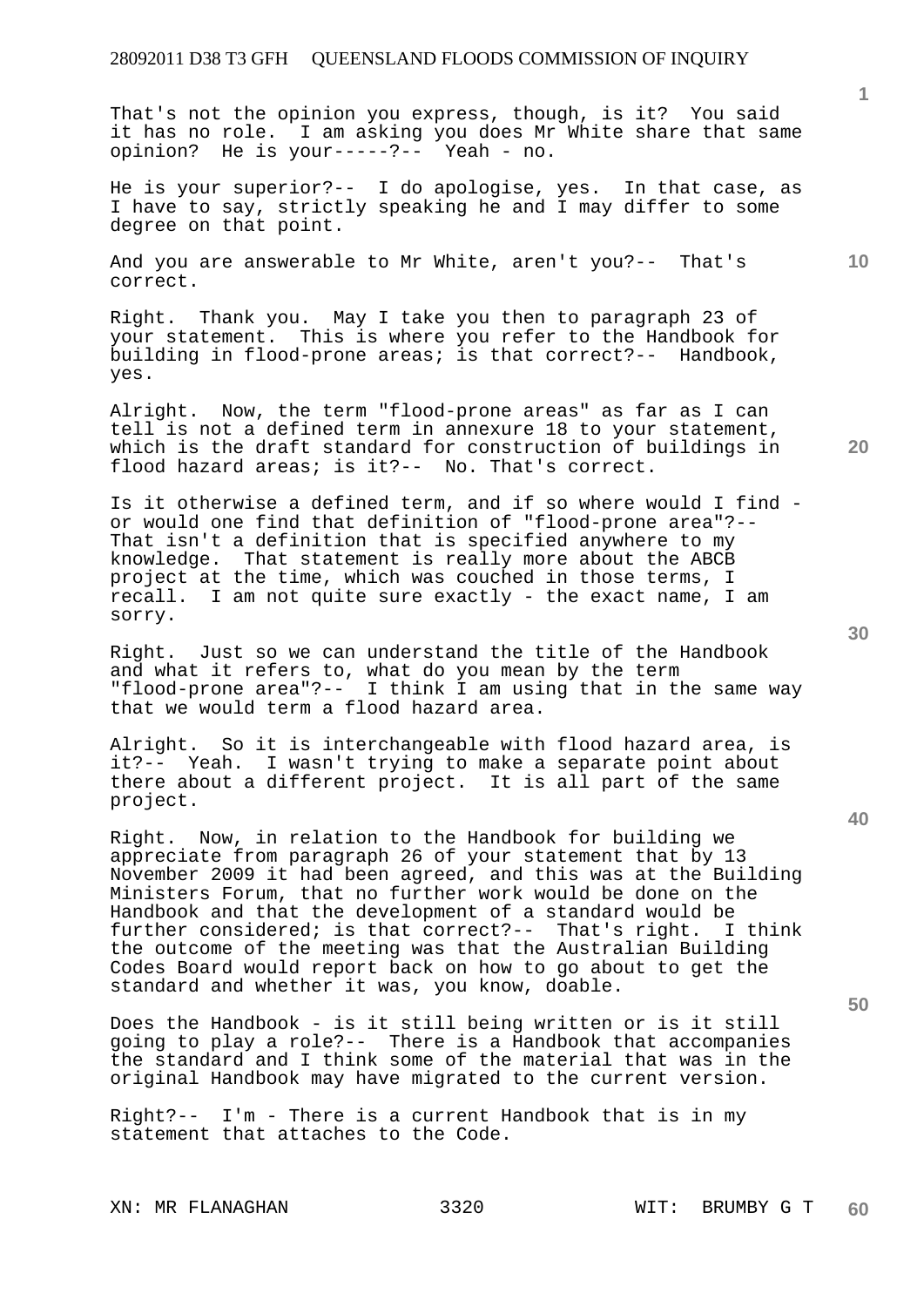On a slightly irrelevant matter, did the original Handbook or the present Handbook include consideration of potential adverse flooding effects of major earthworks on a surrounding development?-- I am sorry, I don't recall.

You don't recall? Now, if we return to paragraph 23 of your statement you use another term there, which is a term "a performance-based format"; do you see that?-- Yes.

Do you agree in ordinary language it means that if you have a particular objective that you want to achieve, a performance-based format will allow a number of ways to meet that particular objective?-- Yes, that's correct.

Right. Do you agree that a performance-based format may be better achieved through a planning scheme than through the imposition by regulation of building standards?-- No.

Can you explain why?-- Well, with - if we are talking about building standards, we typically go through quite a lot of specific development of acceptable solutions that accompany the performance statement, and they are the things that are most often used by the building industry. The performance  $s$  is the equation is used more rarely, although it is more often in commercial - in the commercial sector. For housing what we call the deem to satisfy or acceptable solutions are typically the most valuable part of the Code, and they are used routinely by builders to deal with routine problems. If they don't - if the standard doesn't have very clear criteria in that acceptable solution format, then that does add to costs.

All right. In paragraph 23 you also use this term "for use by jurisdictions". What jurisdictions are you referring to here?-- In that context I was referring to the States and Territories that were members of the Australian Buildings Code Board.

States and Territories. Not to local authorities?-- No.

May I take you to paragraph 36 then. Here you state that a proposed national standard for construction of buildings in flood hazard areas, which you refer to as the draft standard, is expected to undergo a National Regulatory Impact Statement in late 2011; is that correct?-- Yes, that's correct. I don't have the dates exactly. I understand the Australian Building Codes Board is currently working on that RAS.

Right. Could you tell the Commission what is the purpose of a National Regulatory Impact Statement?-- It is part of the process that we go through to test how well the standard - and how practical, I guess, for application in the real world. It seeks feedback on the specific proposals and then it measures the costs and benefits of various aspects of the proposal for government then to decide whether it go ahead with the proposal.

All right. What entities are consulted in relation to this

**10** 

**1**

**20** 

**40**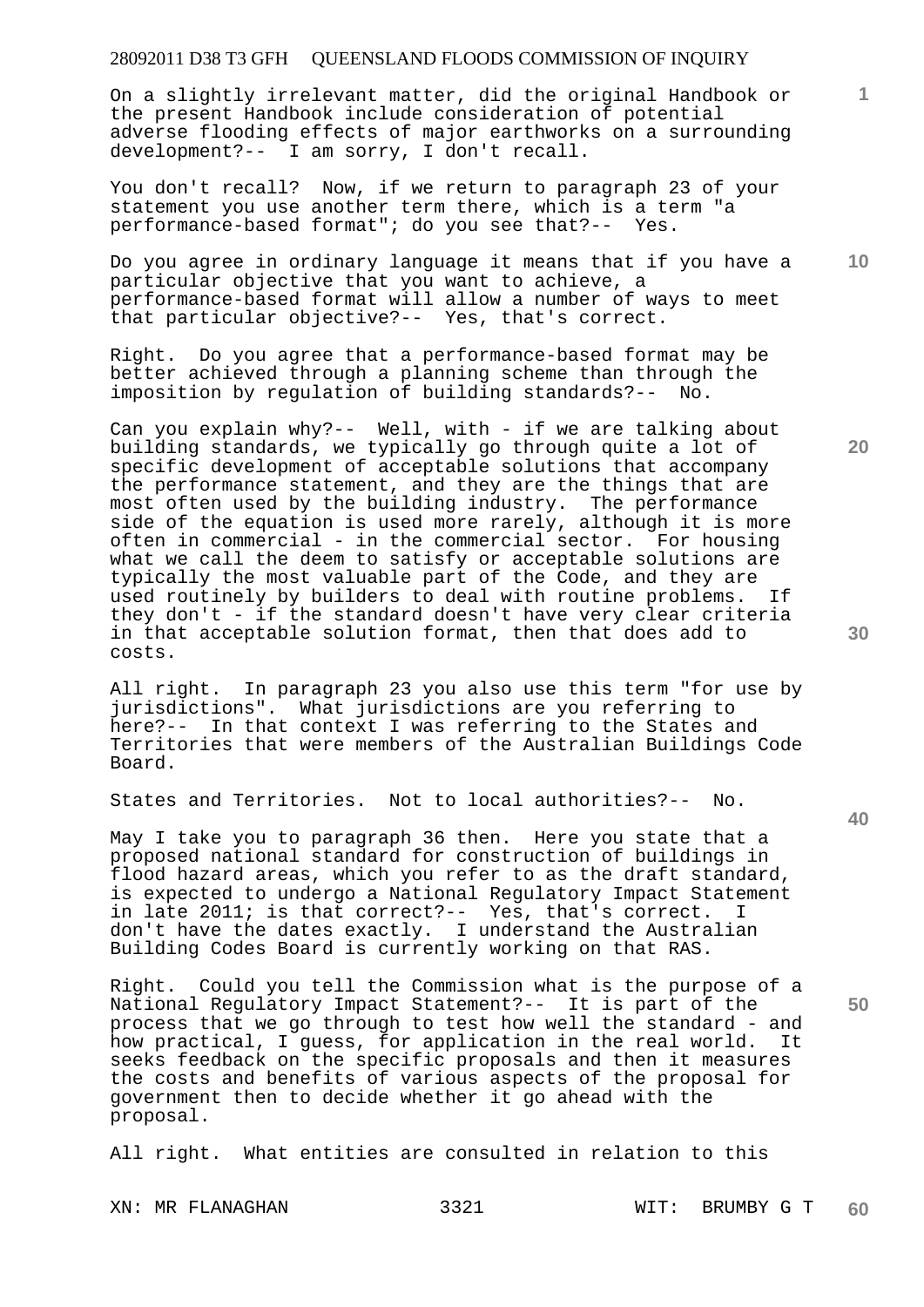impact statement?-- It is a public process and I think the process involves quite a lot of targeted consultation. Obviously the Building Codes Board goes through specific industry consultation on a continual basis and the building industry is thoroughly involved in every step of the way as proposals are developed. Then the Regulatory Impact Statement puts that out to the public to make sure we get as many people to be aware of it as possible.

Would you agree that one of the roles of the National Regulatory Impact Statement is to ensure that the imposition of a building standard across the board is at least costed in some way?-- That's right. The Office of Best Practice Regulation asks that the proposal that is the lowest cost is used.

Right. Now, you state the draft standard is be finalised. This is the national standard, isn't it, is to be finalised in early 2012; is that correct?-- Well, that is what we're anticipating. I haven't got a firm handle on the dates, but I understand that is the case, yes.

It is anticipated that the draft standard will be included in the 1st of May 2013 version of the Building Code of Australia; is that correct?-- Well, that is subject to again the finalisation of that reached in that statement and the Board decision. So that anticipates that the Board would approve it, and it may not.

All right. Now, we understand that the draft standard is annexure 18 to your statement?-- That's correct.

Alright. As I understand your statement the State government is presently intent on the early adoption of the draft standard as a new part to the Queensland Development Code prior to its inclusion in the Building Code of Australia; is that correct?-- Well, it's - the government is considering it, but it is subject to further decision.

All right. But you in your role are pushing to ensure that there is an early adoption of this draft standard in Queensland prior to the process that is envisaged in relation to it becoming part of the Building Code of Australia?-- Well, I will put that a different way, if I could. I am a public servant and my role is to make it available for government to consider, so I wouldn't say pushing. This has been on the Building Codes Board agenda since 2007 - 2006 and seven, and so we have been talking about this standard for a long time. What I am hopeful of is that the government has the ability to make a decision in a timely way.

My question is simpler. It is the intent of the State government to ensure - it is the present intent of the State government that this particular standard will find its way into the Queensland Development Code prior to 2013. That is, prior to the Building Code of Australia?-- Well, actually I'd just make a slight distinction if I could. Is it-----

**10** 

**1**

**20** 

**40**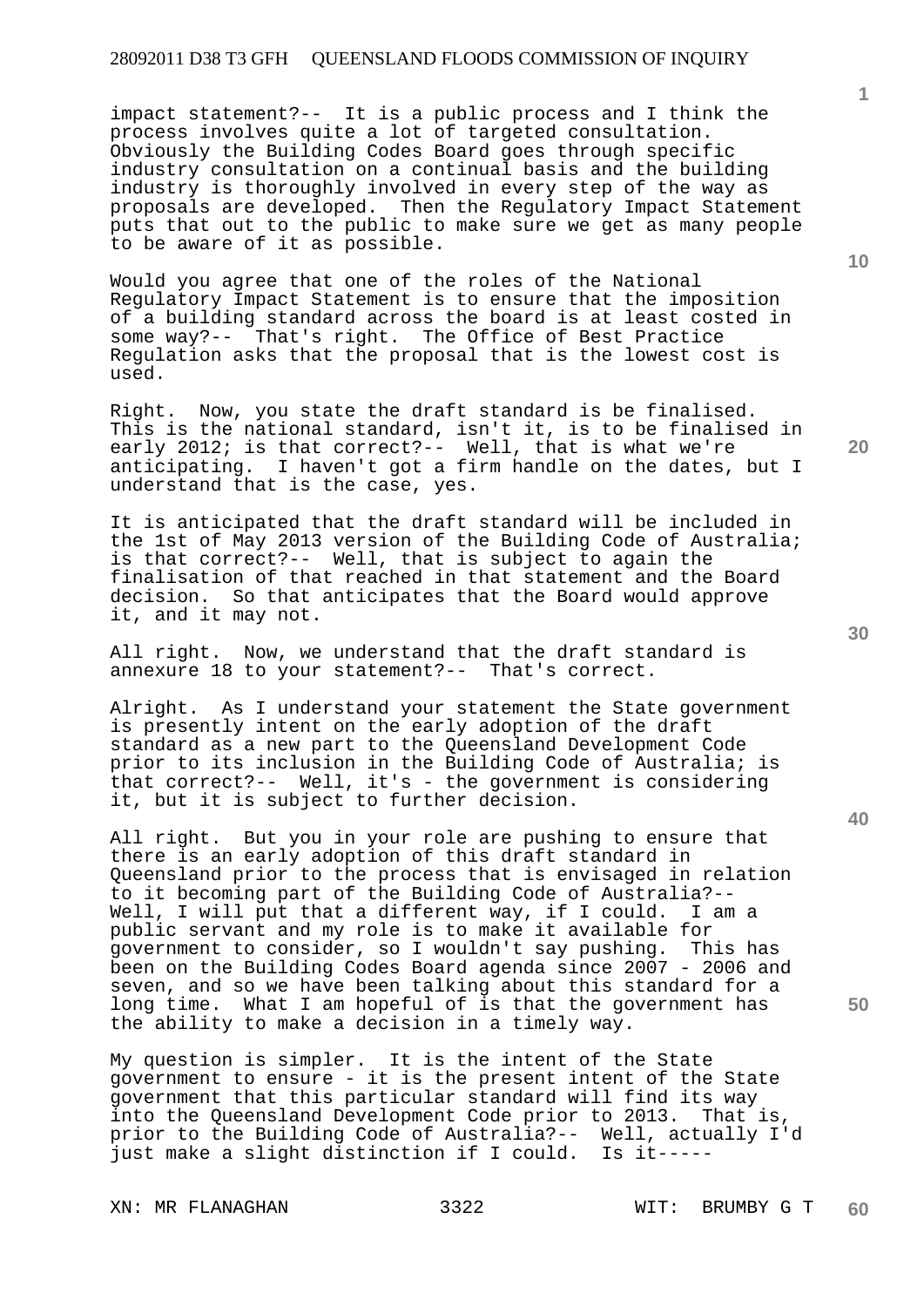Could you answer the question then make the slight distinction; it might be more helpful?-- Well, I would have to say then the answer is the government needs to decide once our consultation is finished and we brief the government. It is subject to decision. That is the answer. I mean, I am only a public servant and if the government decides to go ahead or not go ahead or wait for the Commission, that is up to the government.

COMMISSIONER: What's the distinction?-- I beg your pardon?

You wanted to make a slight distinction?-- I am just saying that I don't speak for the government in terms of making the decision. We can make a------

It is a really major distinction if it's between you and the government?-- Well, yeah. I mean, obviously the Minister makes the decision about the - adopting the regulation if he agrees, but he hasn't made that decision at this stage.

MR FLANAGHAN: May I take you then to annexure 19 to your statement, and part of annexure 19 if it comes up on the screen, is in fact - you were shown this in chief - is a memorandum to the then Deputy-Premier dated 12 July 2011. It comes from Growth Management Queensland. Is that part of your Department?-- That's correct.

Did you write this memo?-- I helped write it, yes.

You helped write it? Alright. Would you just look at option 1 which appears at page 4 of that memo, and read that?-- "I adopt this standard as a new mandatory part to the QDC subject to Executive Council approval as soon as possible proposed for July or August 2011 and include additional provisions outside the scope of the standard, e.g. requirements of commercial buildings that can be adopted by local government on a voluntary basis."

Alright. That is dated 12 July 2011; is it not?-- That's correct.

Option 1, you are recommending that the standard which is annexure 18 to your statement be adopted as part of the Queensland Development Code as soon as possible; do you not?-- Yes.

All right. That is the recommendation that you helped author; is that correct?-- That's correct, yes.

And we find if you look at the last page of that, that the Deputy-Premier has in fact approved that option; is that correct?-- If you just go back to the top of the brief I will just explain to you what I meant. Just go down a little bit. Sorry.

COMMISSIONER: What you asked him to do was approve the development of the preferred option 1 to prepare an Executive

**10** 

**1**

**30** 

**20**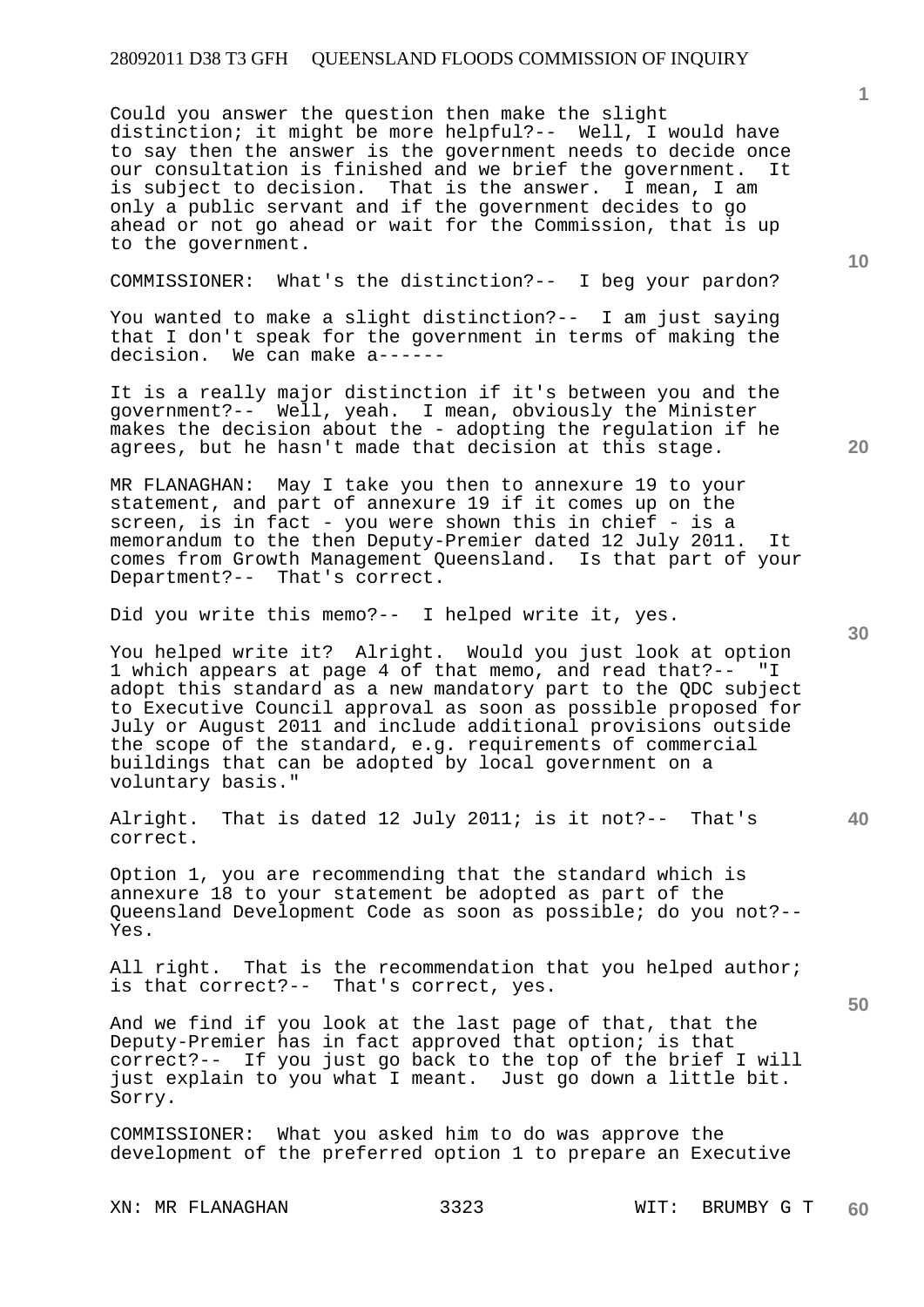Council minute and so on?-- That's correct.

Presumably that is what he is approving?-- Yes. So I suppose he has approved us going up to consultation. Obviously the Minister still needs to approve the Executive Council minute that goes forward, so that decision has not been made yet. That's what I am saying. So you are right. I agree with you the Minister has made a very strong commitment to go out with the standard, to test it.

MR FLANAGHAN: My simple question is this: From these documents it is the State government's and then Deputy-Premier's intention that this standard which is annexure 18 to your statement, becomes law in Queensland under the Queensland Development Code prior to it becoming law according - in the Commonwealth or the Building Code of Australia?-- Yes - no. I accept that, yes.

Right. Thank you. You will see that the Deputy-Premier in approving it said "Please ensure consultation prior to adoption."; do you see that?-- That's correct, yes.

Right. We will come back to that if we may. Now, the reason why this draft standard that is annexure 18 to your statement won't find its way into the Building Code of Australia prior to, according to you May 2013, is because there is a process to be undertaken isn't there? Namely a National Regulatory Impact Statement to find out how much the imposition of these standards will cost the community and local authorities?-- That's correct.

Now, it is the case, isn't it, that that process has not been undertaken in Queensland?-- We are consulting but we haven't undertaken a similar process, no.

**40**  Right. So when you referred to cost effectiveness of these building standards being imposed pursuant to the Queensland Development Code, as opposed to a planning scheme, those costs that you are referring to or the cost effectiveness has not in fact been costed by the State government, has it?-- No.

Nor by your Department?-- Not yet.

Alright. Now, have you any idea how much the imposition of these standards across the board to all local authorities will cost?-- Well, there was some work done by the Building Codes Board. I don't recall the figures and it depends on a case-by-case basis on the level of a flood and what is required to meet the standard. The highest cost would be where there's hydrodynamic action rather than still water.

Right. Is there any intention priority to this standard becoming part of the Queensland Development Code for the costings to be done?-- We don't have the ability to do that at the moment, no.

Now, we have noted in annexure 19 to your statement that there

**10** 

**1**

**20** 

**30**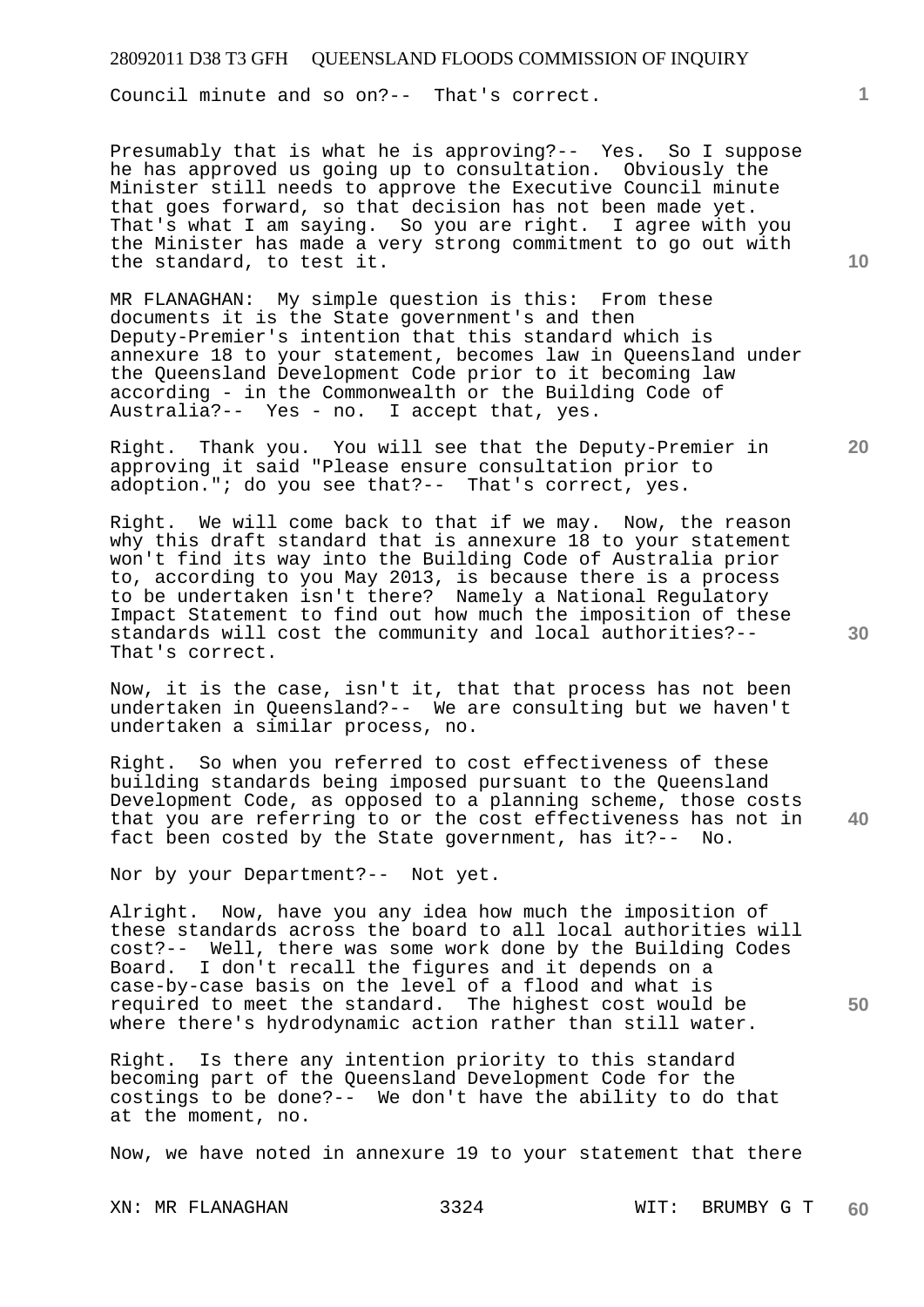was a recommendation by the then Deputy-Premier that the Department undergo a process of consultation; is that

correct?-- That's correct.

All right. And the Department acted on that recommendation from the Deputy-Premier; is that correct?-- Yes.

Right. Now, the consultation as I understand it took the form a building newsflash issued by Building Codes Queensland on 26 July 2011; is that correct?-- That's correct.

All right. And this building newsflash is number 474 and if we turn to annexure 14 you will find it is part of annexure 14 of your statement. Could you go to that, please? It is the third last document of annexure 14?-- I have it.

Thank you. It is 474, please. Thank you. Now, if we look at the heading "Background" - we can see the purpose of the document, it speaks for itself - but in relation to "Background" there is a reference there to flood and hydrology experts; do you see that?-- Yes.

Just to be clear, the reference in "Background" to flood and hydrology experts is not a reference, is it, to any actual flood studies conducted which were specific to Queensland flood-affected areas?-- That I am not sure of. I know there were Queensland representatives on the consultative group, but I am not sure of that myself.

Can I suggest to you that this standard is actually being put forward and being put out to the public in circumstances where there are no - it is not informed by actual flood studies or regional flood studies of the flood-affected areas of Queensland?-- Again, I am sorry, I don't know the full extent of the information that the Australian Building Codes Board used in their groups. I know that there were experts from the Gold Coast and Brisbane, but I am not sure, I am sorry.

Alright. Now, to your recollection the reference in "Background" to representatives from State and local governments, what local governments were represented in relation to the draft standard?-- Certainly Brisbane and Gold Coast.

Can you think of any others?-- No.

Now, the newsflash states that "In the interim Queensland is considering early adoption of the draft standard for new buildings, including new additions"; do you see that?-- Sorry? I missed that.

It is actually the fourth paragraph, "In the interim"?-- Yes.

Can you explain to the Commission exactly what is meant by "new additions"? For example, does it include renovations to an existing residence?-- At the moment the proposal is not to include renovations, but to include possibly additions to the

**20** 

**10** 

**1**

**50**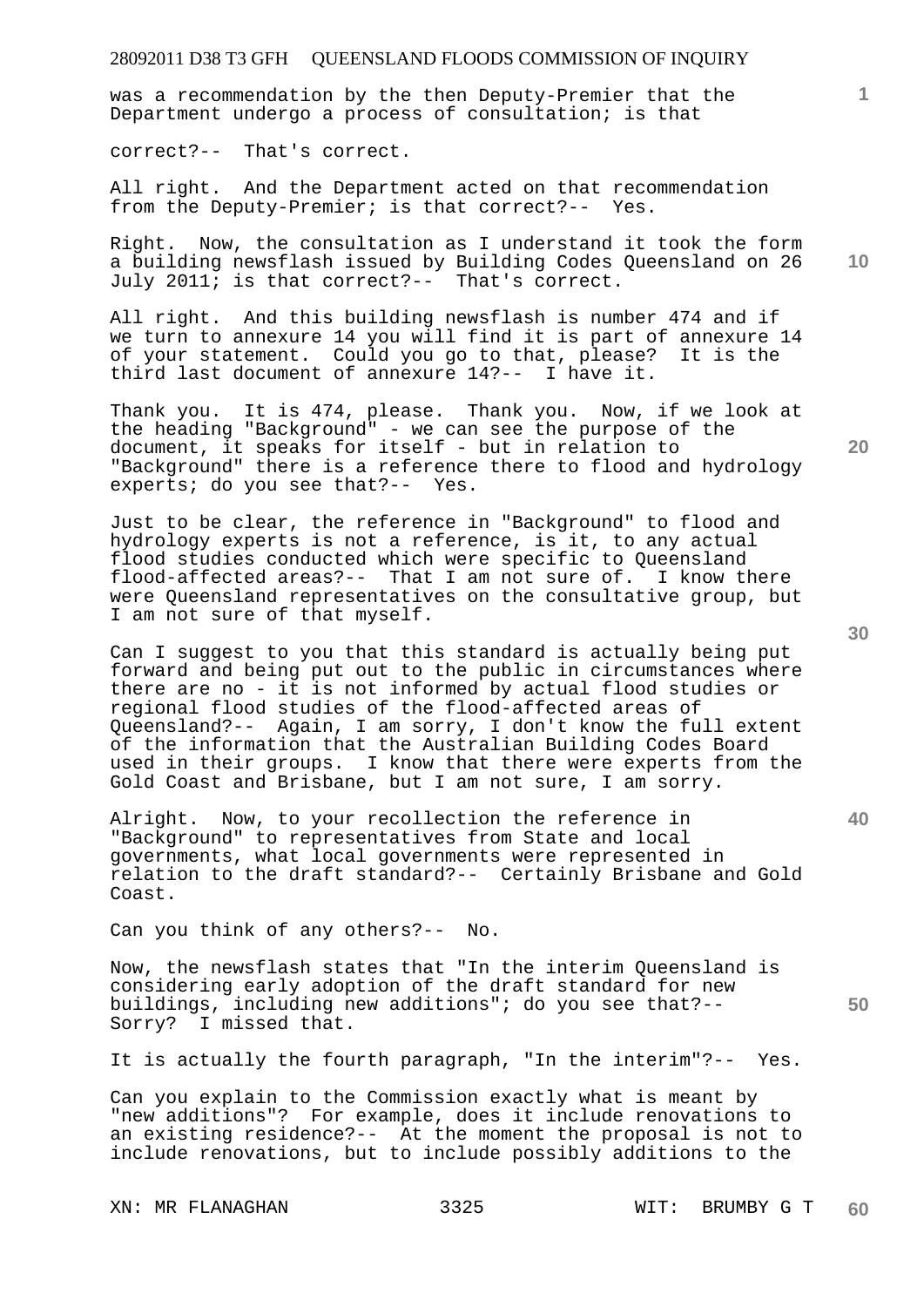building, subject to the possibility of an exemption from local government where it is impractical to add a higher level, say, to a bedroom or an addition.

Alright. So is it to be new additions in relation to habitable and non-habitable areas?-- It would be subject to the application of the Code in the classes of building, so the addition would have to be caught by the classes of building.

Right. If you could go to the heading you will see the Draft Standard and Information Handbook, and it states that, "The draft standard provides specific performance requirements and deemed to satisfy provisions for the design and construction of new buildings in designated flood hazard areas"; do you see that?-- Yes.

It then further states that "In Queensland flood hazard areas are designated by local governments"; is that correct?-- That's correct.

What is the effect if a local government does not designate a flood hazard area?-- The building regulation doesn't specify any standards in that case.

Now, in what document do you expect a local authority to designate a flood hazard area?-- In their local planning scheme.

So do you envisage that a planning scheme or a local planning scheme will have both a definition of a flood hazard area and a definition of a flood event, or a defined flood event?-- That would be optimal, yes.

Alright. Do you think that this could possibly lead to some confusion?-- Not in my experience. I think the way it is crafted in the Code is it is always intended to be complementary to the way local governments specify, and we spend quite a bit of time with local governments to make sure that we get those connections right.

Alright. May I take you then to the draft standard and the definition of flood hazard area. If you turn to annexure 18, page 12, please. Now, these are definitions that will apply across the board. That is, at least where local authorities have identified a flood hazard area; is that correct?-- That's right.

**50**  Now, the term "flood hazard area" is a defined term to mean "The area, whether or not mapped, under the flood hazard level which has been determined by the authority", and the authority being the local authority; correct?-- That's correct, yes.

"Having jurisdiction as a flood hazard area. The area relates to that part of the allotment on which a building stands or is to be erected." Now, that is a definition that if the standard is to be applied across the board, will have to find its way into planning schemes?-- That - I mean - you are

XN: MR FLANAGHAN 3326 WIT: BRUMBY G T

**10** 

**1**

**20**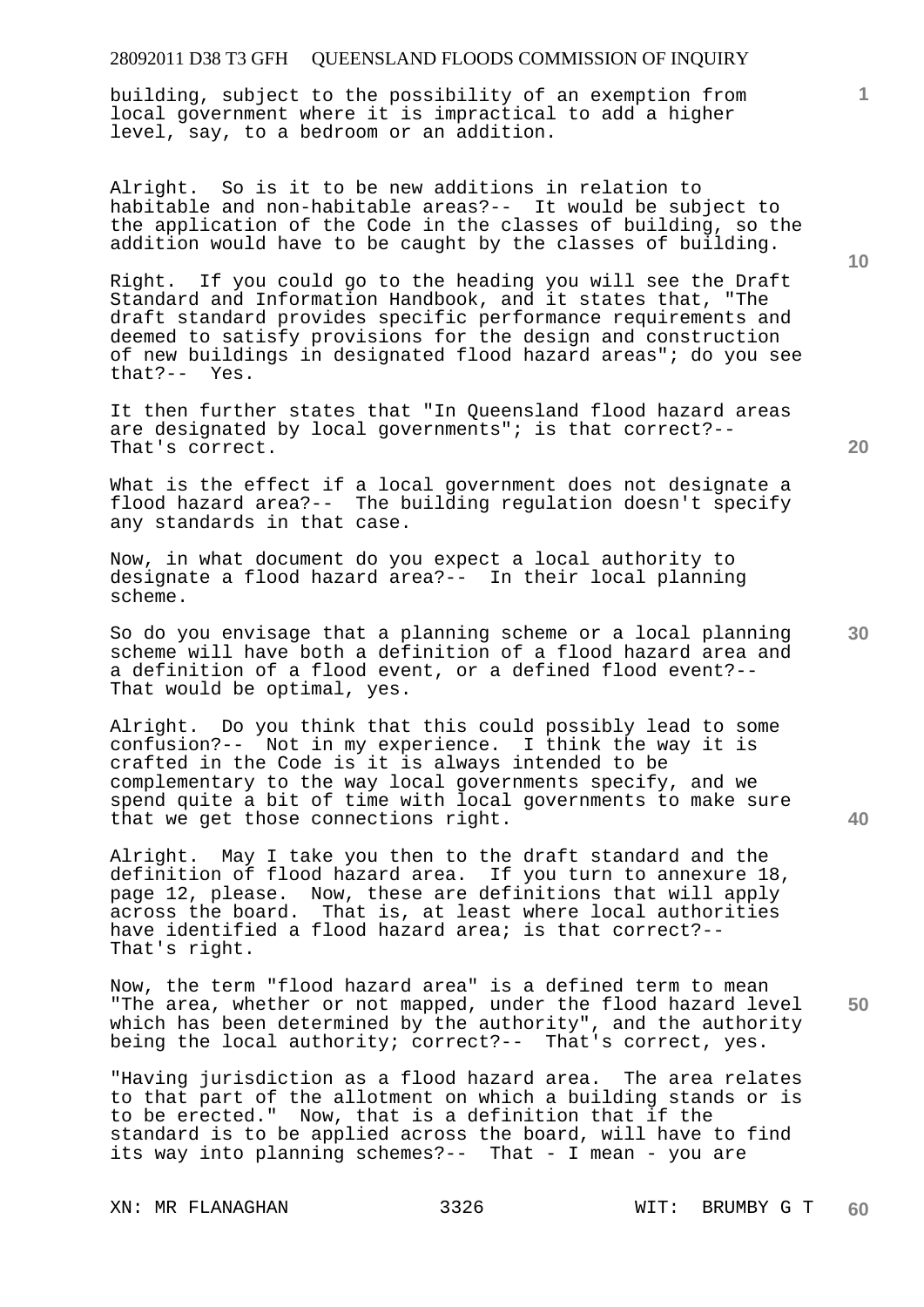right. The alignment of the definitions is very helpful.

Anyway, that definition itself has a reference to flood hazard level, does it not?-- Yes, it does.

And that is itself a defined term?-- In the Code, it is.

**10**  Yes. And it is defined to mean, if you look there, you have it straight underneath there, it means "The flood level used to determine the height of floors in a building and represents the defined flood level, DFL", which is of course a planning scheme definition, is it not?-- That's right.

"Plus the freeboard"; do you see that?-- Yes.

And then the building standard gives the definition of freeboard, which we can all read for ourselves, but it seems to have a number of elements that include the DFL and the DFE; do you see that?-- Yes.

Now, is it for the local authority to determine what is a flood hazard area?-- The local authorities are best placed, I think.

My question is simpler than that. It is for the local government to determine the flood hazard area; isn't it?-- Well, I suppose if you are looking at - if you are asking the question from the point of view of policy, the policy at the moment is that the local governments set them.

Well, it is in the definition itself. If you look at the definition itself, the flood hazard area is actually determined by the local authority, isn't it?-- That's what we are saying at the moment, yes.

Yes. So the answer to my question is "yes", is it not?-- I wasn't trying to be unhelpful. I just thought that in the context of this policy, this draft standard, we have a degree of flexibility and the intention at the moment is to allow local governments to set their flood hazard areas.

Well, it hasn't got much to do with flexibility. It has actually got a lot to do with responsibility. The responsibility for determining the flood hazard area falls to the local government under this standard, doesn't it?-- Yes, it does.

What also falls to the local government in terms of responsibility is for the local authority to determine the defined flood level plus the free board, yes?-- I think the standard allows the Code to be used when the defined flood level hasn't been set - the defined flood level hasn't been set, because they allow - the standard allows proponents to use maximum flood - known flood events as well.

It is for a local authority under this standard to determine the defined flood level, isn't it?-- Sorry, flood level, yes.

**30** 

**20** 

**50** 

**40**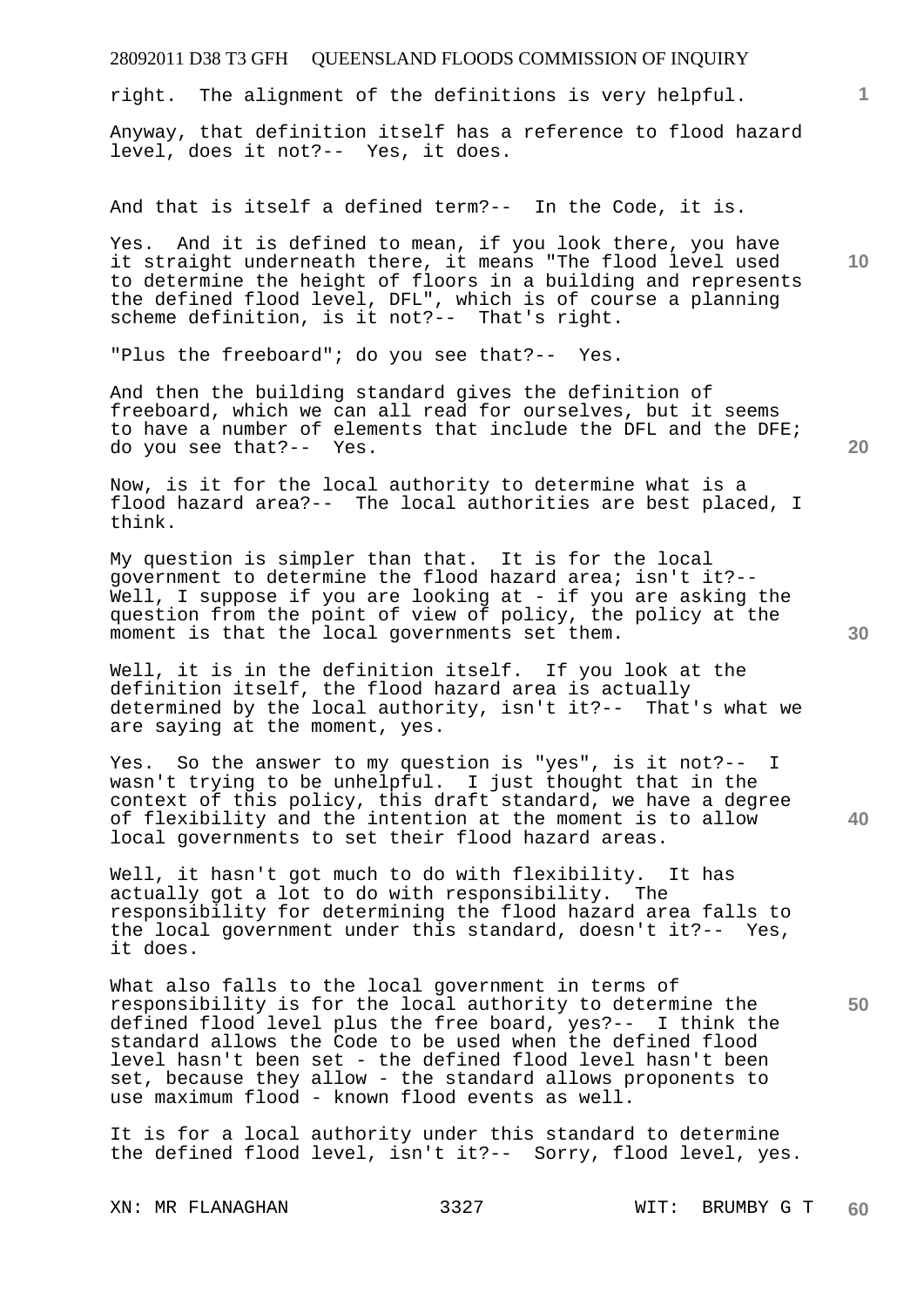I thought you said the event.

No. Because that flows from the definition itself, does it not?-- That's correct, yes.

Plus the freeboard, because the freeboard is determined by reference to the defined flood level, isn't it?-- That's right. It is in addition to it.

Do you agree that this requires an investigation by the local authority as to factors such as wave action and localised hydraulic behaviour?-- That I can't answer. I am not really a hydrologist. I understand that the - my understanding is that the defined flood level doesn't include wave action, but I could be wrong about that.

But if you look at the definition yourself of "freeboard" you will see that to determine freeboard one needs to compensate for such effects such as wave action and localised hydraulic behaviour; do you see that?-- Yes, that's right. My understanding is that the freeboard goes on top of the defined flood level.

Yes, quite, but you still have to determine freeboard and the way you determine freeboard is by determining wave action and by determining localised hydraulic behaviour, according to this definition, isn't it?--- Yes. Yes.

And my question is-----

COMMISSIONER: I am not sure it is even that simple, Mr Flanaghan, because it is typically used, and I don't know who is typical.

MR FLANAGHAN: Well, I think the point is this, is that to arrive at that point it requires investigation by hydrologists.

COMMISSIONER: I don't know if it does. I genuinely do not know quite what that definition contemplates because it says "typically used to provide the factor of safety and to compensate for effects such as wave action". Is there something typical already out there?

MR FLANAGHAN: What we are coming to is actually a standard in terms of velocity that is imposed by the standard. It is of 1.5 metres in terms of velocity, which we understand, and I was going to ask the witness this: Is this an American standard that is going to be imposed through this standard.

COMMISSIONER: Yes. Okay. I just think this definition once you start talking about what is typical in a definition you are in trouble.

MR FLANAGHAN: Yes. The definition of "freeboard" also uses the term "depending on the circumstances of the individual event". Mr Brumby, does this do no more than identify that the individual event can vary from flood event to flood

**20** 

**40** 

**50** 

**10**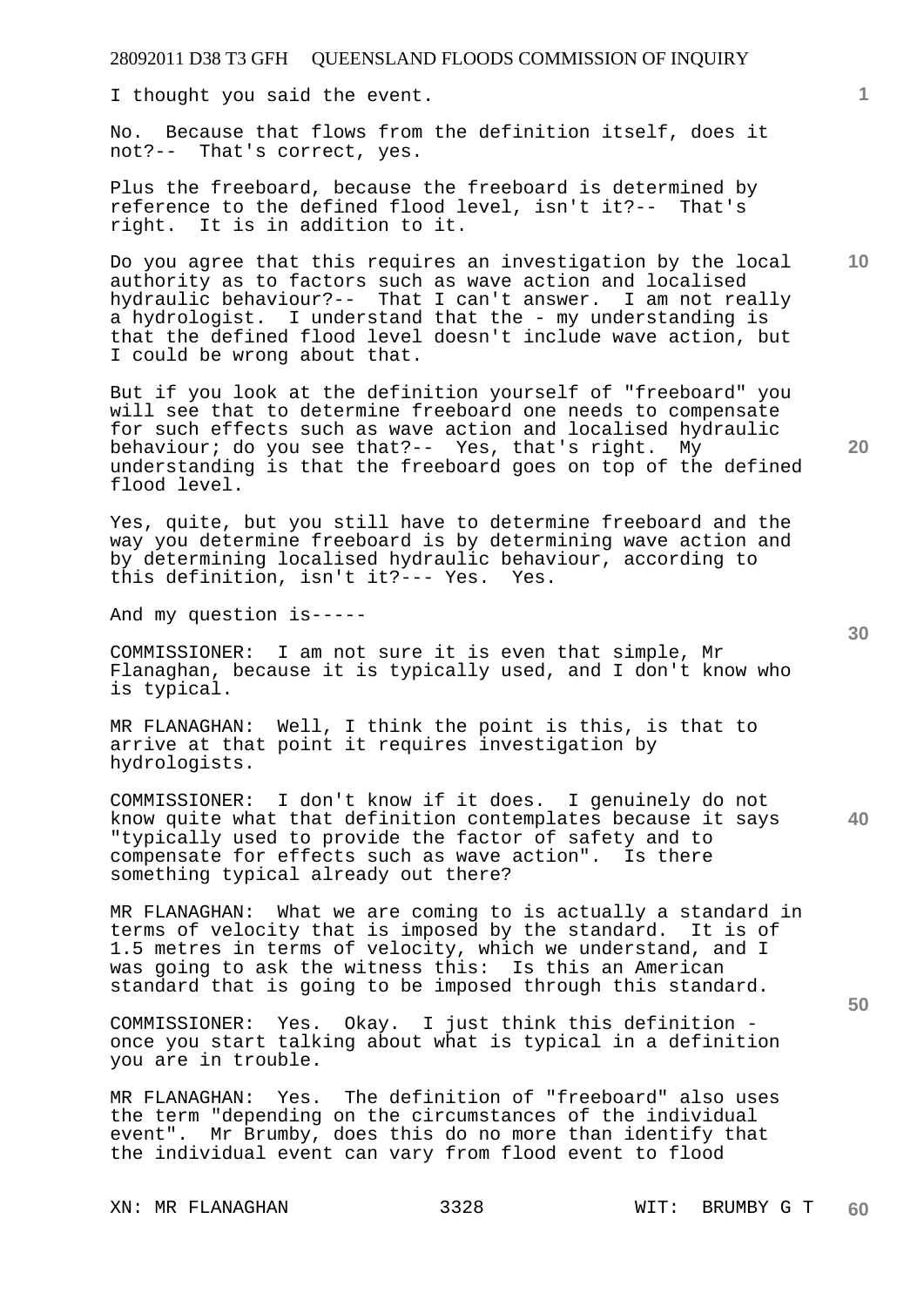event?-- Yes. I think that is there to explain what the freeboard will do, more than anything, and just to explain the limitations on the freeboard. It can't be the panacea for all ills.

May I take you then back to building newsflash number 474 which is annexure 14. Commissioner, do you wish to adjourn at 11.30, or now?

**10**  COMMISSIONER: If it is convenient. If you prefer to press on I am happy to do that but if you are happy to take the break-----

MR FLANAGHAN: I will just finish this question and then it is convenient to finish there. If you look at annexure 14 and number 474, you will see that it identifies some aspects of the draft standard and states in the first dot point that "the DTS provisions", that is the deemed to satisfy provisions are limited to cases of likely flooding with a maximum average flow of 1.5 metres per second around 5.5 kilometres per hour; do you see that?-- Yes.

According to this standard who will be responsible for measuring the likely flooding with such a maximum average flow rate of 1.5 metres per second?-- Well, ideally it would be good if we had in the local government's provided information about the likelihood of there being high velocity water, and the standard does say that it would be very useful if the local governments can identify areas of inactive flow or - I forget the term, inactive flow or backwater areas, because the idea then would be that the homes would could be built inside the engineered principles in the deemed to satisfy----

Yes?-- ------rather than to need an additional engineering analysis of the building, with extra costs imposed.

Thank you?-- So------

**40**  COMMISSIONER: Keep going?-- I am sorry, the 1.5 metres per second is really the limit on how the assumptions apply for the deemed to satisfy provisions.

MR FLANAGHAN: To your knowledge is that a standard that has been adopted from America?-- Yes, it is. It has been adopted from America.

Is that a convenient time?

COMMISSION: Yes. Thanks Mr Flanaghan. Quarter to.

**50** 

THE COMMISSION ADJOURNED AT 11.29 A.M.

**1**

**20**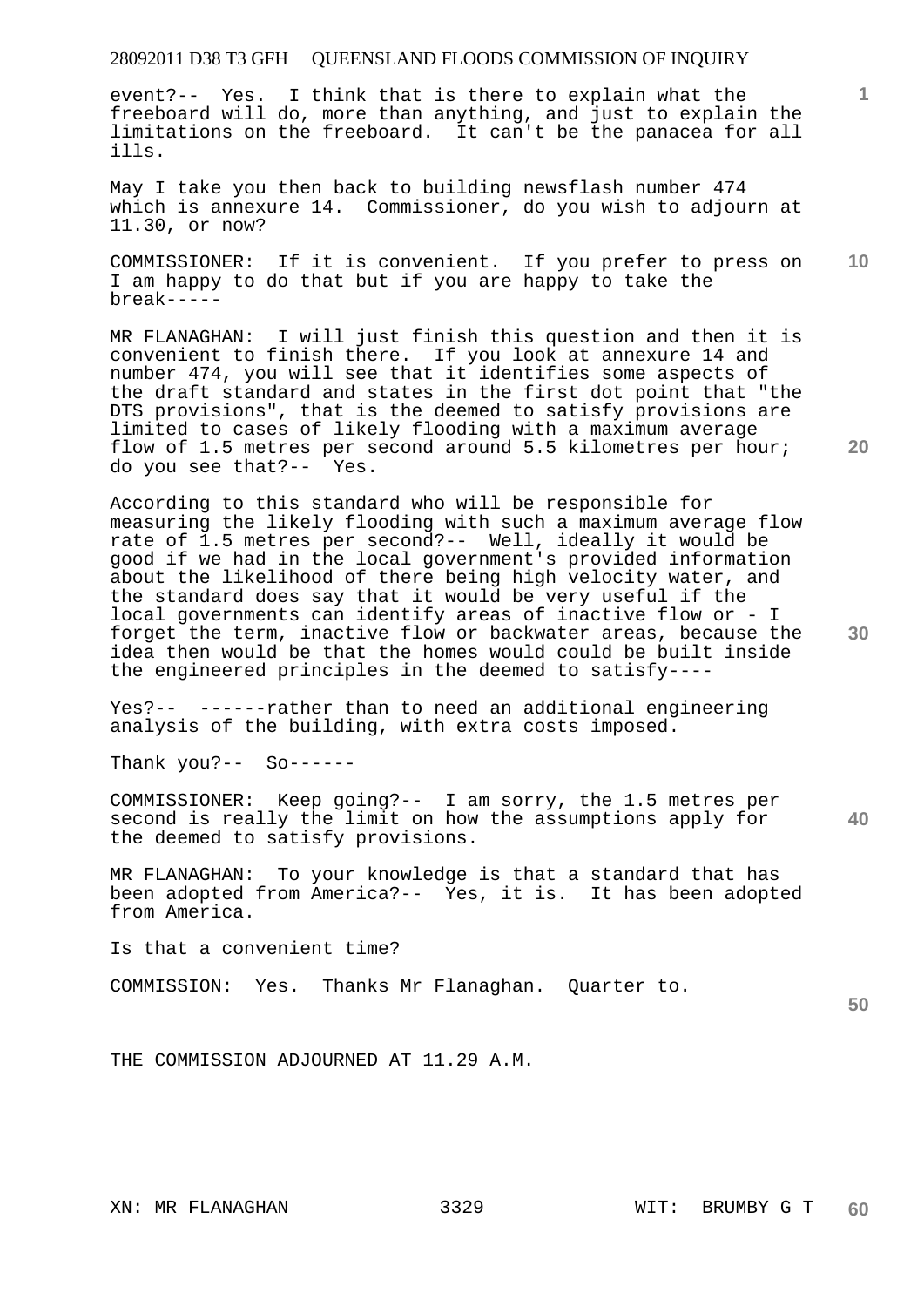THE COMMISSION RESUMED AT 11.45 A.M.

GLEN THOMAS BRUMBY, CONTINUING:

COMMISSIONER: Yes, Mr Flanagan.

MR FLANAGAN: If we go back to Newsflash 474 you'll see at the very end of that document that the Newsflash called for a response from interested parties by the 25th of August 2011, didn't it?-- That's correct

Right. And you're aware that the Ipswich City Council sent a letter to the department dated the 24th of August 2011?-- Yes, I am.

All right. I've asked the Commission to download this document. May we bring it up? It's a letter from the City of Ipswich to the Department of Local Government and Planning dated the 24th of August 2011. Now, I understand, Mr Brumby, you've only been able to read this letter prior to giving evidence this morning?-- That's right, yeah.

All right. Now, you see that it's a response in relation to Building Newsflash Number 474 and the Building Codes Queensland proposal of early adoption of the draft standard?-- Yes.

Thank you. I tender that letter, Commissioner.

COMMISSIONER: Exhibit 667.

ADMITTED AND MARKED "EXHIBIT 667"

**40** 

**50** 

MR FLANAGAN: Now, if you go to paragraph 2 of that letter you will see that the position of the Ipswich City Council, expressed in paragraph two, is that "the early adoption of the draft standard in Queensland is not supported and should be reconsidered"; is that correct?-- That's what it says.

All right. Prior to reading that letter were you personally aware of the position of the Ipswich City Council?-- No. I had spoken to some of the officers from the council and they were aware, I think, of what we were proposing but I wasn't aware that they were going to not support it.

All right. In relation to this draft standard can you tell the Commission what's being considered now? Is it actually being reconsidered in terms of its early implementation?-- Well, as I said, you know, I've always taken a fairly cautious view about whether any - anything is approved for regulation

**10** 

**20**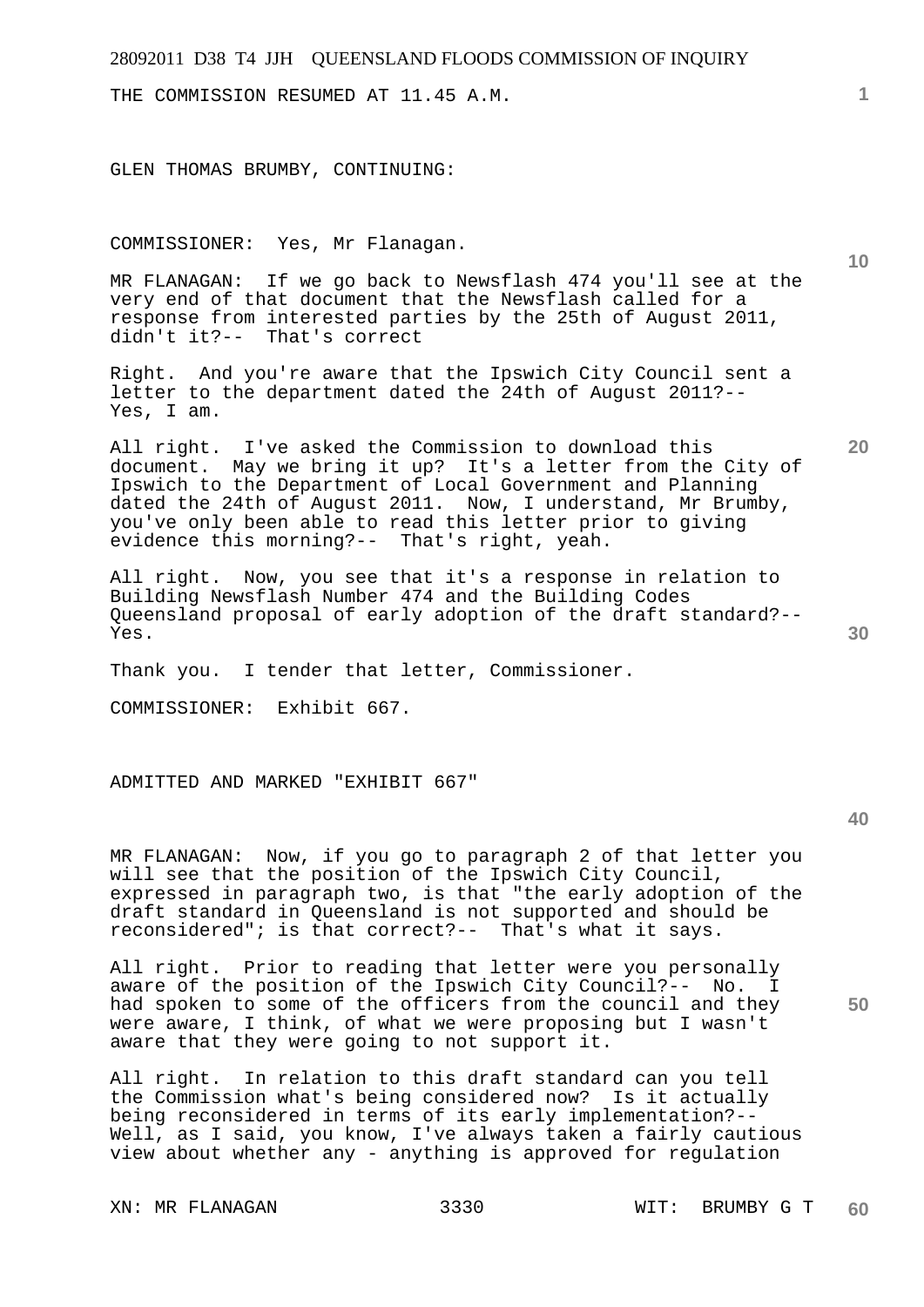until, you know, it goes forward to the executive council, but at the moment we're following the procedure we've outlined in that briefing note which is to assemble the responses from consultation and make sure the standard is in a suitable format for government to decide on to adopt, so we're not changing our view at this stage.

Right. Mr Brumby, I appreciate you can't speak for the government but in your own role do you agree that there is some substance in the request of the Ipswich City Council that the parties have an opportunity to afford the - to be afforded the review and comment on draft standard through the national regulatory impact statement process?-- Well, I'd welcome any feedback that the council has through the Australian Building Codes Board process and, as I've mentioned earlier, we've got an iterative approach to building codes in that we keep correcting them and improving them over time, but this project's been on the table since, as I said, 2006/7 and I don't see - I don't see any reason to stop now, stop the project now, or hold it off.

 $But----$ 

COMMISSIONER: Sorry, Mr Flanagan. Can I just ask, in relation to the Federal review, why is it taking till 2013? What's involved in it? Is it just a matter of assessing costs and so on or is there more to it?-- Your Honour, it's - if it's a very complex matter to get building regulations changed at the national level because, first of all, there's a lot of States and Territories with differing interests and differing priorities, and the building industry itself has a keen interest in any changes to the regulation and they insist on very rigorous processes that are highly consultative, and then there's the ABCB processes and then there's the Office of-----

COMMISSIONER: There's the what?

COURT REPORTER: Sorry?

**40**  WITNESS: Office of Best Practice Regulation processes, and then on top of that you've got other priorities placed on the Building Codes Board from things like COAG, Ministerial Councils, COAG decisions that-----

COURT REPORTER: Sorry, could you slow down?

WITNESS: Terribly sorry. From COAG decisions and COAG Ministerial Councils-----

COMMISSIONER: And that's just C-O-A-G?-- Yeah, COAG, C-O-A-G, Council of Australian Governments. For example, energy efficiency standards, disability access, bushfire response. There's an enormous array of social policy that gets enunciated by governments through the building code, and so at the national level, while the Building Codes Board does have reasonable resources, it also has a very, very high workload and continuing pressure on its priorities. So for Queensland to get the flood standard pushed to a high priority

**10** 

**1**

**20**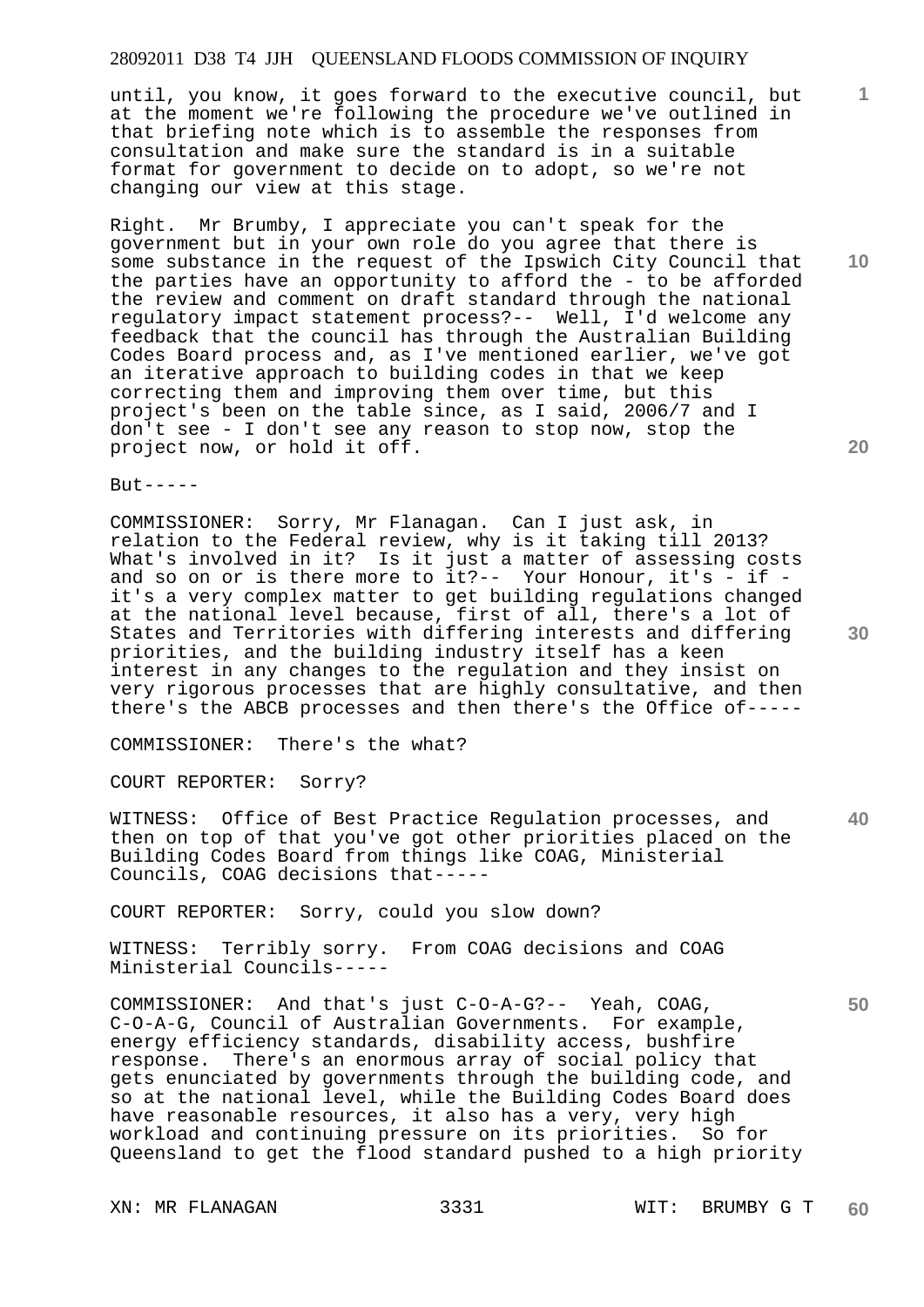was difficult because of the other priorities. For example, energy efficiency in the context of climate change policy.

All right. It just seems there are a lot of competing pressures, cost, the need to protect, the time that it's going to take through the Federal system-----

MR FLANAGAN: Yes, but the point we're getting at is that no costings are being been done for the imposition of this draft standard in Queensland.

COMMISSIONER: Oh, I understand that-----

MR FLANAGAN: Yeah.

COMMISSIONER: -----I just think there are a lot of problems all-round.

MR FLANAGAN: Yes, quite, quite. But this letter, probably conveniently, we would have thought, for the Commission, highlights some of the concerns of local governments in relation to the simple imposition of a draft standard.

In relation to this paragraph that I've referred you to, is it the intention of the State Government to itself undergo a Regulatory Impact Statement pursuant to the Statutory Instruments Act 1992?-- At this stage no. We are mindful of the fact that local councils, particularly Brisbane and Ipswich, are already attempting to regulate definitively for flood standards, so that itself needs to be considered given that planning schemes and planning amendments don't go through any regulatory impact at all.

You'll see in the third paragraph that a reference is made to the State Planning Policy 1/03, Mitigating the adverse impacts of bushfire" - "flood, bushfire and landslide," do you see that?-- Yes.

All right. And what the Ipswich City Council was submitting is that prior to the implementation of the draft standard in the Queensland Development Code that the review of SPP 1/03 should be completed. What do you say to that proposition?-- I'm not certain that that would make a large difference to the implementation of the code. I think having the code available where local councils are sufficiently confident to identify a flood hazard area would make the availability of the code a benefit rather than the opposite.

**50**  But if we just go to annexure 19 to your statement, and you were shown by counsel assisting annexure six to attachment 19, which is an internal document, as I understand it; is that correct?-- That's correct.

And if you look at the very first page that you were shown for attachment six, if you read down the policy questions for each of those matters you'll see that it engages a review of SPP 1/03, doesn't it?-- Yes, it does ask those questions. As I said, it's probably, from a responsibility point of view,

**20** 

**10** 

**30**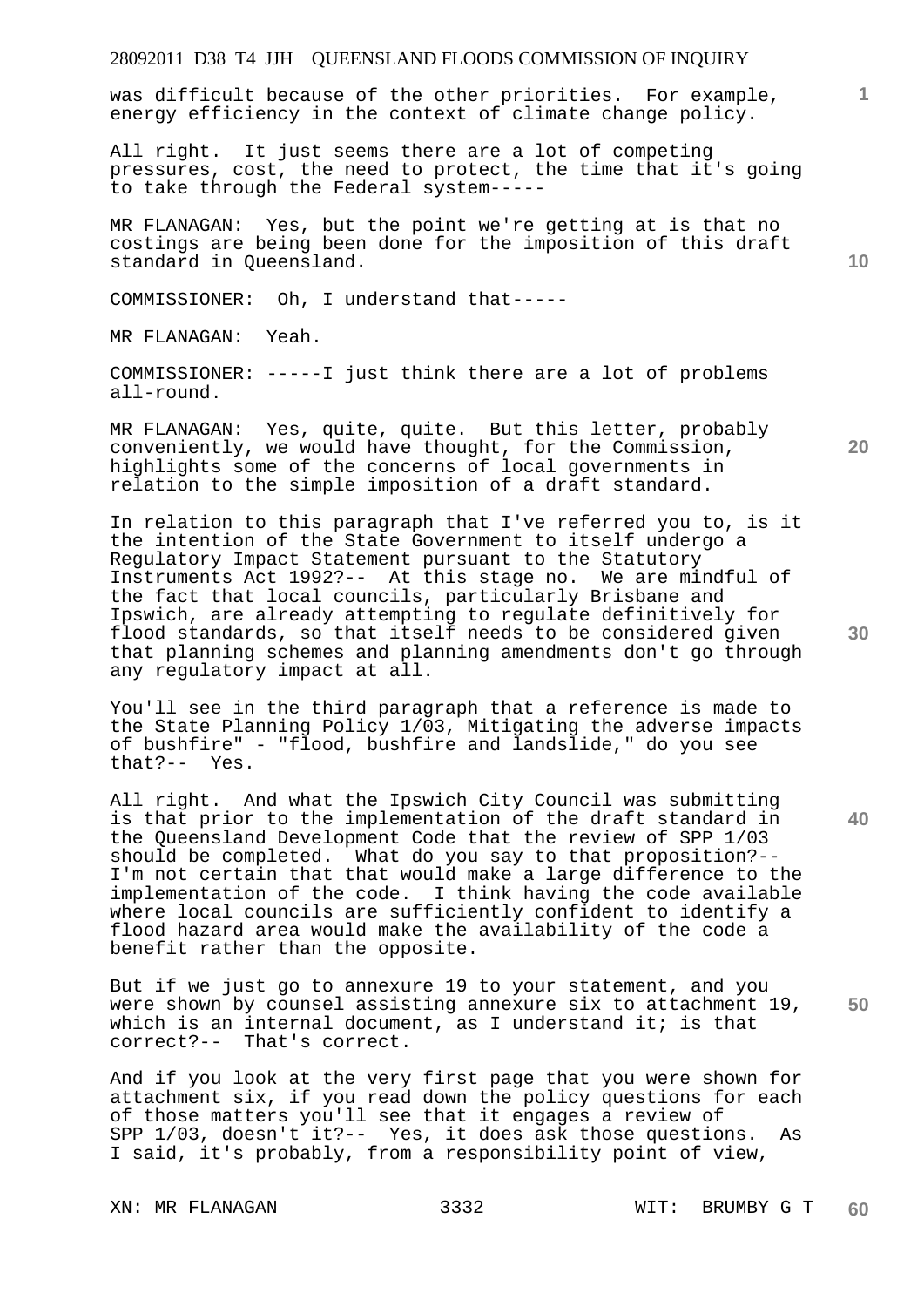not appropriate for me to comment too widely on that policy because building standards do complement, you know, other policy areas.

But these building standards are ultimately dependent on local authorities conducting appropriate flood studies for the purposes of determining defined flood events, flood hazard areas and so forth; correct?-- Yes, and my understanding is that work is well advanced by local governments and that the Queensland Reconstruction Authority is doing some excellent work to assist as well.

When you say it's "well advanced", would you accept this proposition, that on a Statewide basis very little has been done in relation to regional flood studies on - by using a uniform standard for those flood studies?-- Well, in my view, the code - or the draft standard, as we've agreed to call it, complements what can be done and what is being done, so I think having the code available where local governments are in a position of being confident enough to designate an area is a benefit.

Would you agree that before any mandatory or even non-mandatory building standards are to be applied in the present circumstances the starting point has to be local authorities obtaining through regional flood studies the primary material for determining a flood line?-- Well, the as I said, the building standards complement planning system the planning system and the code can't apply where local governments don't have enough confidence to designate an area, if they do it can, so I think that's really all I can say on that planning issue. Obviously that's the essential part, as I've mentioned earlier in my evidence, that there is adequate planning done, adequate studies of the flood areas.

See, when you say "adequate studies", you're talking about the task undertaken by the Queensland Recovery Authority; is that correct?-- Well that and any work done by local governments.

All right?-- I think any - as far as the building standards are concerned, as I said, we complement with our standards work done by local governments and anyone else who can help to set those flood hazard areas.

Can I suggest this, that the early adoption of the building standard by Queensland is, in effect, putting the cart before the horse? This is because the standard is premised on local authorities identifying and selecting a defined flood event and identifying flood hazard areas, floor hazard levels and the freeboard component?-- Well, where they do have confidence to set those areas the code has an application, so I suppose I'm not really in a position to agree with you on that point the way you put it.

All right. Can I take you to the draft standard itself at page 9, and what I'm suggesting is that the standard itself identifies some of these difficulties that I've just outlined to you. Really starting at the fourth paragraph with the

**10** 

**1**

**20** 

**30** 

**50**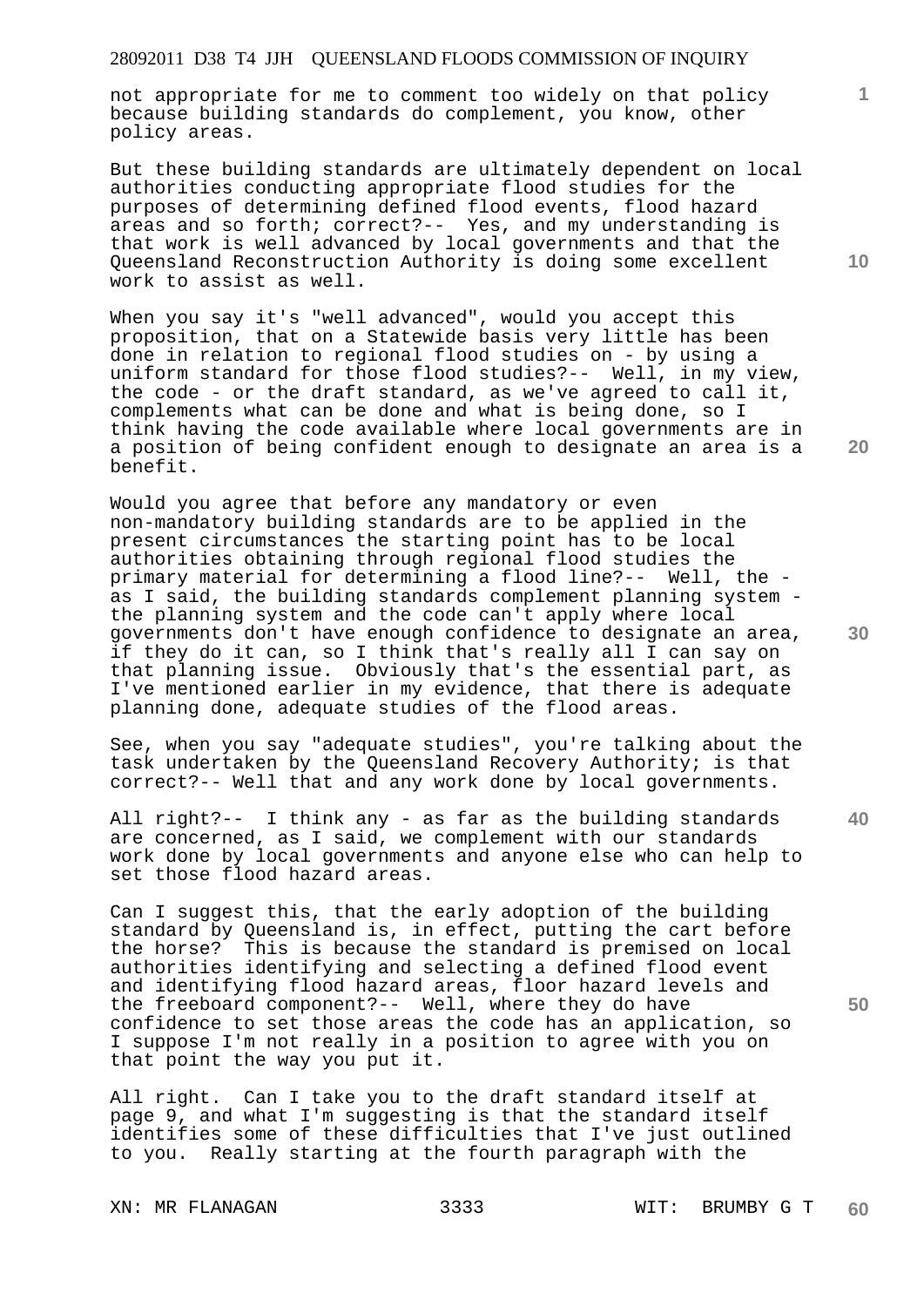words, "It is important to understand"?-- Did you say page 9?

Page 9 of the draft standard, and it's the fifth - fourth paragraph, sorry, "It is important to understand"?-- Yes. I've got it.

All right. What's being identified there is that a lot of local authorities or some local authorities have no flood studies, some have inadequate flood studies, some have old flood studies that are probably by the - past their use-by date, but the conclusion is that this means that the information available is not uniform, and what I'm suggesting is that what is needed is a uniform approach to regional flood studies for the purpose of local authorities ultimately determining the defined flood event?-- Well, my response to that is that we prefer to provide local governments with a number of choices where that's appropriate and that's always been the position that's been supported strongly by Local Government Association of Queensland in our consultation with them on the way we do building standards. So typically where we've got uneven or variable approaches by local government we help local governments by tailoring our codes to be as practical as possible to make sure that we can help them to deliver the policy outcomes that they're trying to solve.

But what's the-----

**30** 

**40** 

**50** 

**1**

**10**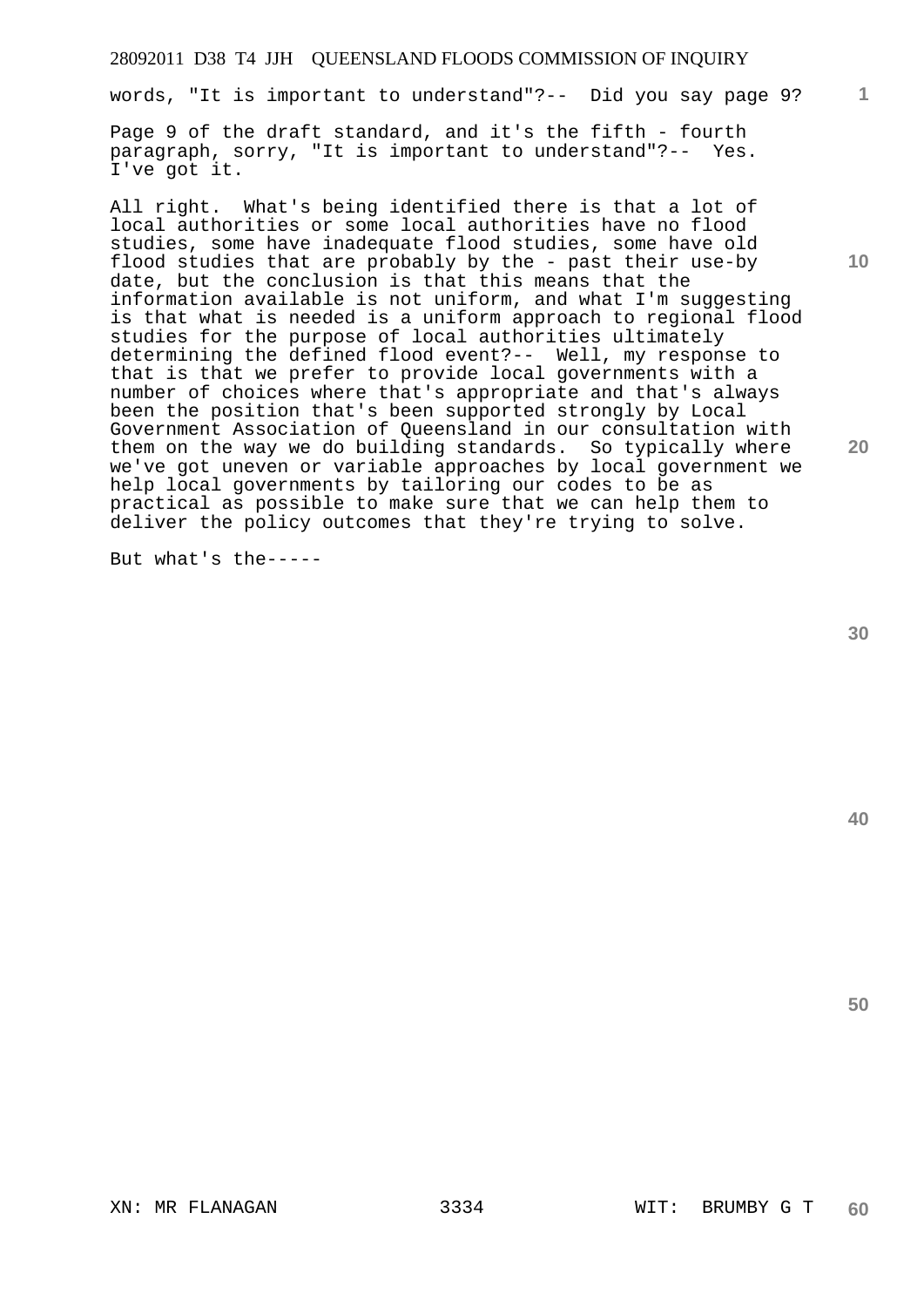COMMISSIONER: Is it - sorry, Mr Flanagan, I have got another question. Is it a risk that local governments actively avoid being able to identify flood hazard areas so as to avoid having the standard apply to them?-- Well, it's true that there is an uneven sort of response from local governments, but I am not sure they would deliberately but I'm - I suggest that they - there's a lot of pressures on local governments in the things they cover, they cover a lot of different sort of regulations and different sorts of interests, so there's always pressure on the resources. I'm not sure of the reasons why they haven't done the work, but that probably is a risk, your Honour. I'd say that - you know, I have a contrary view to council in that's it's probably better to have something available and to start pressing the issue because in my view having no standards for a situation where you could have three-quarters of a - homes in a city - or a large number of homes in a city damaged or out of action is an issue of community resilience. So, having a good stand is probably pretty essential. The next question is making it as practical as possible and as cost effective as possible.

Is there much point in having it mandatory when you have got the opt out effect of not just having the flood mapping to make it applicable?-- Well, I suppose, we do need to rely on the - I suppose the goodwill of local government to make rules for their - the good of their area, and at this stage - I mean, I'm fairly confident that any area that there was a flood recently will - anywhere there was a flood the local government would be trying their best to have a - you know, a defined flood area, I'm certain that's the case in Brisbane, and I would expect the same of Ipswich. So, in the key areas, I am sure that the local governments would be doing everything they can to do the right thing by their community and I don't think they would be trying to avoid the matter.

Thanks, Mr Flanagan.

MR FLANAGAN: Thank you. But these standards are actually also envisaging that local authorities undertake flood studies that go beyond merely identifying flood - defined flood events, but also measuring velocity of flood events at specific locations for planning purposes, don't they?-- Well, the standard doesn't require them to, but it would be better if they identified areas of inactive flow or backwater, because that would then reduce the costs of construction. Where the council doesn't have the ability to set the - to provide any guidance on the velocities, that will be a matter for a person who wants to build a building to get the expert advice, and that could be expensive.

Yes, and that's my next point, Mr Brumby. If you go to page 10 of the standards, in the fourth paragraph you will see that that is one of the solutions that's offered, is that every time someone makes a development application or a building approval application, they would need to provide to the local authority such flood studies including velocity for the purpose of getting building approval or complying with the standard, wouldn't they?-- Yes. Where the standard applied,

**10** 

**1**

**20** 

**30** 

**40**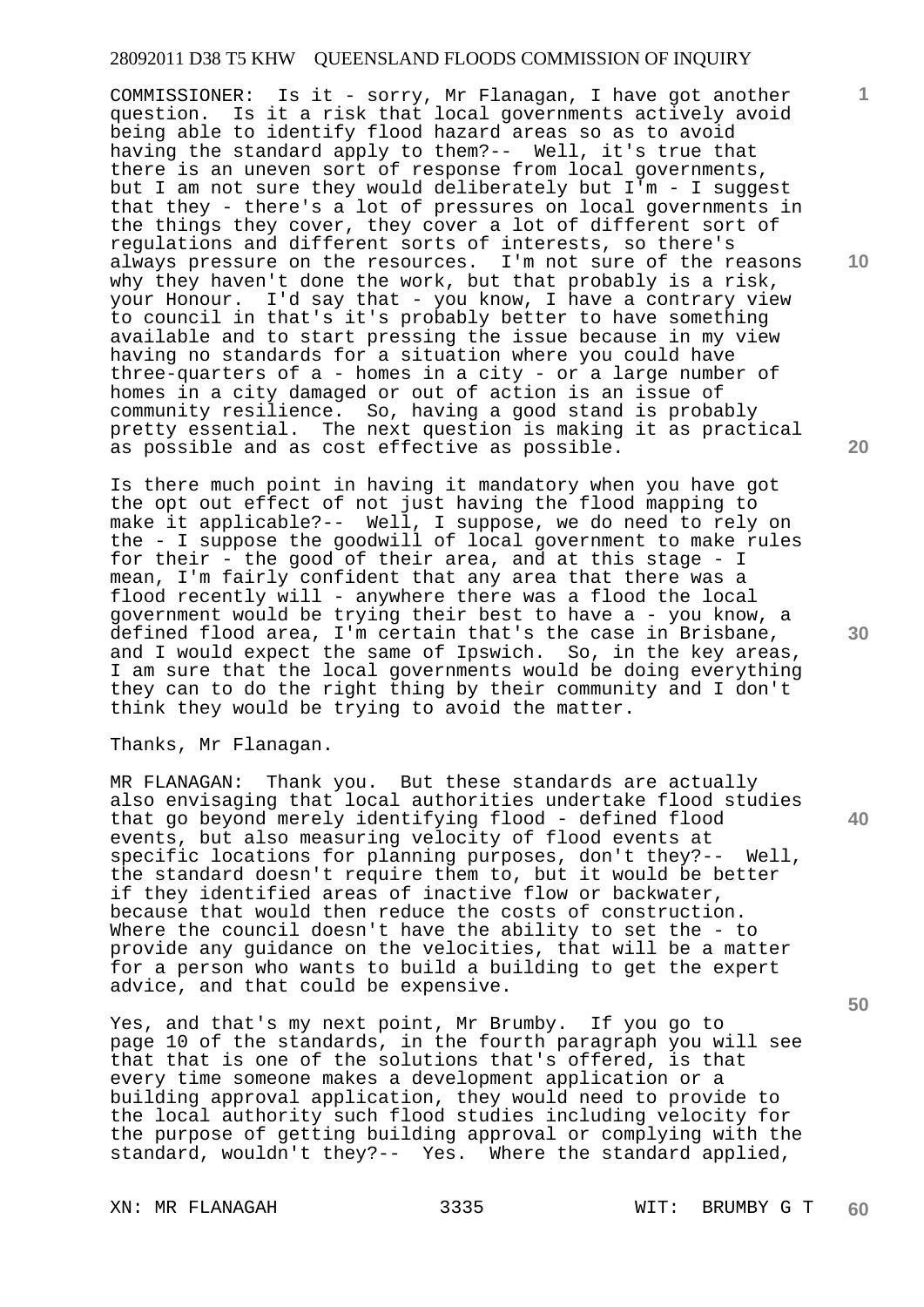it would be very important to make sure that we were clear about the water characteristics in the area and that's why it would be best for the local governments to provide information where they could.

You have acknowledged that would be expensive for the relevant applicant, wouldn't it?-- Well, I say that just from my experience, I don't have any particular numbers, I just imagine that any expert report, you know, be - an added cost, I don't know how much.

But with the scope of the standard that's proposed, even a person who wants to add, for example, a bathroom on to their house as a separate room would need to or could conceivably need to engage an expert hydrologist?-- No. That's not right, because if - the definition of the standard only applies to the habitable spaces and the bathrooms aren't defined within that definition for domestic purposes. We were - we did get some feedback that - from one proponent, one stakeholder, that we should ensure that at least one bathroom is up with the habitable spaces, but, no, you wouldn't need to get a report for an addition of a bathroom.

All right. Change my example to a bedroom then?-- Well, then, again adding a bedroom, we are suggesting that the additions be subject to local government discretion, because it may be impracticable or overly costly for people to have to raise the bedroom and comply with the standard for additions in every case, and that's why - I think we have actually made that point in the newsflash, I can't remember exactly, but the intention is to allow people who want to build a home to seek local government exemption for additions, because, as I say, it could be impractical and we think that's entirely reasonable.

Can I take you back to the letter of the 24th of August 2011? Can I invite you to read the very final paragraph on page 1? My question is quite simple: you'd agree that those are legitimate concerns raised in this instance by the Ipswich City Council but the sort of legitimate concerns that could be raised by any local authority in relation to the imposition of a standardised building code?-- Well, we are very pleased to consult with all the councils on the code. One thing I would say is that the code is intended to complement land use planning and I don't agree with the statement in that - in the second sentence about the associated design elements, et cetera, because I think the integration of the planning concerns and the building concerns are of - a very important concerns for building codes, because the actual standard for the building belong in the code, and the code doesn't give permission, land use planning is about permission, so the permissions and some of the policy requirements - policy interests of local councils are certainly the prospect - the province of planning in the pure sense, but when it comes to the construction elements and the recipes of how to do that, that's certainly, in our view, a matter for building codes and for the building process where you bring the experts altogether at the one time, rather than having delays of

**10** 

**1**

**20** 

**40** 

**50**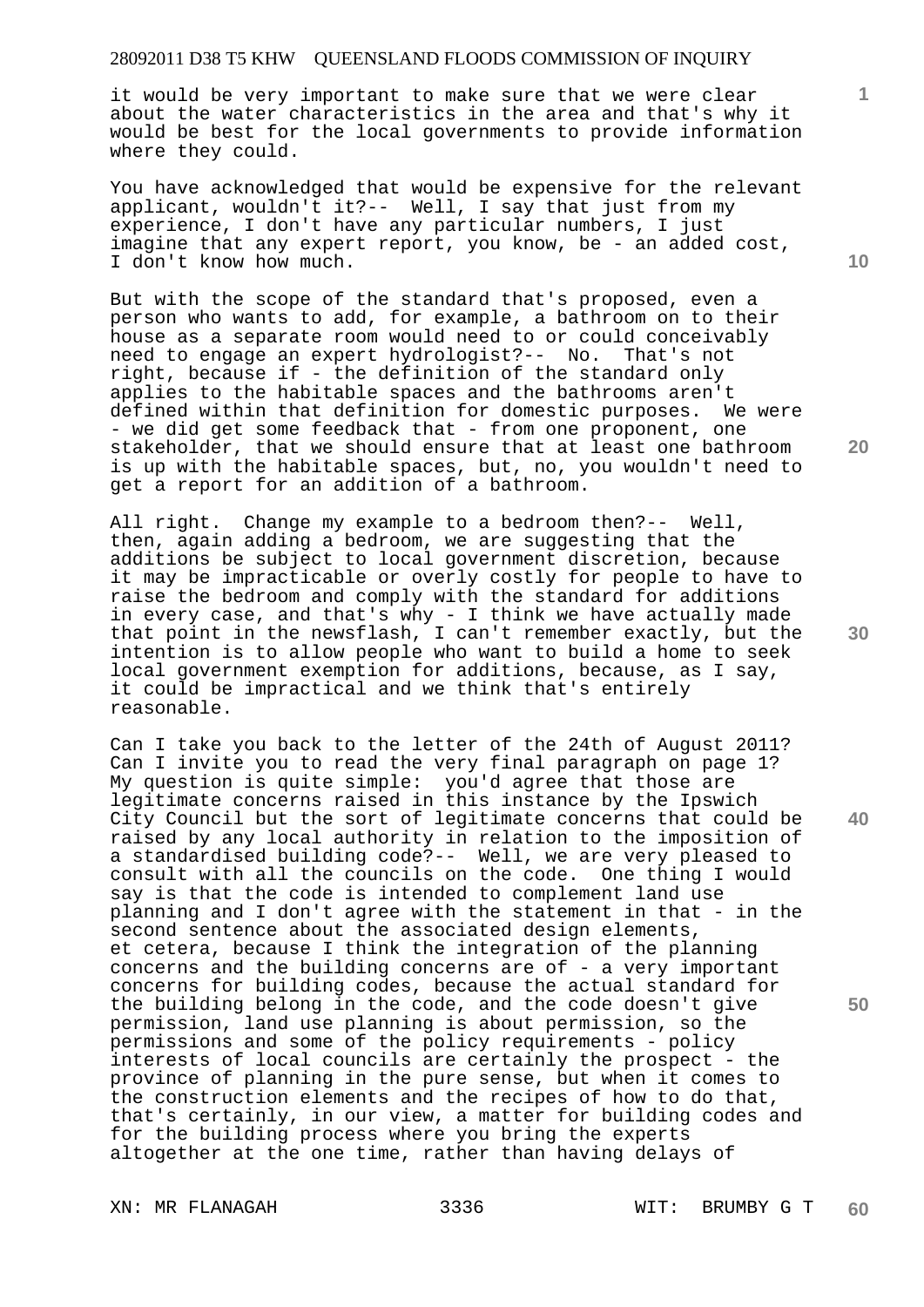approval. So, I don't agree with all the statement. I certainly agree that most of the things mentioned there are planning issues, and our code won't impact on most of those issues.

But they could impact in this sense: if you have, for example, a heritage house or a heritage - street of heritage houses and the building code has to apply in such a way that floors need to be lifted or rooms need to be added by - to obtain a certain height by being added in - by going up rather than sidewards, they would have - the imposition of the building standard could have dysfunctional effects on heritage and streetscape issues, couldn't they?-- Well, I don't see that. I thought that the way the planning system worked that - to provide the permission and the envelope - building envelope is done in the planning system. So, our code only would only come into bearing after that building - that land has - subject to the permission to build a house within a defined envelope, which is already part of the planning system. So, in my view, the two systems can work well together, but the first question is the land use permission and that's going to deal with the things like the envelope and the streetscape.

Surely you can envisage where the imposition of a uniform building standard will have dysfunctional effects in relation to heritage and streetscape issues?-- Certainly I agree that's possible, but the point I'm making is that the way we would intend it to work would be to give the local - the local council's got the first - the first role in that they specify the land use, the envelope, and the streetscape requirements, and that can be done in a range of ways through their planning schemes, and then the person who builds the building needs to comply with all the prior planning approvals. So, in our view that's the way those two systems work together to deliver a harmonised outcome, and it is possible, you're right, to have them conflict, but it's not the way we would typically try and design them, and where people, for example, build outside of the allowable envelope, typically there's a referral to local government as a concurrence agency to refuse the application of housing.

May I take you to paragraph 47 of your statement? May I suggest that the approach adopted in this paragraph would be ultimately impractical in this sense, it would mean that any applicant who wished to make an addition to the house of habitable area would need to satisfy a building certifier that the flow rates either do not exceed the design level of 1.5 metres per second or the structure was otherwise safe?-- So, you - you are talking about additions in particular?

Yes. Well, no, just generally, but what I'm suggesting is that such a requirement in a building standard is impractical?-- Well, I don't really agree with that.

It's impractical in this sense: if there's not a local government authority that has a relevant flood study which not only identifies the defined flood event but also identifies

**10** 

**1**

**20** 

**30** 

**40**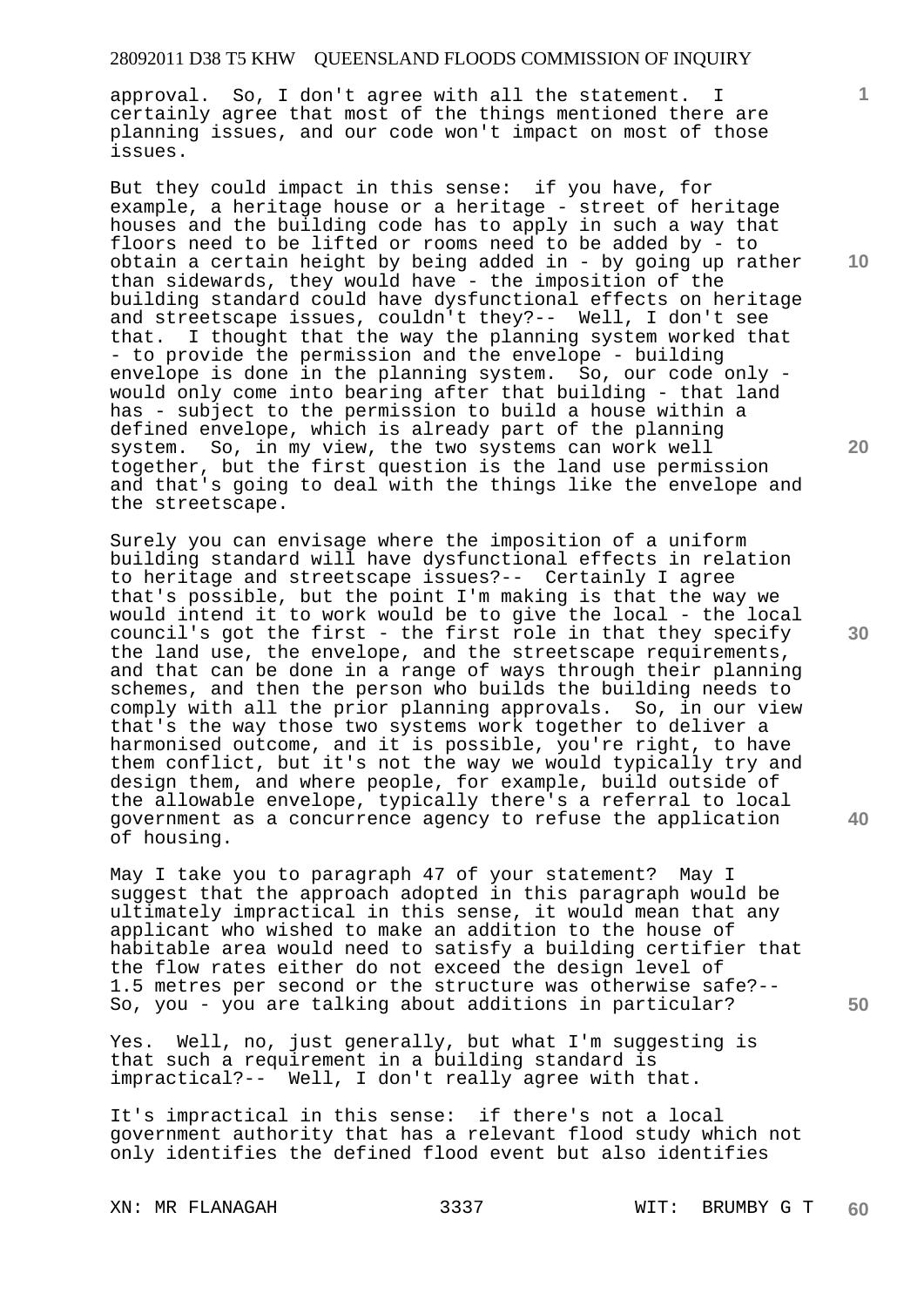velocity of the flood event in that particular allotment, then the applicant for the addition or whatever will need to obtain, to satisfy the building certifier, an expert hydraulic report?-- I see - yeah, I - I think that the objective of us - of our codes, et cetera, and whether the rules are applied in planning or building should be always to make the easiest solution available without reports if that's your point. It's always better. However, for a building code, you always need to set design assumptions because of the way engineering and design process works so that you can be sure that - the design would work, you can't just leave it to chance, you need to set a limit on what your deemed as satisfied will do.

But again this paragraph and the approach suggested in this paragraph relies on a local authority identifying a defined flood event, doesn't it?-- Well, if they don't, then the certifier will need to be confident of the velocity of the water and I think that's entirely appropriate.

But even the velocity of the water is still determined, is it not, by first identifying a defined flood event?-- That's right.

All right. See, my suggestion is this, is that rather than impose this building standard now, it will be better to wait or conduct at least - sorry, I will start again. Rather than impose these building standard now, it is better to allow the review of SPP 1/03 to be conducted and finished. What do you you say to that proposition?-- I hadn't really been thinking about waiting for the SPP review to finish.  $I - you know, as$ - this project's been on the - on the project plan for such a long time and, you know, I see a need for this standard, so I don't - I can't really envisage things that will change in the SPP that will make this standard unviable, I just don't see it.

Can I suggest a number of things will change in the SPP to make this viable and some of those things are actually noted in your own internal document, but one would be a standard approach or methodology to be used in flood studies on a regional basis for determining what is the true flood event surely?-- Well, there is some flexibility for the defining of flood events, but, as I said before, that's probably - I mean, I appreciate your question, it's probably outside my policy role and my expertise, so - you know, I don't have a strong view either way. However, I agree that standardising those thins is always better. On the other hand, I know that the building industry and local governments do benefit from tailored - and having some choices that are reasonable and practicable. Ultimately giving local councils a number of choices and then giving proponents who want to build buildings a number of choices is a benefit.

But without these regional flood studies you are simply going to have lots of councils opting out of this building standard, aren't you? This simply will not identify the flood hazard area, and as soon as they don't identify in their planning scheming a flood hazard area, I understand from your statement

**10** 

**1**

**30** 

**20** 

**40**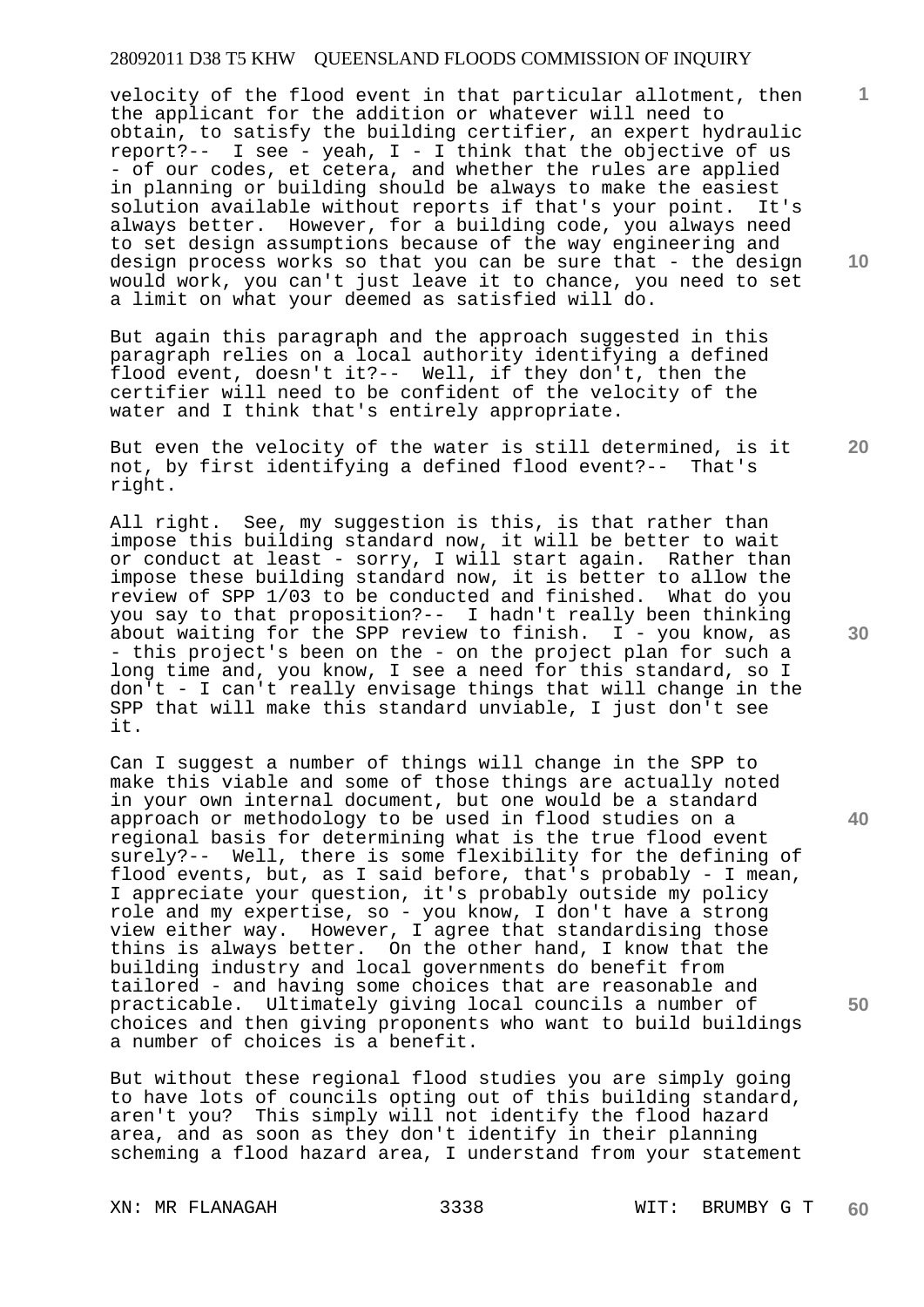that the standard will not apply to that local authority?-- Well, that's the current shape of the policy proposal, but the - there's no need for the policy to be constrained in that way. The local - the State Government has the power to set the rules as it chooses. It could - it could, for example, say, "Where it's designated by local government or where the QRA mapping applies", so it wouldn't necessarily have to be the local government that does all the work, if they can't do it, it doesn't have to be that policy is not constrained in that way. As I say, this is a policy proposal, and the government does have some flexibility on how it implements it.

Who is going to do the mapping then? Who is going to do the flood studies?-- As said, that's not really my area of expertise. I am aware of quite a degree of work that's been done by the Queensland Reconstruction Authority in identifying hazard mapping. Whether that's the appropriate policy setting or not isn't really in my policy area. My role is to ensure that we have got appropriate standards to deliver a degree of resilience at the right cost effective level.

Can I put, finally, three propositions to you, and you can either agree or disagree, but I would like your view on them. You appreciate that the Ipswich City Council has a temporary planning instrument in place; yes?-- Yes.

And in relation to the flood line or what is called - now called the flood regulation line for each allotment, it constitutes the highest of either the 1974 flood line, the 2011 flood line, or the methodology adopted for the one in 100 flood line, whichever is the highest. You are aware of that?-- Not - not - I don't have a lot of knowledge about it.

Right. And within the context of that temporary instrument the planning instrument has imposed various building standards or requirements such as the placement of electrical works, the type of materials to be used and such like; you are aware of that?-- Yes.

**40**  Right. Now, that's a temporary instrument to be in place for 12 months which in one sense deals on an urgent basis with certain building standards prior to imposition of this State-wide standard under the Queensland Development Code. Would you agree that before this State-wide standard is imposed under the Queensland Development Code there is a need for further costings to be conducted in relation to the cost implications of the imposition of the standard?-- No.

Why is that?-- Because I think having a State based building standard that's more specific is of a greater benefit than having it remain in the planning schemes.

Because, in your opinion, planning schemes aren't an adequate or appropriate vehicle for the imposition of building standards?-- Yes.

And that's your opinion?-- Yes.

**10** 

**1**

**50**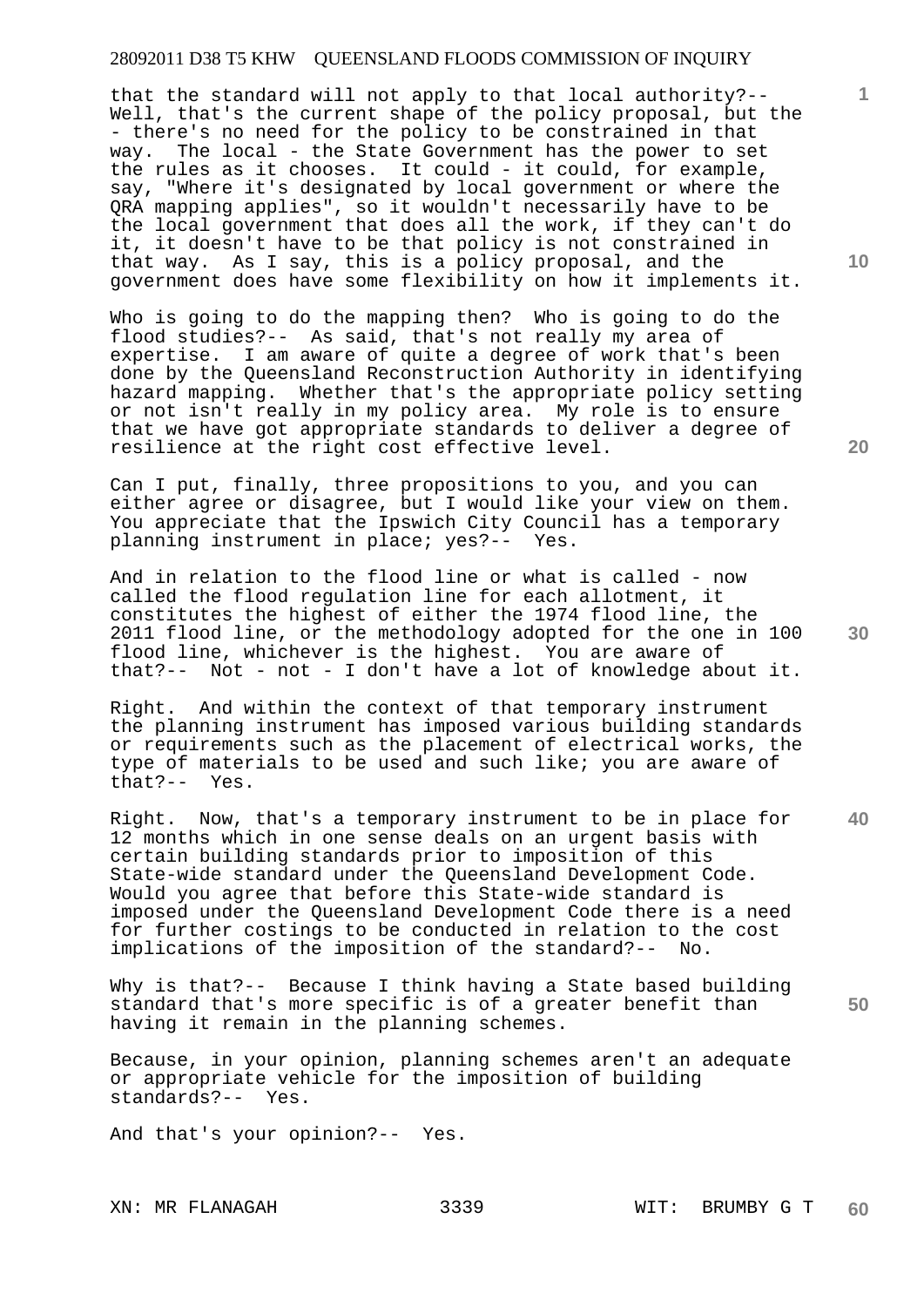And that's not necessarily the opinion shared by your superior, Mr White?-- I think in general Mr White's opinion is, as I said before, more permissive than mine, but generally in my discussions with Mr White he agreed with a need to ensure building standards remained in the building code.

Right. My second proposition is this: apart from newsflash 474, do you agree that before this standard is imposed State-wide that there is a need for further consultation with local authorities?-- I agree that we will continue - we will continue to consult with local governments on the introduction of the standard, and that's just standard practice, so the answer is yes.

And you agree that before the standards are imposed, the State should complete its re view of SPP 1/03 in consultation with local authorities?-- No, I don't agree with that statement.

You agree that prior to the imposition of this standard, it would be in all parties' interests for the State to assist local authorities through appropriate regional flood studies to determine flood lines for planning and other purposes?-- Well, that's a personal preference.  $I - I$  prefer in every way when the State Government can help local government.

Yes. Thank you, Commissioner.

COMMISSIONER: Mr Ure?

MR URE: I have nothing, thank you, your Honour.

COMMISSIONER: Ms McLeod?

MS McLEOD: Thank you, Mr Brumby. My name is McLeod. I appear for the Commonwealth. Mr Brumby, can I take you back to paragraph 12 to 14 of your statement where you describe the role of operation of the ABCB? The Commission - just by way of background, the board was established by an intergovernmental agreement back in 1994 and it currently operates under the remit of the 2006 intergovernmental agreement that you have annexed to your statement?-- That's correct.

It is subject to the operation of the COAG principles that you have also attached your statement?-- That's correct.

**50**  And in terms of the agenda for the board and the work that it undertakes, it is subject to the IGA and also matters that may be referred from time to time by the Building Ministers Forum or the Council of Australian Governments?-- That's correct.

So, in a sense the board is constrained by that and can't set its own agenda as to work outside those guiding documents?-- Well, that's true, exactly.

Yes. Would you agree with this, that the mission of the ABCB

XN: MS McLEOD 3340 WIT: BRUMBY G T **60** 

**10** 

**1**

**20**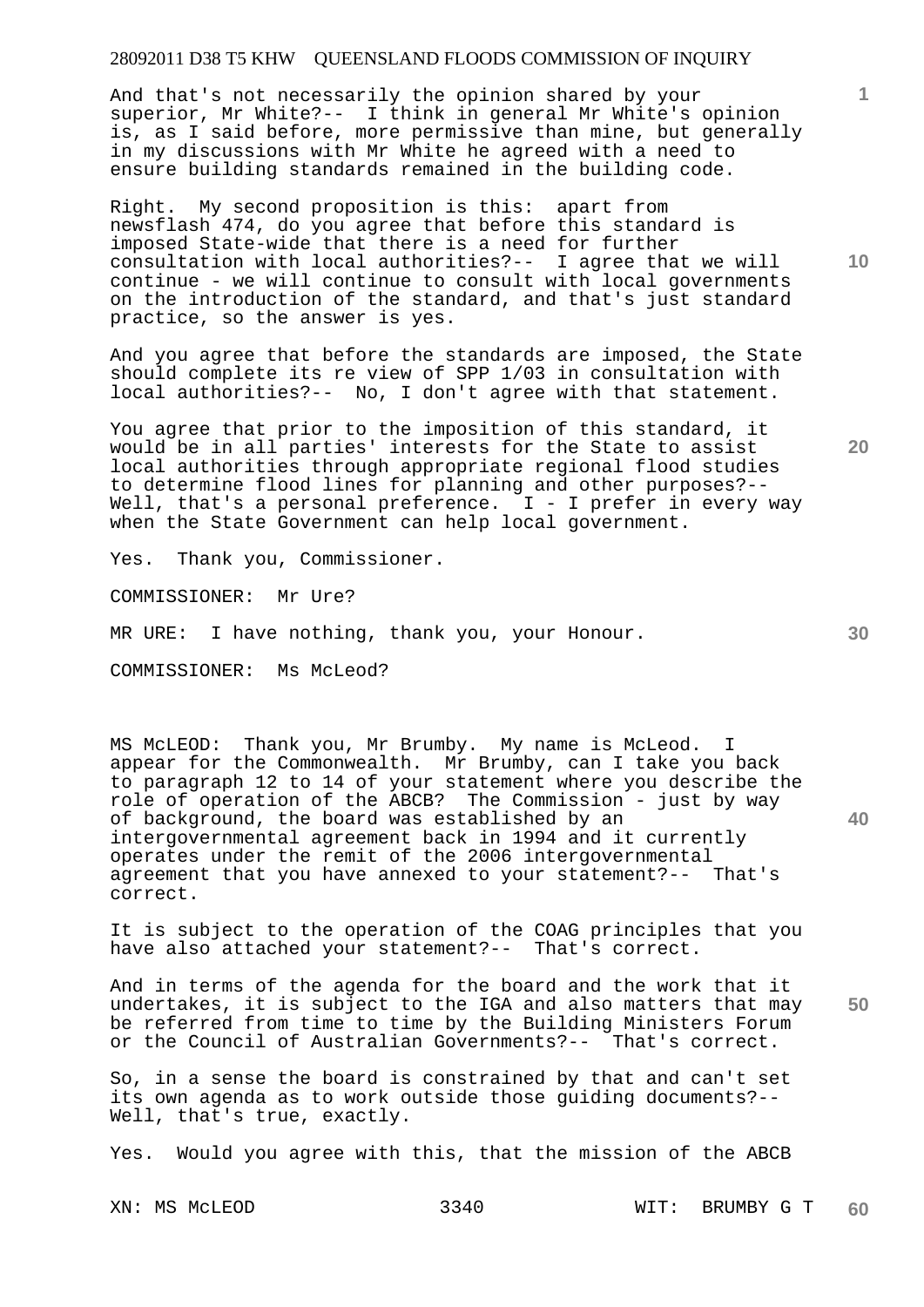is to address issues relating to health, amenity and sustainability in design and performance of buildings through the national construction code series?-- Yeah, I think it's heath, safety concerns, safety as well.

Yes, heath, amenity and sustainability?-- Yes, safety, health, amenity and sustainability.

**10**  And the development of effective regulatory systems and in some cases nonregulatory solutions to achieve that?-- That's right.

Now, the building code has been referred to. The national code is of course a composition of the Building Code of Australia and the Plumbing Code of Australia as well?-- That's right.

Now, it appears as volume 3. In fact, one of the major projects that you have identified as having been undertaken by the board in the past few years has been the consolidation of those two codes?-- That's right, very important work.

Okay. Now, in terms of current measures within the Building Code of Australia to address flood action specifically in the building code we see in volume 1 and volume 2 various provisions that require a structure to withstand certain loads or actions?-- That's right, general general statements about structure stability.

Okay. Those actions include but are not limited to, for example, the action of liquids, groundwater, rainwater, water ponding, things of that nature?-- That's right.

And those are things that could be generated during a flood?-- Yes.

The building code does make some provisions to protect property but those provisions are secondary to the overriding objective of the code of life saving - life safety; do you agree with that?-- Not strictly. The code's genesis is in protecting life and I think that's the highest priority, but it has all of the objectives as stated and I don't think that - there's a need to read any of them down.

So, I'm not sure if you agree with me that the overriding objective is life safety, and there are other objectives as we<sup>1</sup>l-----?-- Well-----

**50**  -----including the protection of property which-----?-- Well, I - life safety is the highest priority.

Yes. So you agree with me, I take it, that property protection is a secondary consideration or a second beneath the overriding objective?-- Property protection usually doesn't figure. I think the term that I would prefer is community resilience, so really it's not so much for the individual property, it's more the fact that this could be a problem for a large number of buildings rather than the

**1**

**30** 

**40**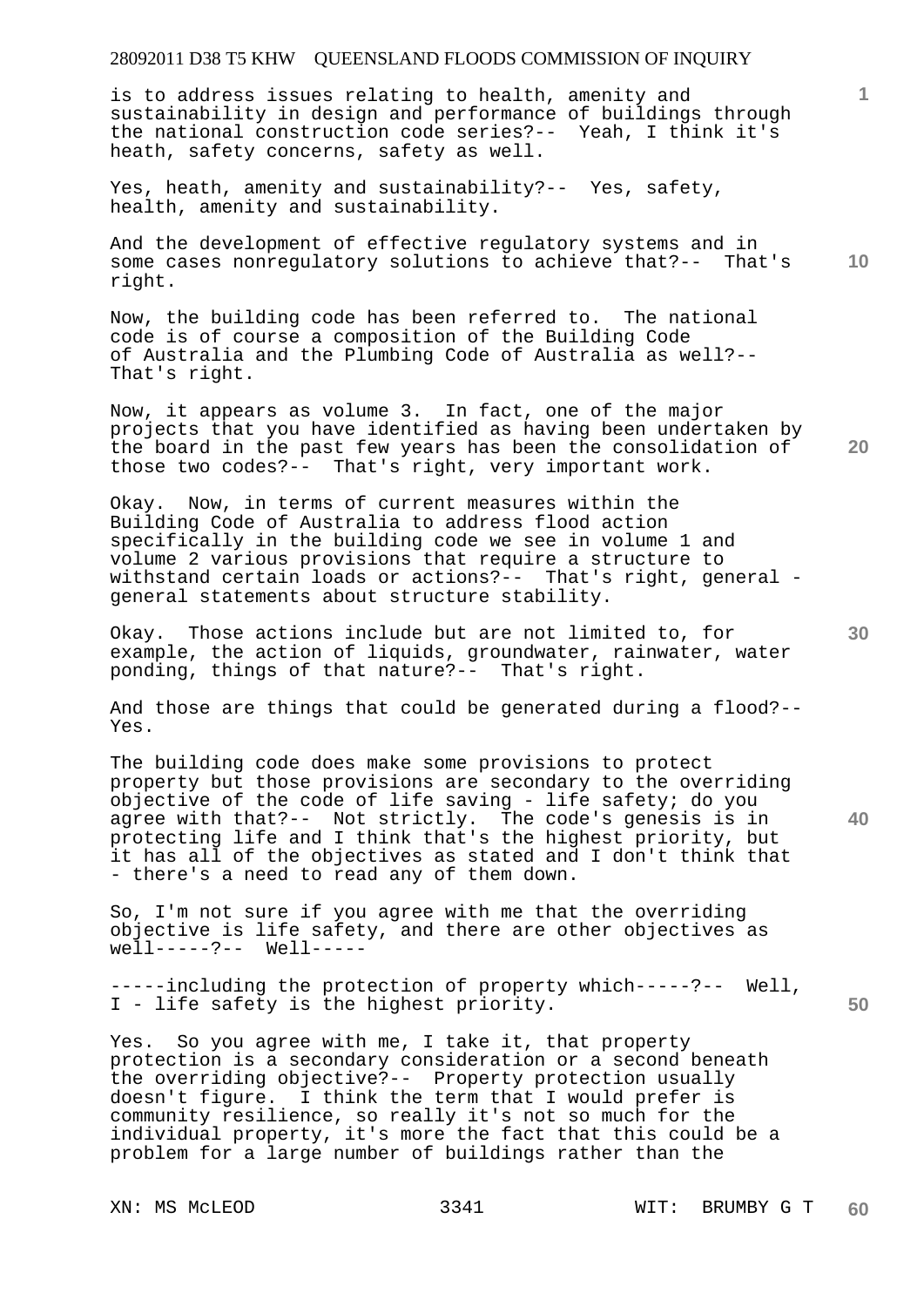individual property.

Can I just explore that with you a little? When you - you mentioned that when there are changes proposed to the building code often these were hotly contested, I think were your words?-- That's right.

Yes. And sometimes the contest is around getting the right balance between life safety, as an object, and increasing the stringency of performance requirements to make a building more able to withstand certain shock or action; would that be fair?-- That's right. An example would be the sprinkler standard where it might be giving you an operation time of four hours, whereas the occupants can leave the building within an hour, and then the extra three hours of safety are related to property protection. The Building Codes Board wants to test those extra requirements very closely.

Okay. Now, I will come back to the sprinklers or I will come back at least to the building and fire zones in a moment, but typically the reason there is an issue about where to strike the right balance in imposing mandatory regulations for performance requirements and building standards is this issue of where should the risk lie, should the risk lie in terms of the cost of construction and the insurance - mitigating the insurance cost to the community or should it lie, as you mentioned, with the community resilience and reducing the cost of housing overall?-- That's right.

And there's not always agreement about how to find that right balance, is there?-- Well, there's usually well worn positions from various stakeholders, but generally - and generally codes do move in a progressive direction, and the coverage of various topics is always, as I said, hotly contested for the very reasons you are talking about.

The building code does not contain currently detailed construction practice or prescribed deemed satisfied provisions for building in flood hazard or flood prone areas, does it?-- No, it doesn't.

And what you're hoping with the introduction of the standard in fact, what is generally hoped - is that there will be some introduction of these performance standards for building in those areas?-- That's right. Buildings - building is being carried out in areas where - you know, floods occur and having standards available is usually a benefit.

And where building is occurring in those areas, particularly residential buildings, that is seen currently as an issue for local authorities to regulate?-- When you say "regulate", the current situation is that we regulate the height of habitable rooms, and that's really the limit of what we regulate.

In the building code?-- In - well, yeah, for building standard. We have now two - a few temporary local planning instruments that do specify standards for homes.

**1**

**30** 

**20** 

**40**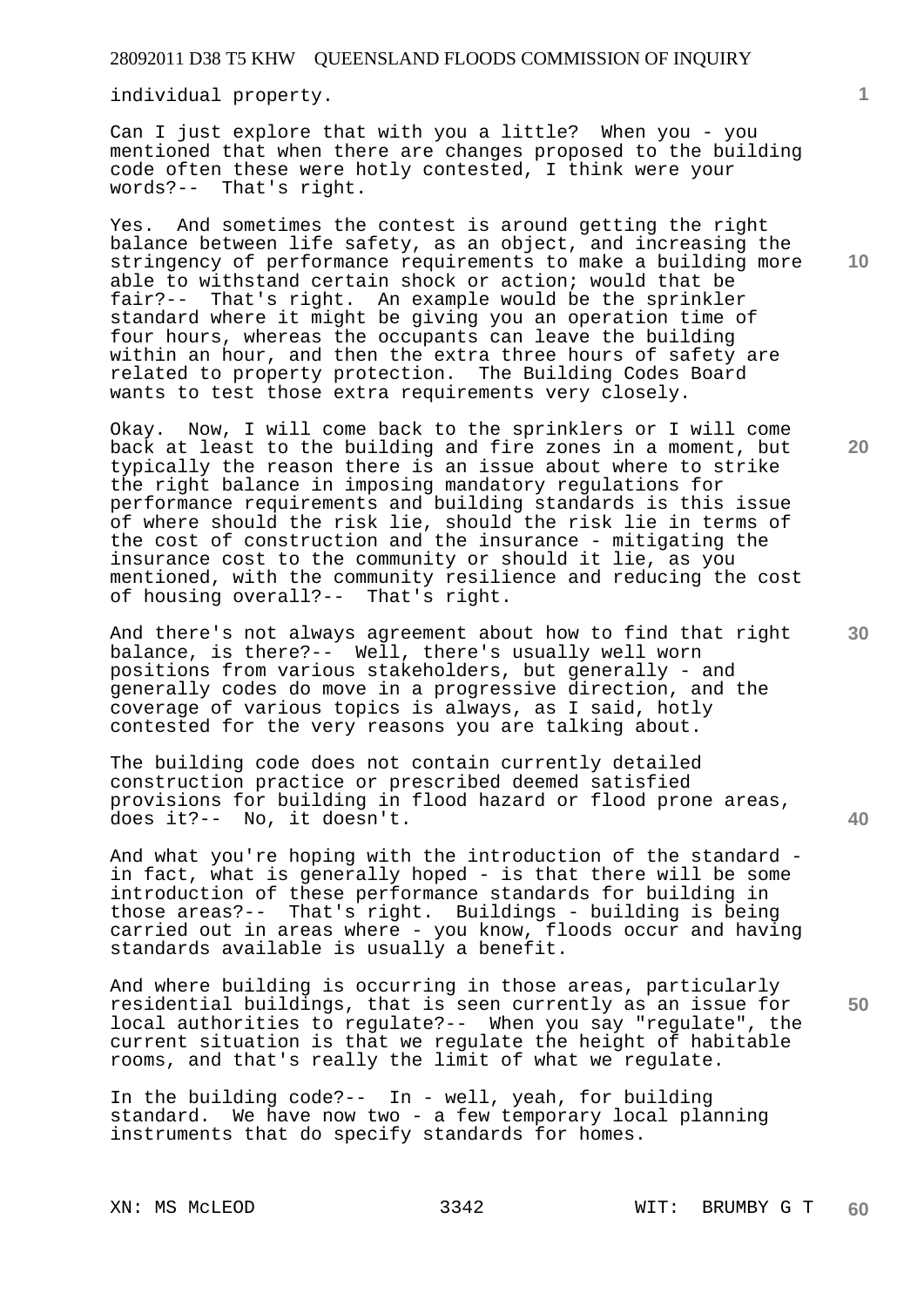But as we have already mentioned, there are also the provisions about the design of the building or structures to resist actions-----?-- Yes.

-----which include flood actions?-- Yeah, that's - well, which includes liquid actions. At - the current situation of the building code is that I don't think many buildings would be designed with hydrodynamic and hydrostatic actions in mind. You know, I don't think many buildings would have had that sort of engineering analysis done at the time they were constructed. I think that would be extremely rare.

Now, if there's to be a shift from the current provisions of the code in terms of how buildings are to be designed and built to withstand natural disasters, currently the situation is the building code addresses the need to withstand cyclones, earthquakes and fires; is that correct?-- Well, among other things, there's termites, there's lots of - lots of things, yep.

Sure, but let's take natural disasters as the focus. In terms of life safety, the aim is to have the structure of the building withstand the short term impact of, say, winds or movement or the fire front, passage of the fire front, so that an occupant can shelter or reach safety?-- That's true.

So, we're talking about structural integrity there for a period of time?-- Yes.

If you are to introduce measures that require greater use of materials or certain design requirements to withstand structural collapse, that is something above and beyond the need to protect life safety during the event itself, is it not?-- Well, I think I can envisage - you can envisage situations where there's hydrodynamic action where you would have concerns about life safety and also egress. However, the faster the water, the more likely there should be a planning prohibition.

We will come back to that then. In terms of the IGA principles and what's currently understood, the intergovernmental agreement requires that the board conduct regulatory impact statements to assess whether government intervention is necessary or desirable for any change, any significant change, don't they?-- That's right.

And to quantify the impact of government action, and the COAG principles that you have attached set out various guidance for undertaking that regulatory impact assessment and they include - this might answer the Commissioner's problem - question as to why it takes a while - risk analysis, cost benefit analysis, assessment of compliant costs - compliance costs, assessment of competition effects, and consultation?-- I'd say that's true what you're saying, although when it comes to the timing typically the delays that we have experienced through the national processes are more to do with

**20** 

**10** 

**1**

**50**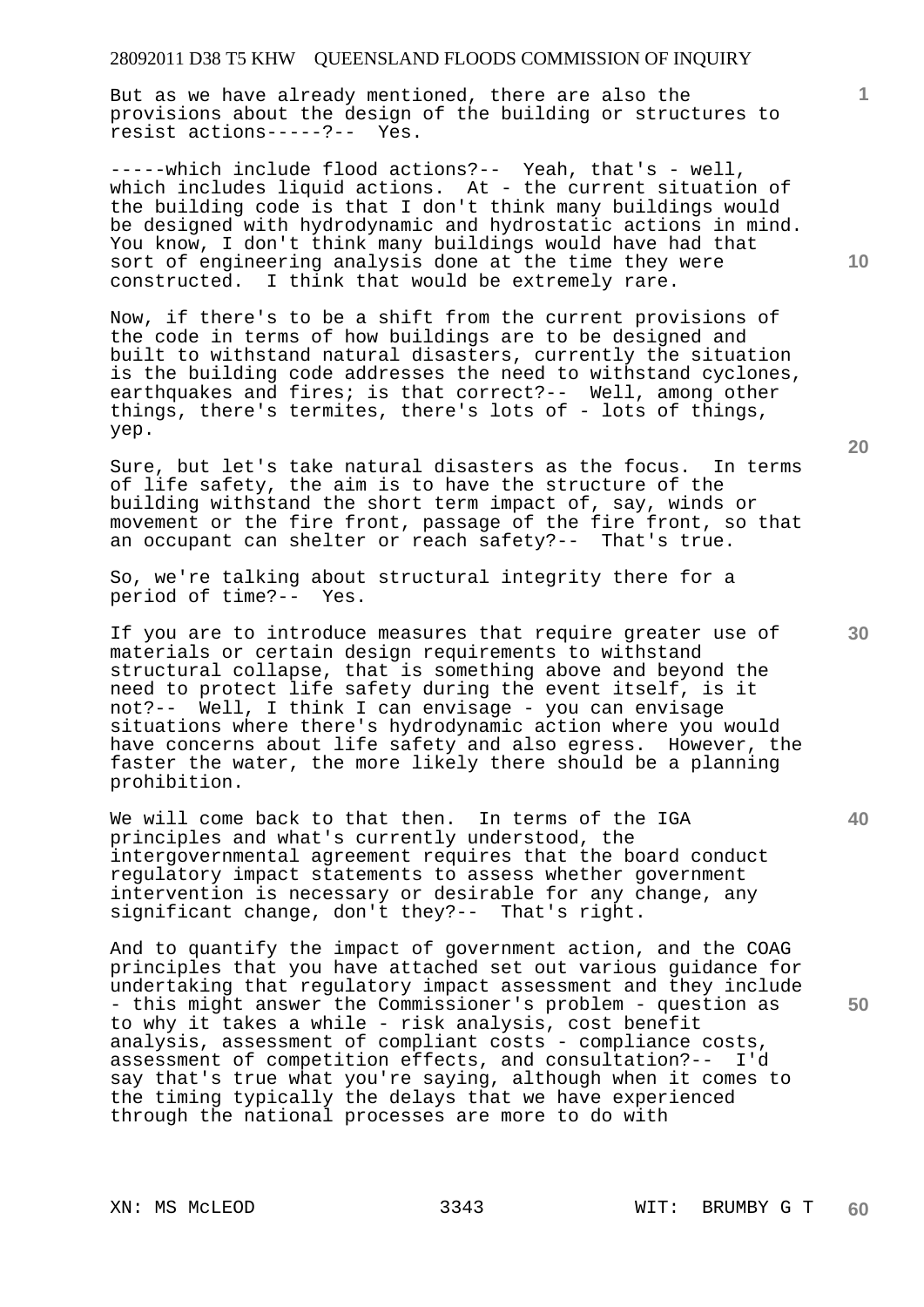prioritisation rather than the regulatory back process. I think the Australian Building Codes Board has become well practised at delivering high quality regulatory back statements and I think that we probably do more than any other area of government.

**10** 

**1**

**20** 

**30**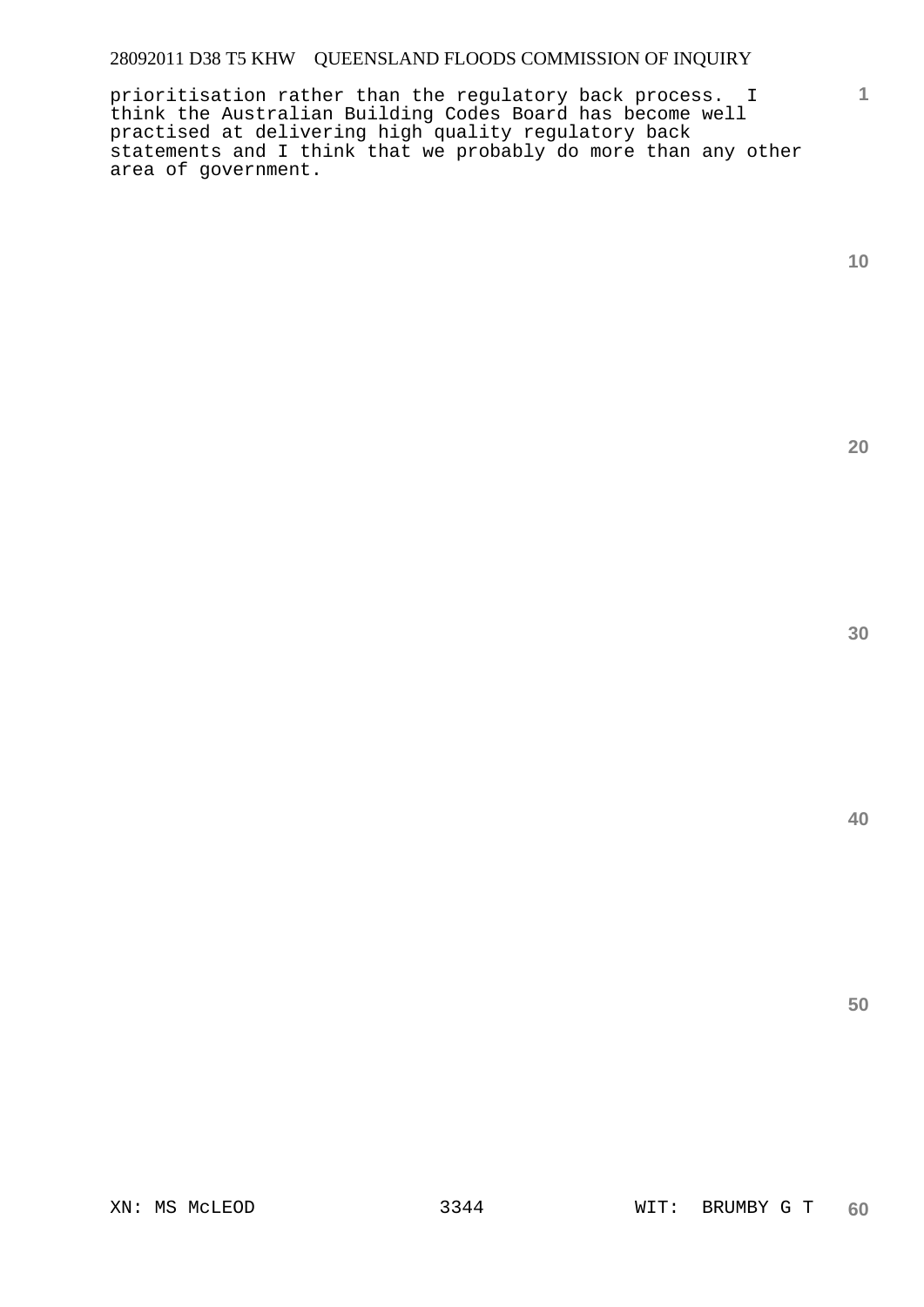Alright. You mention in your statement that work has been undertaken for some years on looking at performance measures to address flood action?-- Yes, in various guises. I think the project did change and morph along the way.

Right. And at each stage the project changed or morphed, there needed to be direction or approval from the Building Ministers Forum that it was an appropriate direction to go?-- Well, I don't really agree with that. The Board doesn't necessarily report to the Building Ministers Forum on all projects. The Building Ministers Forum oversees the work programme and the yearly work plan, but it is typically not very closely scrutinised and the Board does have quite a degree of latitude in deriving its work programme, so------

So there would be an iterative process, as you used that term, between the Board and between the Forum in exchange of ideas about priorities, progress, how to best deal with current issues?-- And that is right, and I think that is entirely appropriate because the Building Codes Board does confront issues like the bushfires in Victoria and the need to construct new standards - create new standards in a very short timeframe, and other, you know, pressures - not pressures, other government priorities. So it is appropriate that it remains flexible to some degree.

Has it been your view or the view of those you represent that there should be a shift in terms of flood protection towards property protection measures?-- Well, my personal view is that an event that could affect a large number of people falls into the category of an appropriate building code response for community resilience. Just like - where, for example, there is debate about cyclone standards and whether it should be covering - whether cyclone standards should be covering more than just this - the integrity of the envelope, or whether we should be stopping water from coming in the building. That is - if it is a lot of homes, then you know I think it is quite appropriate that the building codes do stray away from its most important thing, which is life safety to, you know, other community resilience matters, because they are of such widespread importance to the community.

That view has not been universally accepted by other members of the Board, has it?-- Well, I suppose there is a degree there. I mean, suppose I am in the middle on that one. I think some people are more interested in doing more with the Code. You know, I have certainly been convinced over the years by my involvement on the Board to test matters and be as measured and practical and targeted as you possibly can with your building standards because of the imposition of costs, and, you know, I do also agree with the industry sometimes about doing the best we can to take nonregulatory measures because I think it is important to recognise that the industry does the right thing by itself sometimes.

So is it fair to say there has been not necessarily an agreement, there has been a difference of views about the direction in terms of protection of property and also the best

**10** 

**1**

**20** 

**30** 

**40**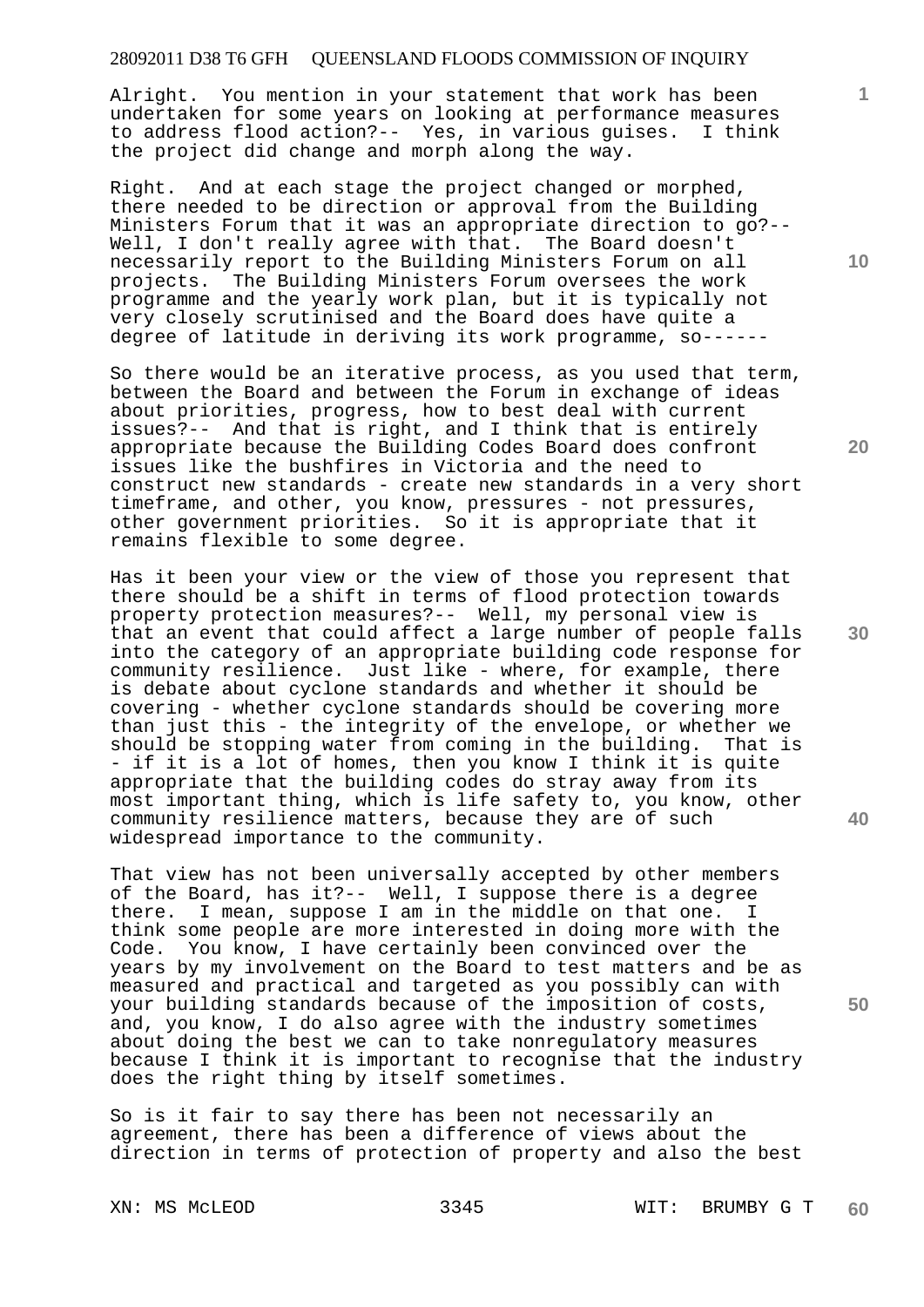way to achieve that protection?-- Certainly, and I think a healthy one. So I think that, you know, we could have gone faster on the flood standard, but in the context of all the other work that was being pressed on the Board it was - it is always a very full work programme.

Right. You mentioned the other projects and the work programme of the Board and some of those projects have included energy efficiency, disability access, the creation of the national code, disability access, I have already mentioned, things of that manner, and of course the fire standard itself. They have all been major projects of the Board in the last couple of years, haven't they - the last few years?-- That's right. That's right and it is important to recall that - remember that in delivering each of those projects there is a lot of detail that does attract a lot of interest, and sometimes in drafting a building code it's a lot more complex than it looks.

Is it fair to say that what you describe as a delay in the creating of the standard is also an issue of creating consensus about the best way to proceed?-- Certainly. And, you know, I make no apology for the fact that my role is to stand up for Queensland's interests. It is in our interests to have standards available for use on the matters that are of policy interest to us.

And you'd recognise that if that is not a view universally held by the Board members then that would necessarily affect the work agenda and priorities?-- Certainly, and that is just part of normal business and I think that is the case for all projects. Different jurisdictions have got different views about which ones are important and which ones aren't, and there is always a bit of healthy debate about the priorities, and as it should be, because it is using government resources.

Now, the agreement on the direction in terms of the prioritisation of the standard from the Building Ministers Forum came in about the middle of last year?-- Yes.

And then a reference group was established to assist with the development of the standard and the Handbook to follow?-- Yes.

Mr O'Brien was your representative on that reference group?-- Ms O'Brien.

Minister O'Brien?-- Ms.

Ms O'Brien, I am sorry. I missed what you said. And they met in April and June of this year?-- Yes, and there has been a lot of contact in between the meetings.

With the standard being produced by the end of June of this year?-- That's my understanding, yes.

So in effect from the time that the agreement was reached on -

XN: MS McLEOD 3346 WIT: BRUMBY G T **60** 

**10** 

**1**

**20** 

**50**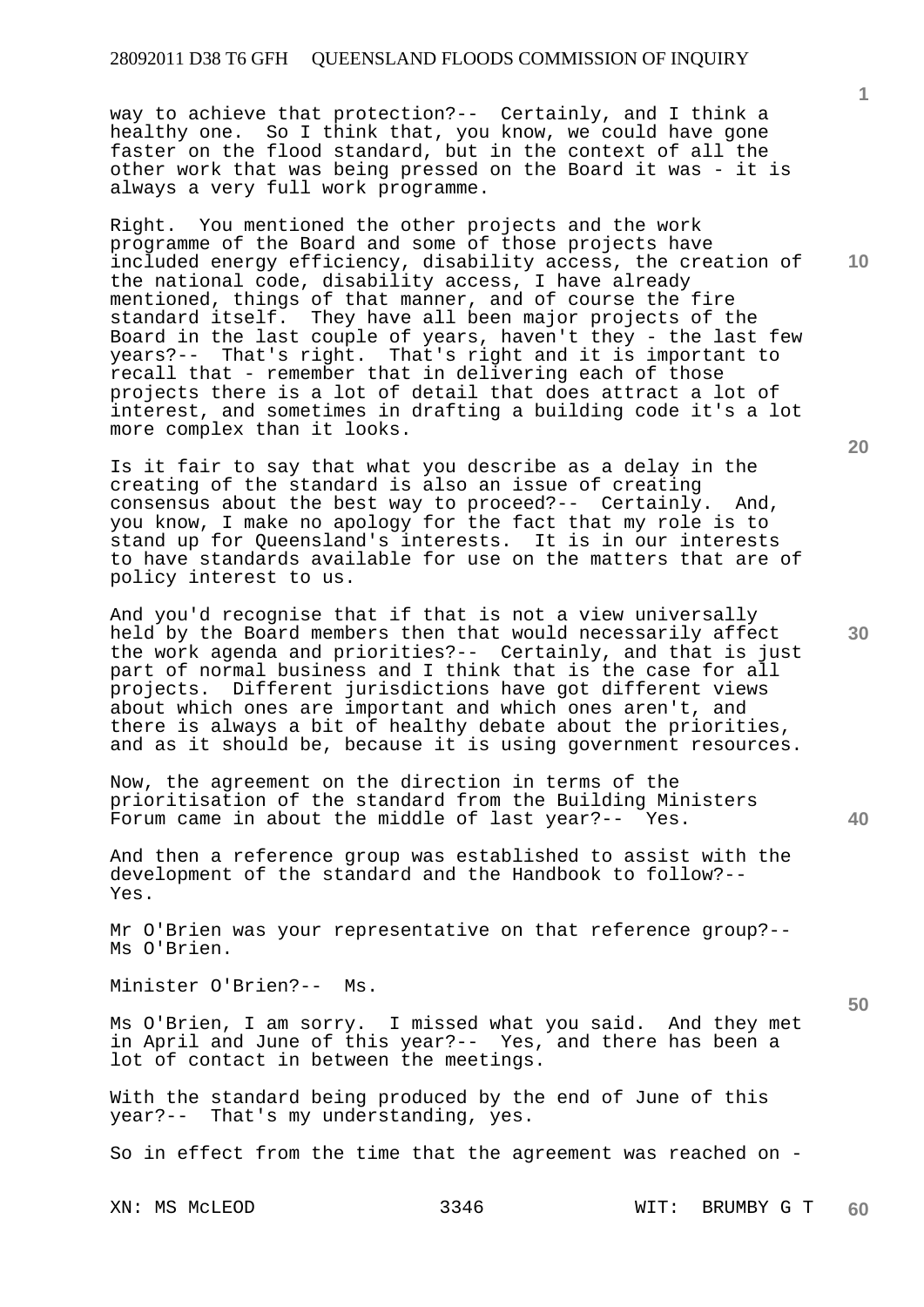the Building Ministers Forum was ticked off on, there was

effectively an eight month turn around for the draft standard?-- I am not sure about what was in place before, but that sounds roughly correct.

Okay. And now in terms of the ABCB process there will be the exposure to the regulatory impact statement, and if all goes according to expectations, although there is of course consideration of issues such as have been raised by Mr Flanaghan and the Ipswich City Council, there will be an adoption of a standard into the Code in May 2013?-- Yes, subject to Board approval.

Okay. Now, I think I said to Mr White 2014. I don't know where that came from, but it is definitely 2013?-- That is my understanding.

Thank you. Just a couple of questions about the interaction between this new standard and effective planning measures. The aim of the standard is to produce more specific performance requirements and deem to satisfy provisions for the design and construction of new buildings or extensions to buildings in flood hazard areas?-- That's exactly right.

And as you have discussed with Mr Flanaghan, the flood hazard areas are designated by various planning schemes or local government pronouncements?-- Yes.

And in that sense there is an interaction with planning as there is with the bushfire standards, for example?-- That's right. It is the same model.

The key characteristics of the new standard include, and this has been touched on, that the design to withstand floods with a maximum of one metre inundation, and 1.5 metres per second flow velocity?-- Well, to explain that a little, the inundation of one metre is for the area below the defined flood level, if there is a non-habitable space below that level, and it is only if there is an enclosed space, because there is added loads where you have got enclosures. If it is open, that one metre enclosure rule doesn't apply. So it is all about setting the limit states or the design limits that are applicable to the acceptable solutions.

Right. Now, 1.5 metres per second on my maths is roughly just about five kilometres an hour?-- 5.4 in my understanding.

Which is around a decent walking pace. So we are talking about a standard that is designed to - construction design that is meant to resist a slowish moving flood?-- For the acceptable solutions, and the standard then has other elements that apply. That is just one aspect of the standard, and the standard has other aspects that apply like services being elevated etc, and if your design parameters are outside the 1.5 metres a second then you simply need to get a hydrologist to tell you roughly what the speed will be and then design the building accordingly. So it is not about stopping. This is

**10** 

**1**

**20** 

**30** 

**50**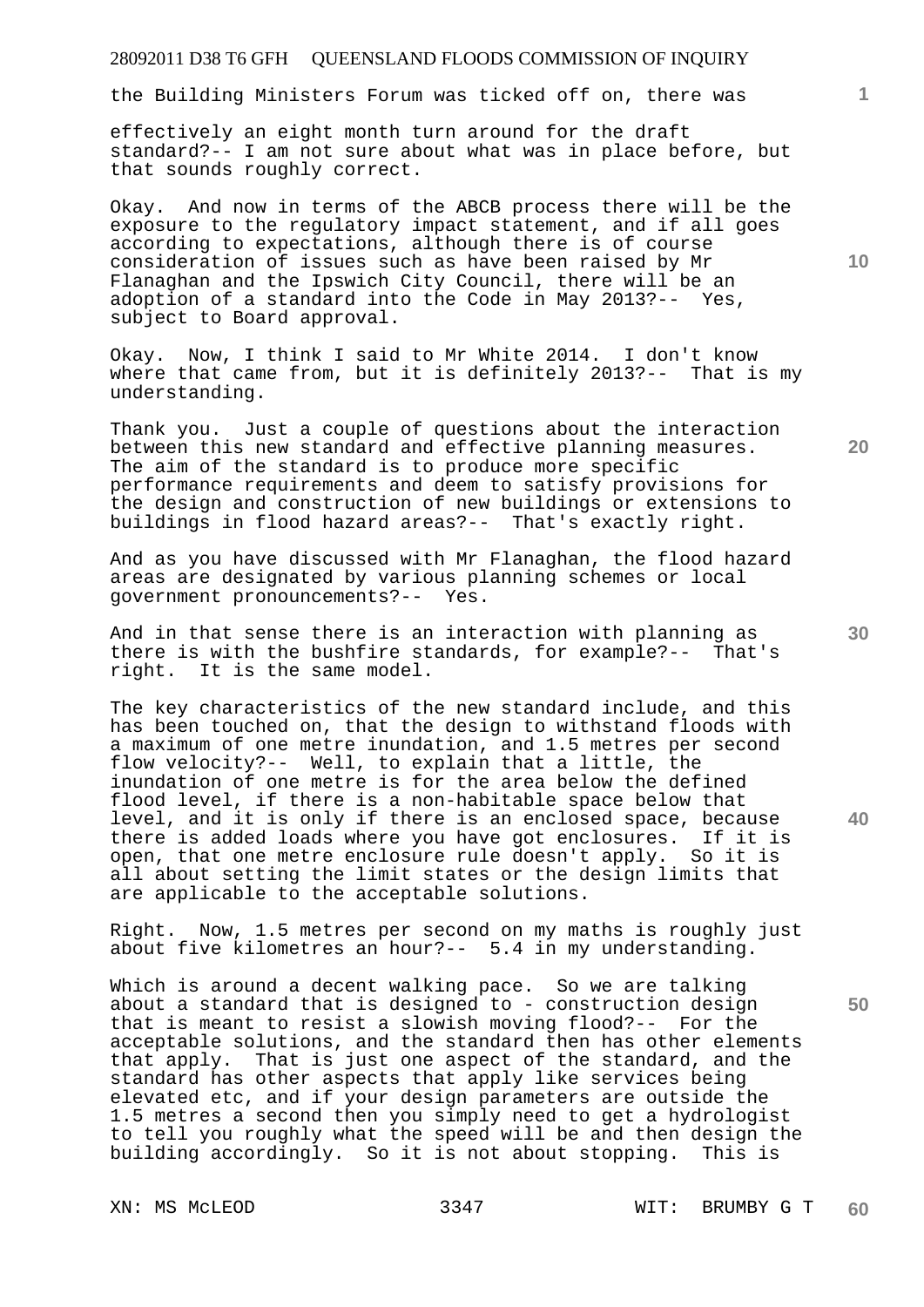not about lack of permission. Once you have permission to build then the standard specifies how you go about doing that.

So the deemed to satisfy solutions only relate to expected flood levels and velocities that we have just been talking about?-- Yes, that's right. We need to have some limits around them that are the basic assumptions below which we are certain the standard will work.

Yes. Those are consistent with the objective that a person should be protected in terms of their life by being able to shelter within a building or reach safety, are they not?-- That's right. So if you build inside the design parameters for the acceptable solutions, then the building will be robust. It allows for egress from a balcony or door above the flood level. It means the services will work after the flood.

And are you suggesting that the standard allows a ratcheting up to deal with high velocity floods like flash floods, or are they not contemplated?-- There are some restrictions in the standard. It is not meant to apply in areas where there is, like, mud slides and one or two other exceptions, but I think the higher the velocity of the water the more likely the planning permission should be denied. Because the application of engineering pictures becomes more uncertain. It is harder to design for the higher velocity waters and higher levels.

Just so we are clear, they are not to be deemed to satisfy provisions in those higher risk areas. Is that what you are saying?-- That's right. So, if you look at the photos of the flood you'll see lots of homes that were, you know, quite effective in protecting the residence. They were elevated above the flood. The waters weren't moving very quickly and then people went on with their lives quite soon after the flood because the only spaces that were inundated were the non-habitable spaces that didn't have any damage and didn't have any storage in them.

So for those high velocity floods the controls remain essentially within the planning realm; is that fair?-- Well, mainly, but for velocities above 1.5 metres per second the standard still allows you to build, provided that you have got engineering to support that.

Yes?-- And a combination of loads.

**50**  Right. And you would agree that for floods of a greater velocity such as occur in flash floods, we resort to the planning requirements, we don't look to the building code and any standard?-- Well, the matter is one of permission and the question should be asked why would we permit a building to be in the path of high velocity water.

Which is a planning-----?-- Planning-----

-----issue?-- Absolutely, yes.

**10** 

**1**

**20** 

**40**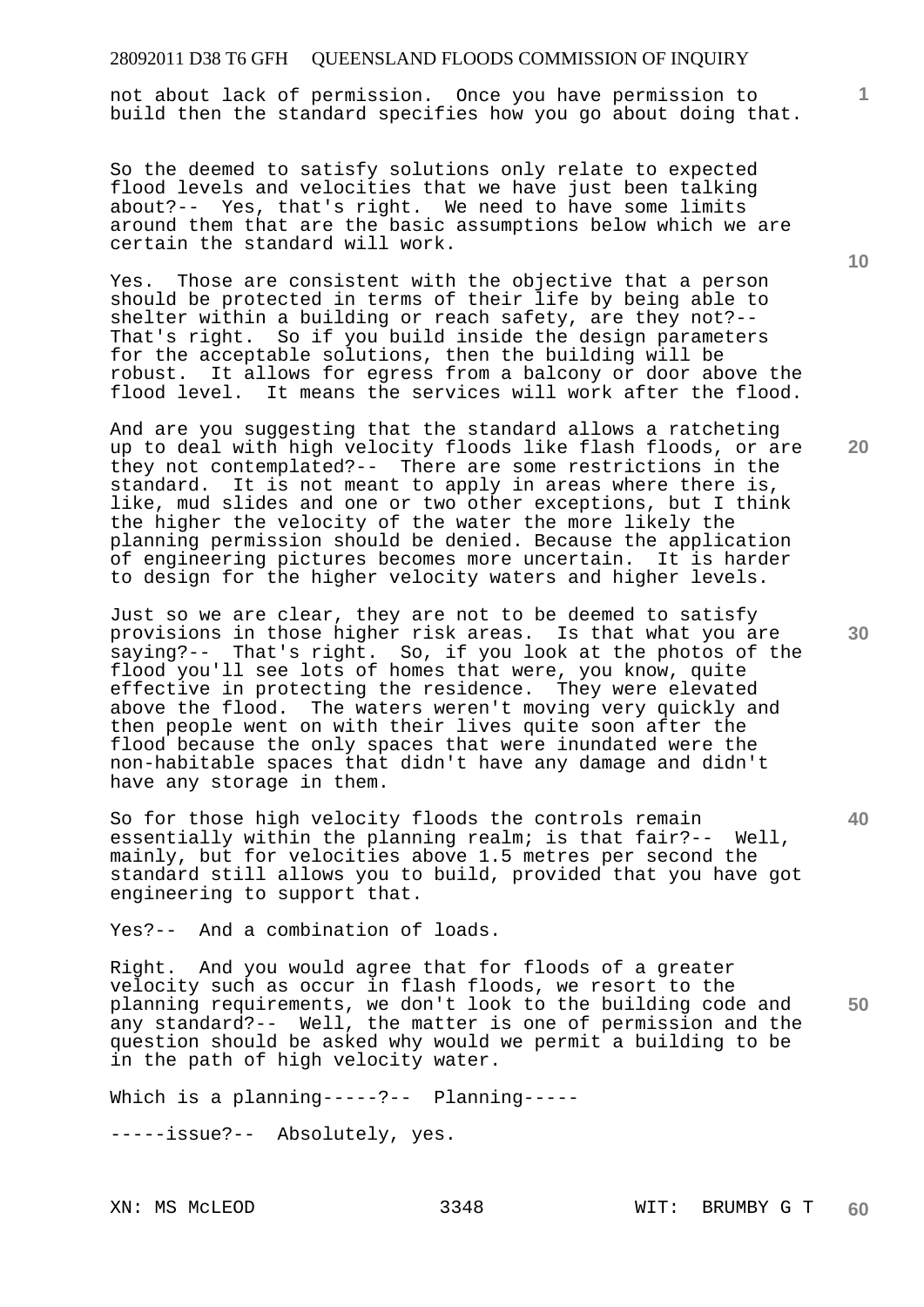Just can I touch on that. You have mentioned the community resilience aspect. This new draft standard is designed to deal, as we have said, with new buildings and extensions or

additions to residential buildings, is it not?-- Yes.

Yes. And what roughly percentage of buildings that currently stand would be covered by the new standard?-- That - we haven't done any statistical analysis of that. I anticipate that will be the subject of the RAS. There is some information in one of the - I think the Handbook about the number of lots that are already approved for residential construction that are subject to flood events, and I think it was in the order of a few hundred thousand in Australia.

So that would be less than one per cent?-- Look, I don't have a clear number of buildings. I think it is around about 1.6 million dwellings in Queensland, but - so I don't have a handle on the numbers, I am sorry.

Okay. It doesn't cover commercial or other buildings?-- No.

And it remains essential therefore that there are effective planning controls, but also that there is a community awareness and emergency response to natural disasters?-- That's right. I would like to correct my last answer, though. Obviously it does apply to class 3 buildings or hotels. They are obviously-----

Habitable or residential?-- Commercial -----considered a commercial - commercial purposes.

Yes. The classes that are covered are essentially buildings in which people sleep?-- Yes. One, 2, 3, 4, 9 and 9C, yes.

Thank you, Mr Brumby.

COMMISSIONER: Mr MacSporran?

MR MACSPORRAN: Thank you. Just one matter. Mr Brumby, you told Mr Flanaghan that one of the goals of the regulatory approach was to achieve consistency and uniformity across the State. Can you tell us how in your view the planning approach fails to achieve that goal?-- Well, in a number of ways. The planning approach is done independently by local governments each on their own. The State government has worked to create consistency, but nevertheless having local governments create their own rules for buildings creates uncertainty about the application of the building standards, because then when the certifiers and engineers are looking at the building standards we quarantine them, which means that they must look at the building standards that are proposed to apply. If there is a separate planning scheme requirement that just creates confusion about whether it applies, and whether they should ignore it or not, so that that does create some uncertainty for professionals. But also when you have got two layers of

XN: MR MACSPORRAN 3349 WIT: BRUMBY G T

**10** 

**1**

**20** 

**30**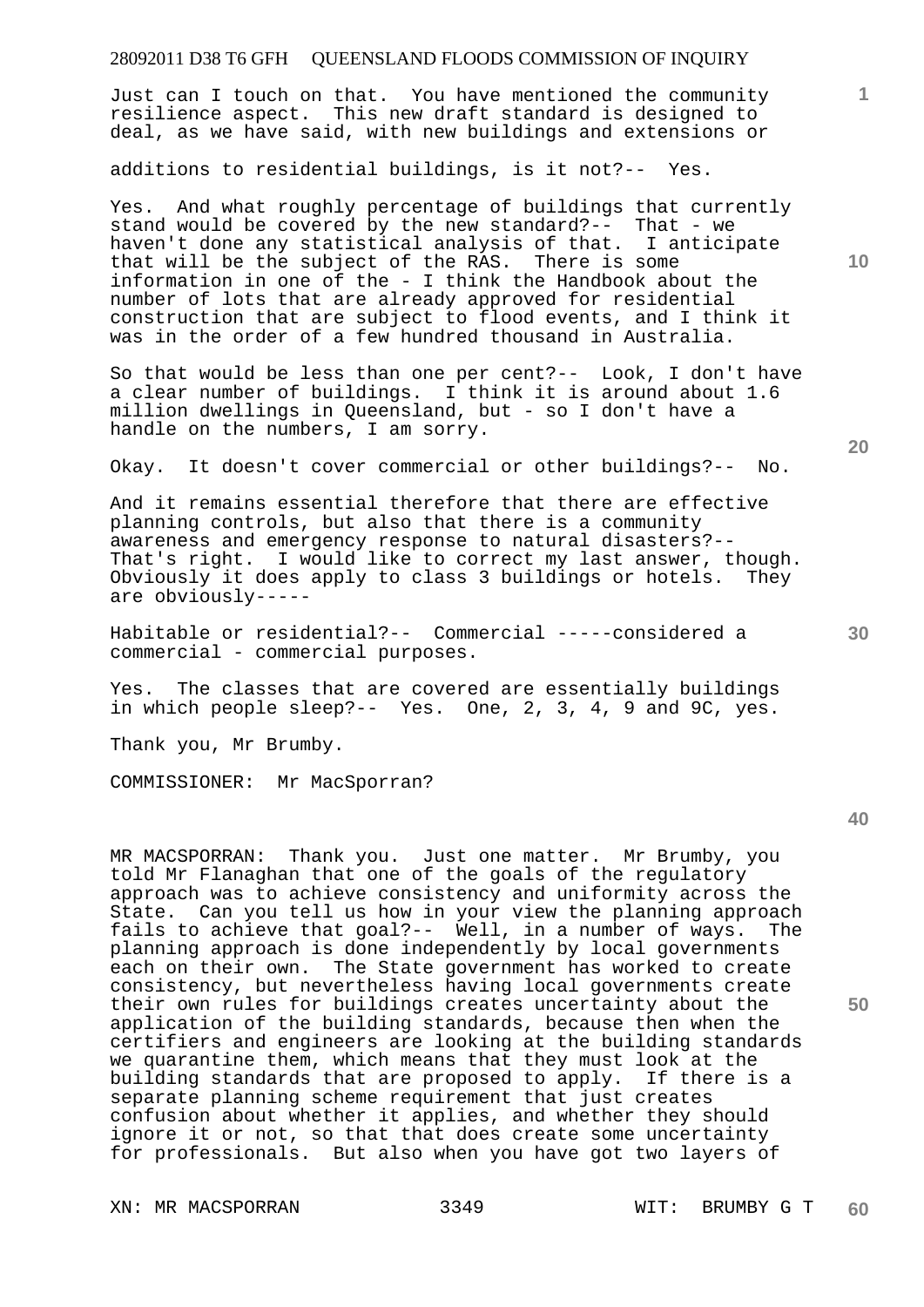approval dealing with the same thing, inevitably you have got confusion creeping in and I would suggest that for the planning permission, that really needs to concentrate on the areas of expertise of planning permission, not delving into

the standards that are typically dealt with by building professionals. I think it is best to quarantine them so that they can all be considered together at the building approval time by the one assessment manager, which is usually the building certifier. That is not in any way to say that the planning issue should be ignored. They need to be complied with, but they are separate sorts of thinking and I think that keeping them separate is quite important.

Now, you mentioned the question of recommendations that may come out of this Inquiry. If, for instance, the regulatory approach goes ahead and is adopted, the draft code is adopted in that way, that wouldn't prevent I take it the recommendations form this Inquiry being taken on board?-- No. No. Most certainly not. We tend to, as I say, revise codes on a continual basis because they cover so much, and keeping them up-to-date and making sure that they work practically is our core business and so we always make sure we keep on track of issues to make sure that the codes are adapting to the needs of the building industry, and indeed taking into account policies that government wants to adopt.

Thank you.

COMMISSIONER: Thanks, Mr MacSporran. Ms Wilson?

MS WILSON: I have no further questions. May Mr Brumby be excused?

COMMISSIONER: Yes. Thanks, Mr Brumby. You are excused.

WITNESS EXCUSED.

MS WILSON: Madam Commissioner, I call Paul Pitman.

**50** 

**10** 

**1**

**30** 

**20**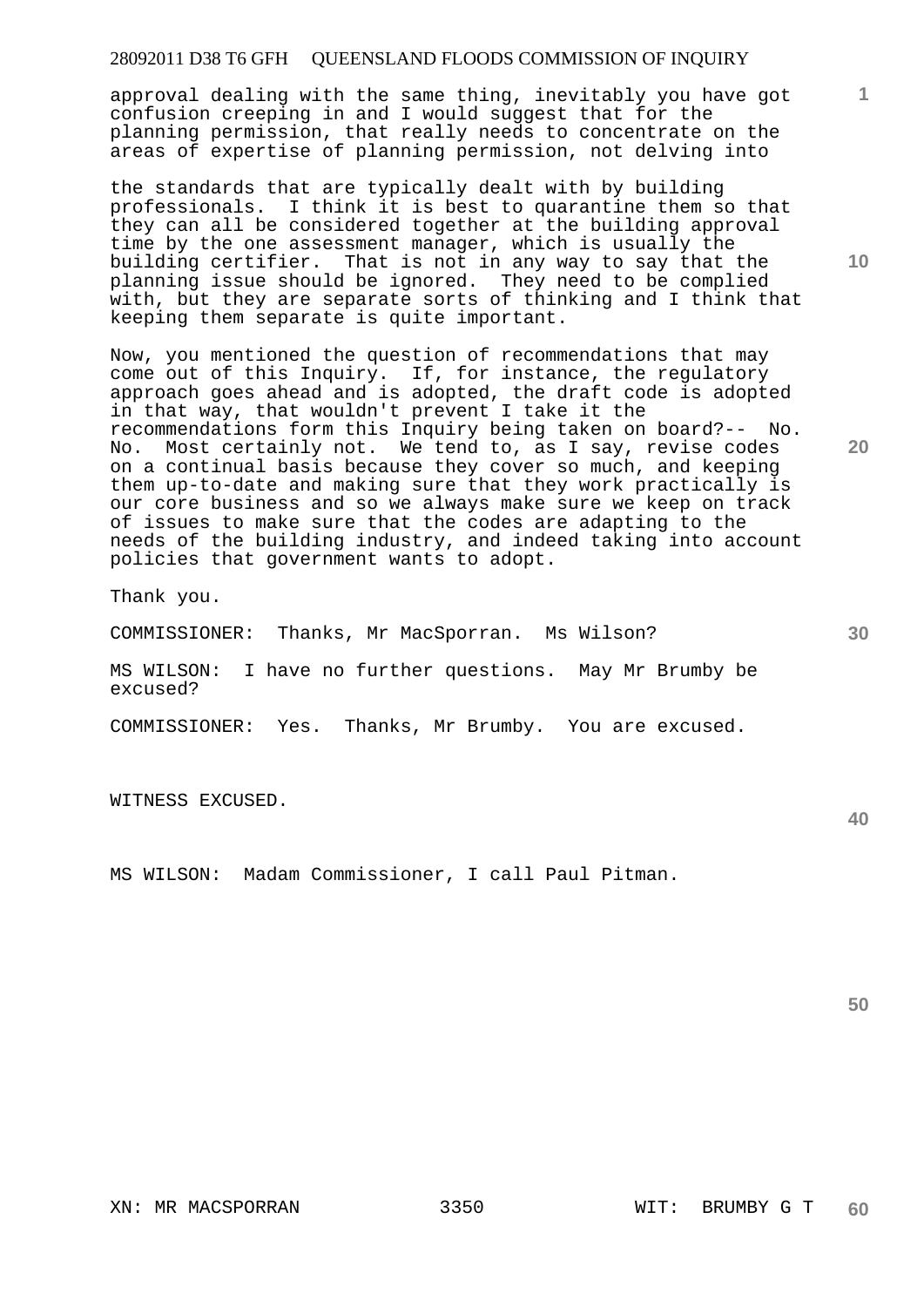## 28092011 D38 T6 GFH QUEENSLAND FLOODS COMMISSION OF INQUIRY **1 10 20 30 40 50**  PAUL CHRISTOPHER PITMAN, SWORN AND EXAMINED: COMMISSIONER: You can take a seat thanks, Mr Pitman. MS WILSON: Is your full name Paul Christopher Pitman?-- It is, yes. You provided a statement with some exhibits to that statement to the Queensland Floods Commission of Inquiry?-- Correct. Can you have a look at this document, please. This is your statement with attachments?-- That's correct, yes. Commissioner, I tender that statement. COMMISSIONER: Exhibit 668. ADMITTED AND MARKED "EXHIBIT 668" MS WILSON: Mr Pitman, you are a property developer and the owner director of a hotel - a motel in Emerald?-- That's correct. And the name of that hotel is Route 66 Motor Inn?-- Correct. From your statement it appears that in March 2007 you submitted a development application, but you didn't purchase the property until August 2008?-- That's correct. And was the purpose of submitting a development application before purchasing it to find out what you could actually do on that site?-- I had to go through the DA process to get a DA, so I just - it was an application for DA, yes. And you did that before you purchased the site?-- That's correct, yes. It was subject to DA. Emerald flooded in 2008?-- Sorry? Emerald flooded in 2008?-- Yes. Were you aware whether that site was flooded in 2008?-- It did not get over the site in 2008. And at the time-----?-- Correction. It did go over the site but after we placed our fill it would not have gone over the site. So it went over the site as the site was then?-- Yes. Yes. But you placed some fill and the levels of the 2010/2011 flood it wouldn't have gone over the site as per the fill that was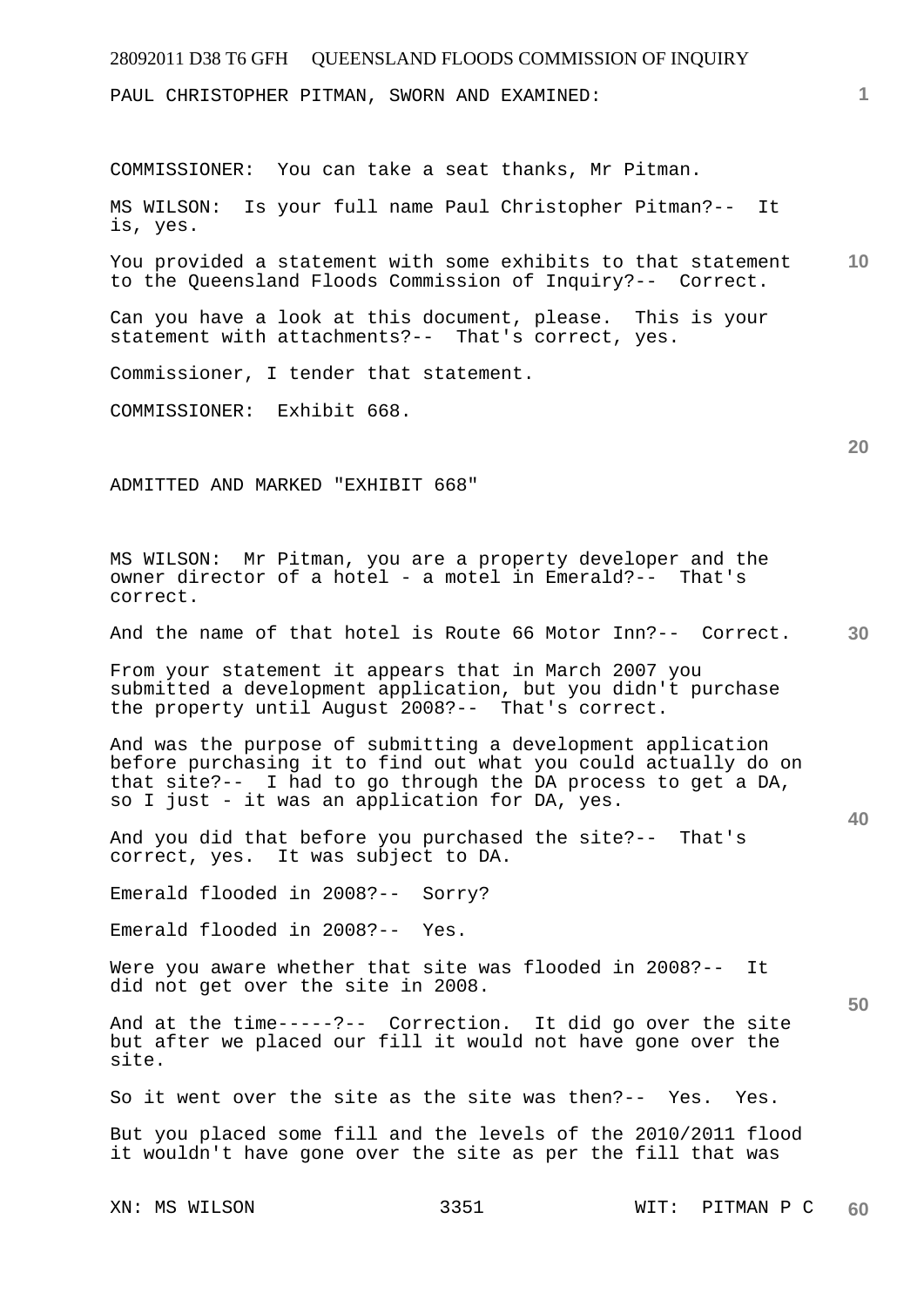there now? It was an appalling question. In 2008 it didn't have any fill?-- That's correct.

Flood waters went over the site?-- Yes.

In 2010 it had fill?-- Yes.

**10**  And if the levels had reached the 2008 flood heights the water, you won't have expected that water to go over that site?-- It would not have penetrated the site, for sure. It would have been 300 mil below the 2008 level.

You do not recall being advised at the time of conveyance that the site flooded?-- I can't recall that.

But it was common knowledge - you state that it was common knowledge. What do you mean by that?-- Well, it was a low area of town. We knew that it was a flood area. That is why we - we knew we had to put fill on there and we just adhered to the DA and we did that and we went in fact 300 mil higher than the recommendation.

And due to your knowledge of previous flooding you trusted the council was fully aware of the flood history and would advise you of the appropriate fill heights to avoid future flooding?-- Yes. In fact the fill height I think was - from recollection may have been revised at some point because of that 2008 level.

**30**  You were told the fill height from the council and you decided to go 150 mil higher than that set height?-- I think we ended up going 300 mil. I think that is incorrect what I said in that statement.

Okay. So 300 mil above the set height?-- Yes. Just to clarify, the flood in fact that we experienced in 2010 was 800 mil above the previous level in our particular spot and because the council asked you to go up 300 mil over the 2008 level plus the 300 that I went over, I was still 200 mil - I ended up getting 200 mil of floodwater through my motel.

Okay. And you have got some photographs that you have attached to your statement?-- Yes.

Perhaps if I can have a look at these photographs now. That is a photograph of your hotel with floodwaters around it. Is that at the peak of the flood?-- No. The peak of the flood would have been probably - if you look at the sign there, if you can see the sign.

The Motor Inn sign?-- The Motor Inn sign, it would have been about 500 mil up on that sign there.

Okay. Can we see the next photograph, please. You provided us with some - many photos. I am just going to take you to some. This is the floodwaters and we can see some sand-bagging?-- Yeah. We had a wall right around the site and unfortunately - and also we had the stormwater blocked off

**20** 

**40** 

**1**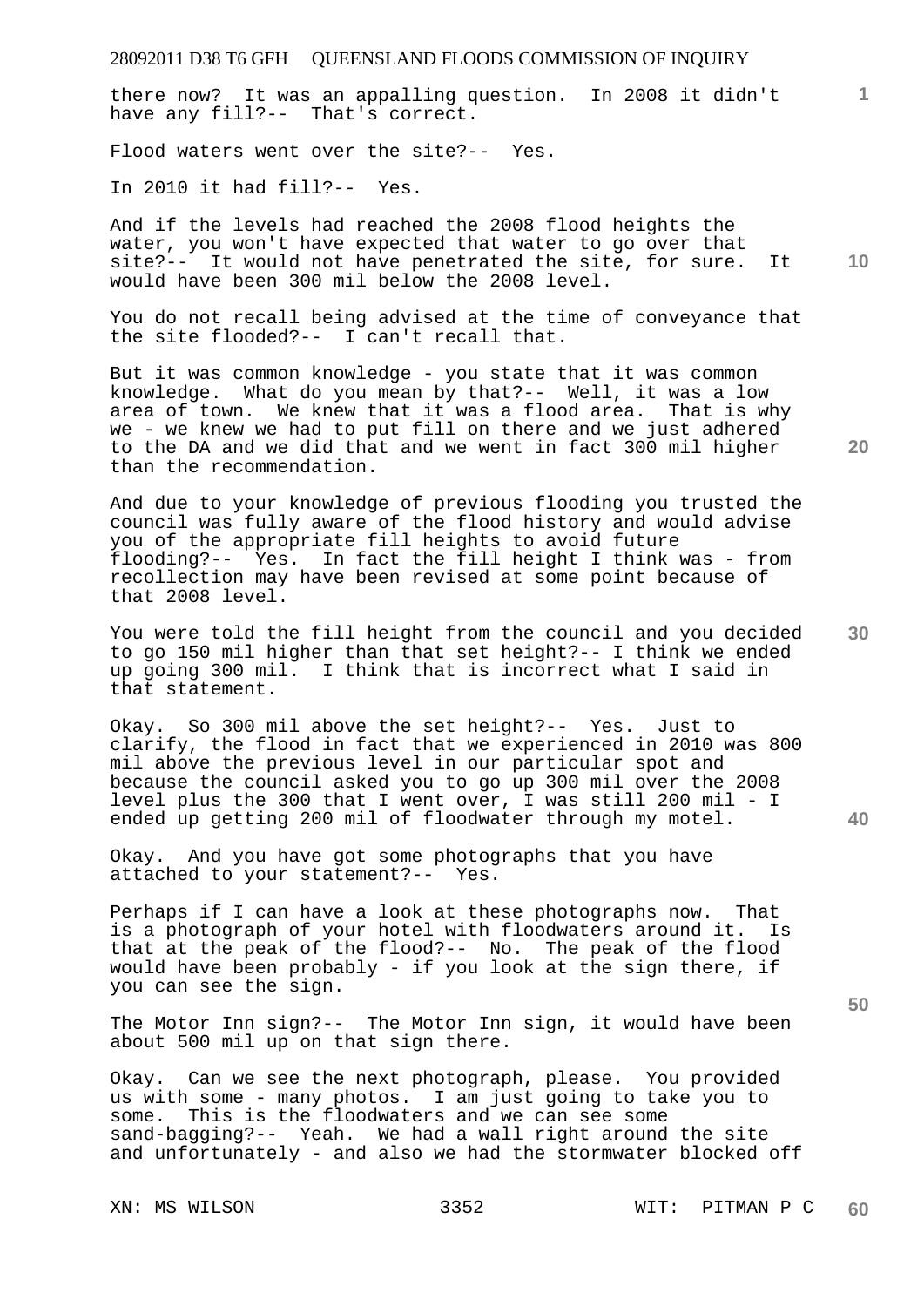with valves. We had valves on the stormwaters, but a bit of polystyrene got into the valve and that didn't work. It would have been better to have caps to put on the outlets of the stormwater. So in actual fact we would have withstood that flood if it wasn't for the stormwater entry.

If we can go to the next photograph. That is showing the waters within the site of the hotel?-- Yes.

**10**  And can we see the stormwater drain there?-- Yes. They made some effort to close it off, but it was just impossible.

Is the stormwater drain, are we seeing that - is that with the sort of black plastic in the middle of that photograph?-- Yes. That is one of the waste pipes that backs up from the flood outside.

Can we keep on going to the next photograph, please. That is the water inside the hotel?-- Yes. That's in the restaurant. You can see the receded line there. I think it only got to 100 mil in that particular room, for some reason.

And at this point in time the water is going down?-- Yes.

The next photograph, please. Now, this photograph shows floodwaters next to the railway line?-- Yes, that is on the northern side of the motel, I think. That is on the - we are on the other side of the railway line there.

Can you tell us any effect, if any, that the railway line had on the floodwaters?-- Well, yeah, there's a railway line that encompasses our site and probably 500 metres or more to the river and there is only one small culvert which allows the water to flow through, which is only about 900 which is very small to take that amount of water, and I think that would have caused a backup on our side of the railway line.

Did you observe any type of damming effect caused by the railway line?-- Well, look, I was in Bangkok at the time and I was on the end of a phone of course at that stage. I actually didn't see the flood.

Can we have a look at the next photograph. If we can just go back one photograph, actually. That shows that sign that you have referred to previously?-- Yes. I think it would have been probably up to the bottom of the "66" shield there, probably, somewhere up around there.

The next photograph, please. Do we see an electricity substation there?-- Yes.

And is that with that blue type of sign on it in front of the - it is in the front?-- I don't know what that is.

Okay. Where is the electricity substation?-- That is the electricity substation. I am not sure what those signs are.

**20** 

**1**

**40**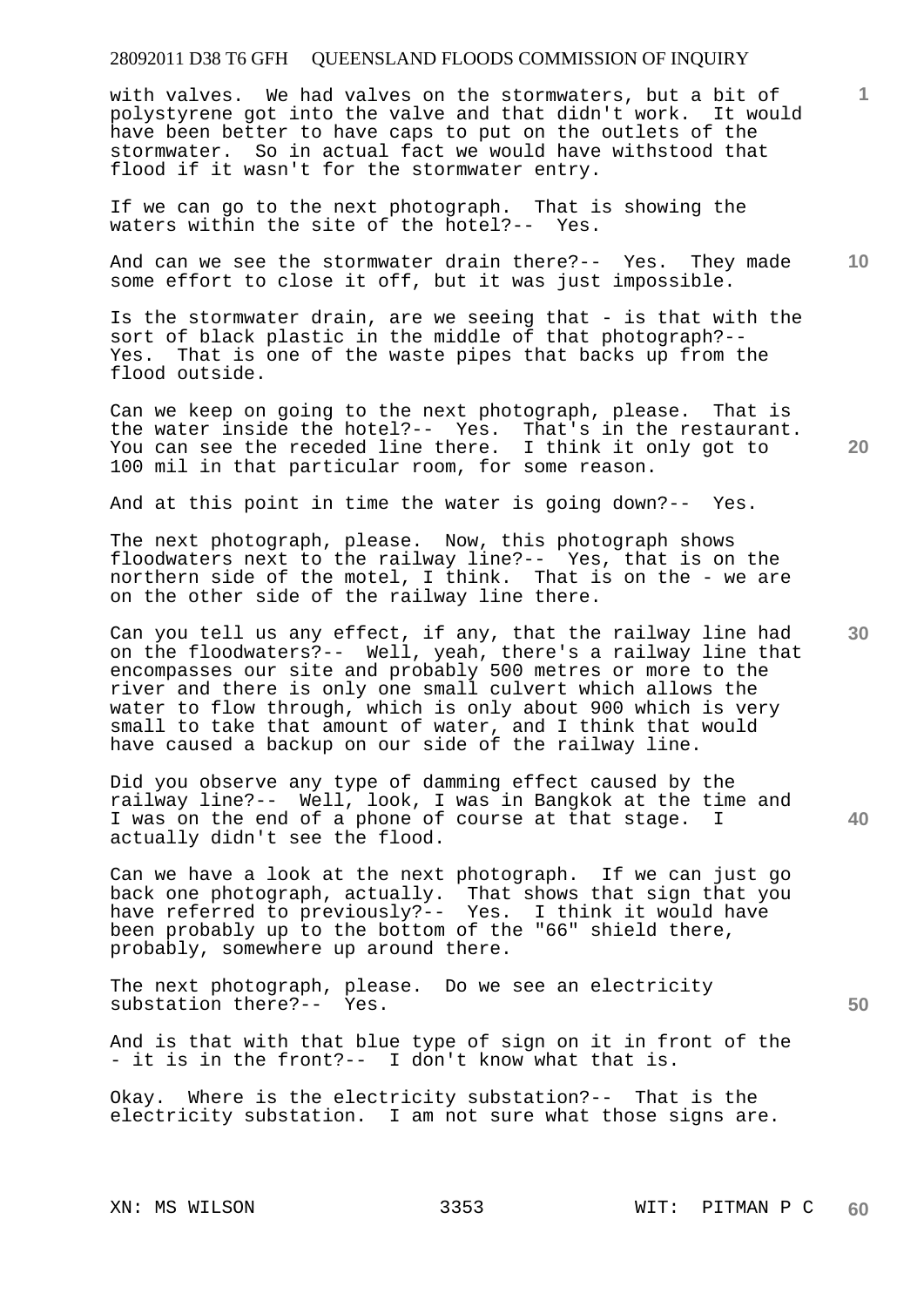Okay. Did the electricity substation get flooded?-- Yeah, well, they turned off the power before it got to the substation.

Can we have a look at the next photograph, please. That was the end of the photographs. Can I also show you this map, Mr Pitman, which will be on the screen as well, and this is an aerial photograph of Emerald which depicts the floodwaters and some features of Emerald have also been identified. Your hotel is identified by "Pitman"; do you see that?-- Yes. Correct, yes.

Is that where your hotel is?-- That's correct, yes.

We can see the railway line above that?-- Correct, yes.

Okay. Madam Commissioner, I will tender that aerial photograph.

COMMISSIONER: 669.

ADMITTED AND MARKED "EXHIBIT 669."

MS WILSON: If I can take you to paragraph 9 of your statement, Mr Pitman, where you raise the main issue with regards to flooding was the approval of your development application based on floor heights that did not take into account a previous flooding in Emerald. You made enquiries with the council concerning what records they have used to base these heights on and you were told by a council representative that the historical records in relation to flood levels had been destroyed. When did you make these enquiries?-- It was subsequent, of course, to the flood.

**40**  Yes. Who did you speak to, if you can recall?-- It was more anecdotal conversations with people. I actually didn't - they didn't actually - I don't think I actually heard that from the Shire that they'd destroyed their records. That's what I heard, though. I mean, I also heard that, you know, some of the old people said that the water had got up to the stairs of the railway line there, you know, right at the - where the pedestrians walk into the railway station. If that's the case, you know - if that really is the case then this was not a major flood compared to what could have been.

Finally, you were insured with Latitude Insurance Co?-- Correct.

And you have rated their performance as excellent?-- Yes.

There still is a question mark over whether you can get insurance in the future?-- Yes. I think that I won't be able to.

**20** 

**1**

**10**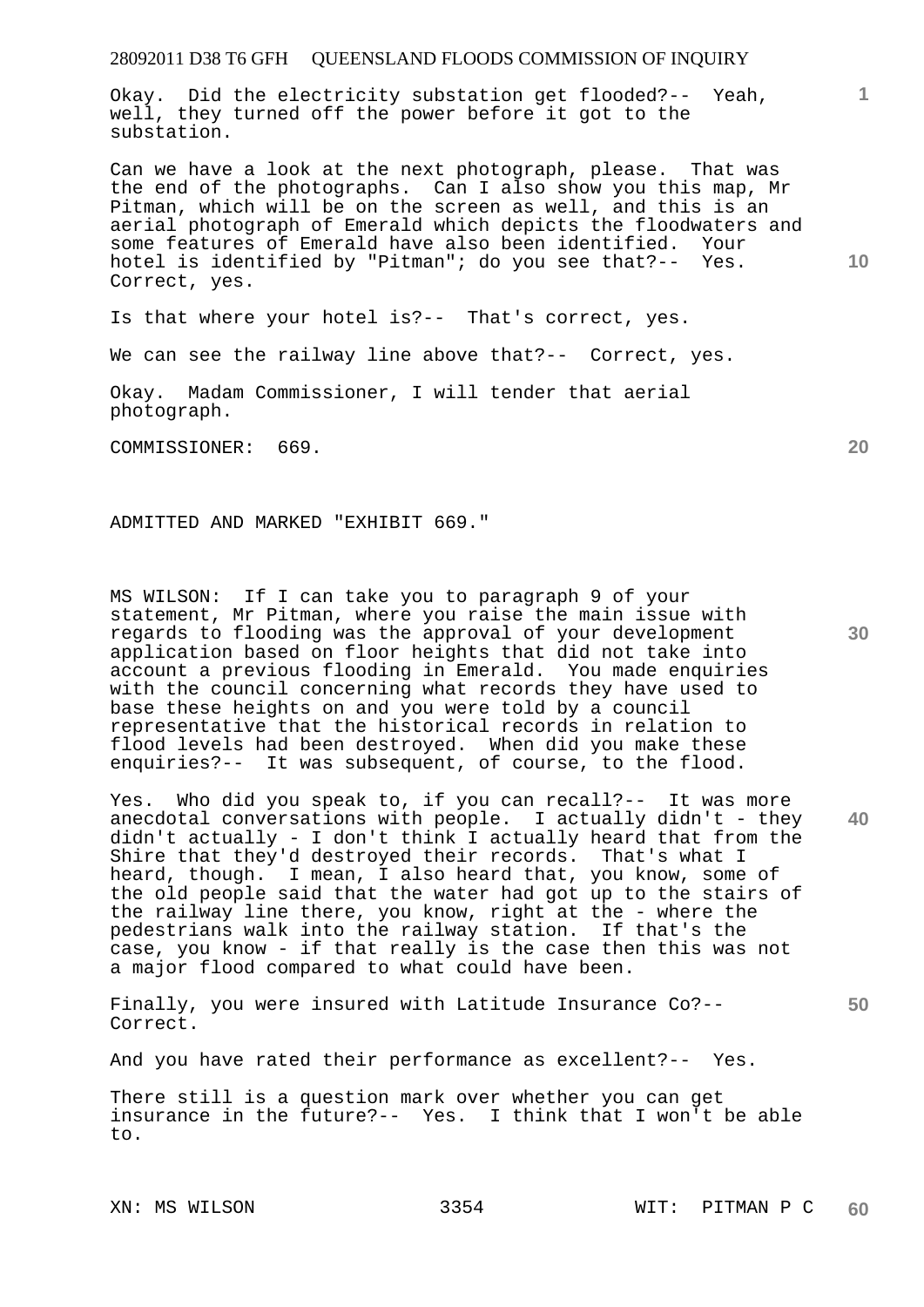Why is that? Has anything been explained?-- Just the policy.

I checked with them before I came in here and there still has not been approval. We are only going for two hundred thousand this time, but I don't think we will get it.

Thank you, Mr Pitman. They are the only questions I have for you.

COMMISSIONER: Mr MacSporran?

MR MACSPORRAN: No questions, Commissioner.

MR FLANAGHAN: No questions, Commissioner.

COMMISSIONER: Mr Ure?

**20**  MR URE: Thank you. Stuart Ure is my name. I am appearing on behalf of the Council, Mr Pitman. Just a couple of matters I want to ask you about in your statement, correct a couple of typographical errors. Paragraph 2 you say, "At the time of purchase I was aware that the area had been flooded in 2007 and previously on many other occasions". That should be "2008", correct? I think you just told the Commission a little while ago it was 2008, the flood?-- Yes, well that's oka

**30** 

**1**

**10** 

**50** 

## XN: MR URE1 3355 WIT: PITMAN P C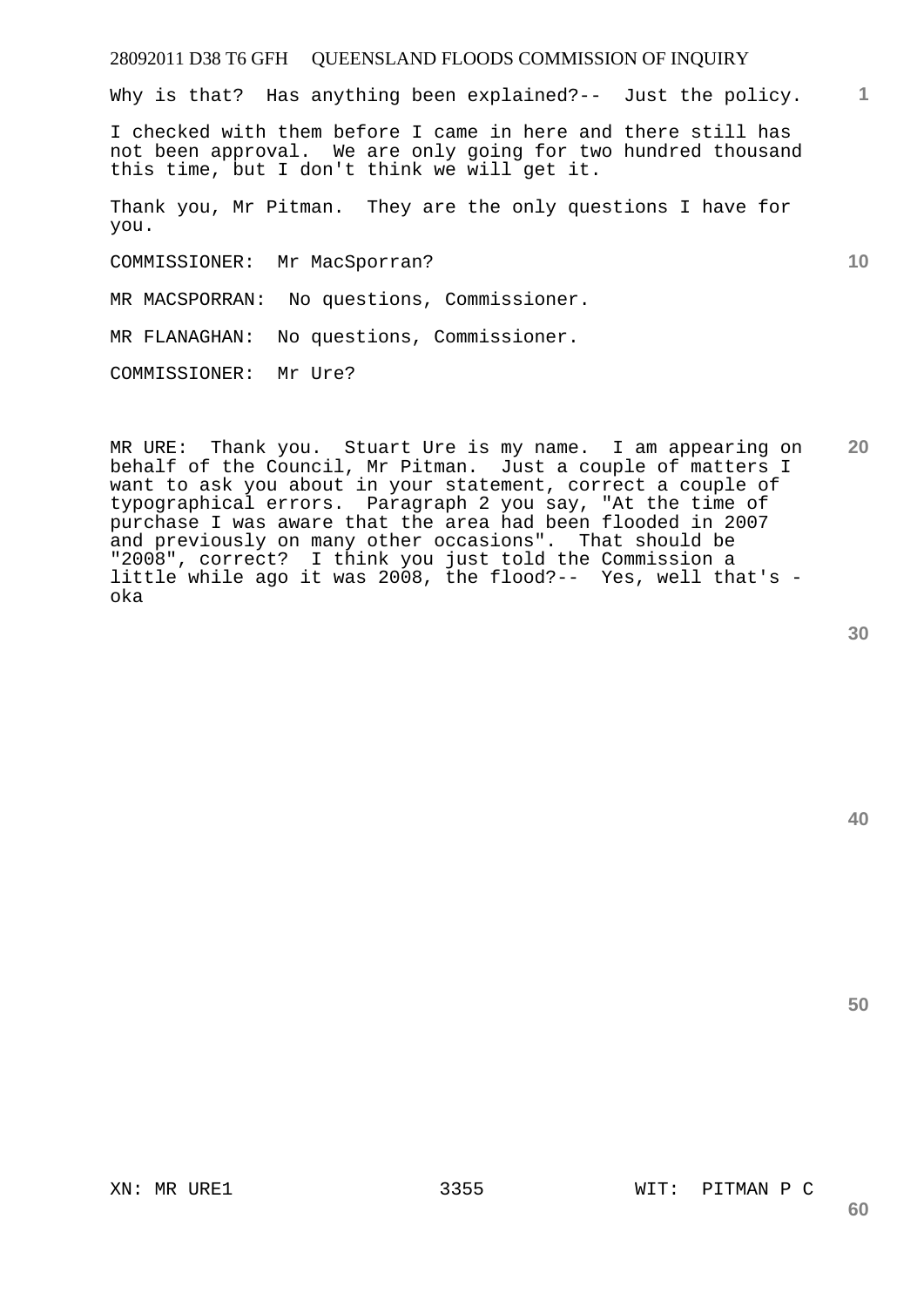And in paragraph three, in the second last line, I think you corrected 150 mils and said that that should be 300 mils; correct?-- Yeah, well, the - the DA said that the flood got to 177.4. The recommendation was to go 300 mil above that, and I believe I went 300 mil above that level.

All right, but the 150 mils is a typographical error, it should be 300, based on what you've just told us?-- It should be 300, yes.

All right. Now, a couple of small matters. Paragraph 10, you say that you don't think the council has done enough to prevent flooding, especially since flooding has been an historically-regular occurrence. Then you go on to talk about the Fairbairn Dam. Are you aware that the Fairbairn Dam is not under the control and is not the responsibility of the local council?-- Well, I don't know whose responsibility it is, but, you know, something should be done about it and-----

All right?-- -----you know, I'm sure if the council is not the controller well they can't do much about it but the State Government maybe should.

Paragraph 11, one of the issues you identify is the damming effect of the Central Line Railway. Similarly, are you aware that the railway is not under the control of and is not the responsibility of the local council?-- Oh, absolutely, yeah.

All right. In paragraph three you tell us that the DA set the minimum finished surface level, and I think that's another error too, isn't it? That should mean the development approval set the minimum finished surface level at 177.4 metres AHD? You made the application and the approval came back with the nominated site finished levels and floor levels, didn't it?-- Yeah, I - I probably should have gone straight and said it was - 177.7 was the recommended height the council recommended.

All right-----?-- Which gave them a freeboard of 300 mil  $when---$ 

And you put a freeboard of a further 300?-- That's right, yeah.

All right. Now, if we come then to paragraph nine, which is your main complaint, you say the main issue was "the approval of my development application based on floor heights that did not take into account previous flooding in Emerald". Could Mr Pitman be shown, please, the statement of Luke Anthony Lankowski, who's the manager of Development Services of the Council?

COMMISSIONER: I take it you've warned the Commission staff you want it?

MR URE: Yes.

COMMISSIONER: Right.

**10** 

**1**

**20** 

**30** 

**40**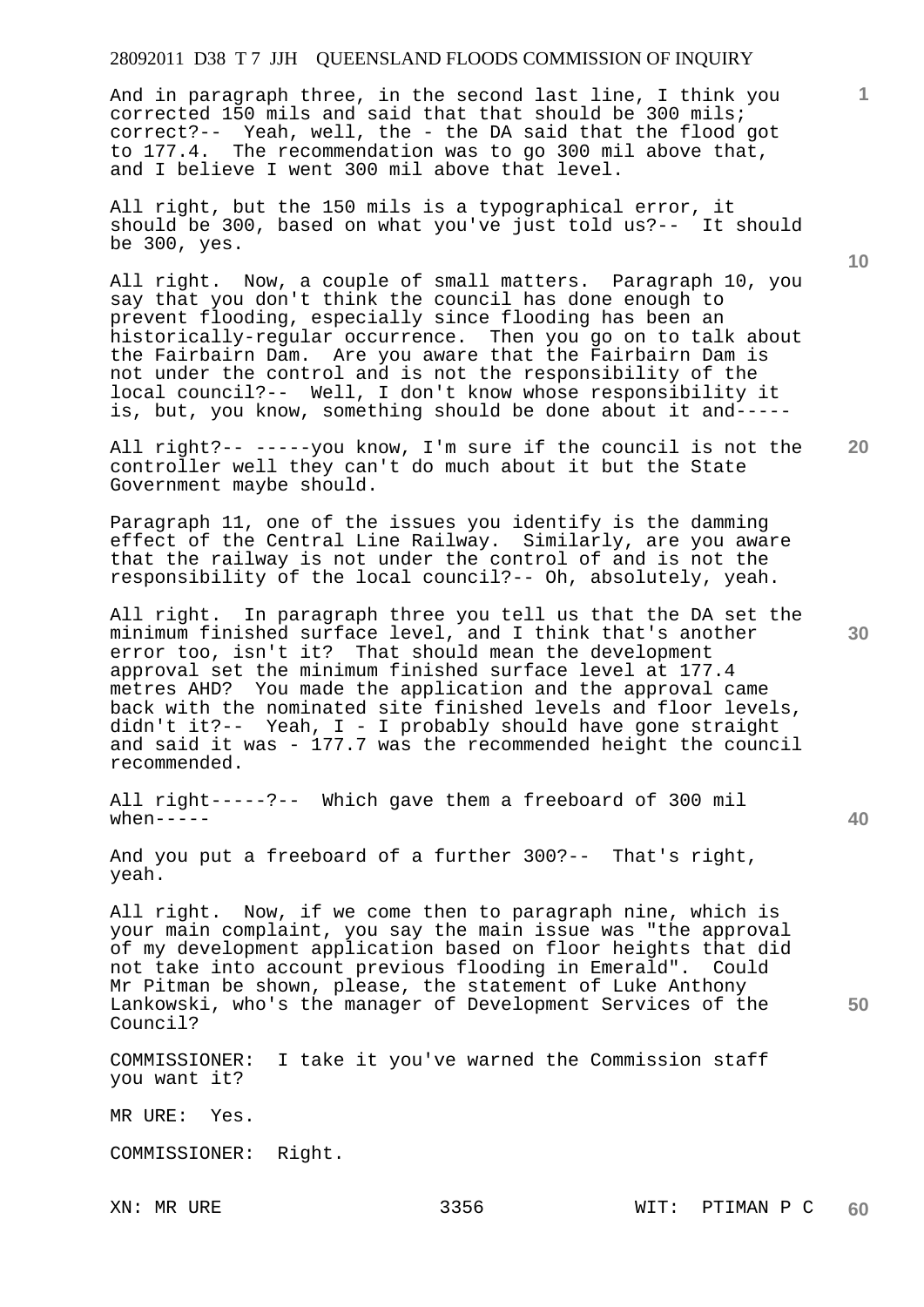MR URE: And look, please, at paragraph 3.2. We can all see there that Mr Lankowski tells us that since 2006 the council has utilised a map titled "Emerald Interim Flood Levels Map to Determine Floor Level", and he goes on to tell us that this is based on, "historical flood information (river flows, et cetera) aerial photos, spot heights and contour information," and there's also some stormwater impacts from known stormwater events factored in. May we see, please, attachment three to Mr Lankowski's statement? This should come up on your screen, Mr Pitman. If the scale can be brought up a little, thanks. All right. That's probably sufficient for our purposes. You've shown us the aerial photo or described the location of your property on the aerial photograph, which became Exhibit 669. If we just get to it on this map, attachment three. If we start - do you see the flood level legend running vertically on the right-hand side of the page?-- Yeah.

See the gap between 176.2 and 176.1, down towards the bottom? The gap between 176.2 and 176.1? See those two boxes?-- Yeah.

Coming from under the legend are two parallel lines. That's the Capricorn Highway, isn't it, running to the left?-- Yeah.

If we go along the Capricorn Highway we can see when we get level with the blue blocks on the right, that's Opal Street crossing the Capricorn, isn't it?-- Yep.

And if we turn left and we travel down the pinched road reserve of Opal Street heading south we cross the railway land, that you've described, and the next block we come to on the left as you're driving south but on the right as we're looking at this is your motel?-- Correct.

And we can see that that's in the floor - sorry, flood level legend designation of 177.4?-- Yes.

**40**  If we go back then - sorry, before we leave that. Can you scroll up, please, to the bottom of the legend, or scroll down to the bottom of legend, and there's a notation there that floor level is 300 mils above the flood level unless otherwise noted; correct? You see the paragraph-----?-- Yeah, which is exactly what they did in their DA.

Exactly. We started off, or the council started off with a floor - a flood level of 177.4 AHD, as you tell us in paragraph three of your statement?-- Yeah.

**50**  Added 300 mils freeboard and then arrives at a finished floor level of 177.7?-- Yep.

It's obvious, Mr Pitman, isn't it, that those levels were derived from this 2006 map, as Mr Lankowski says?-- Yeah, I'd agree, yeah.

All right. Well, I suggest to you, going back to your paragraph nine, that not only is it not correct to say that

**10** 

**1**

**30**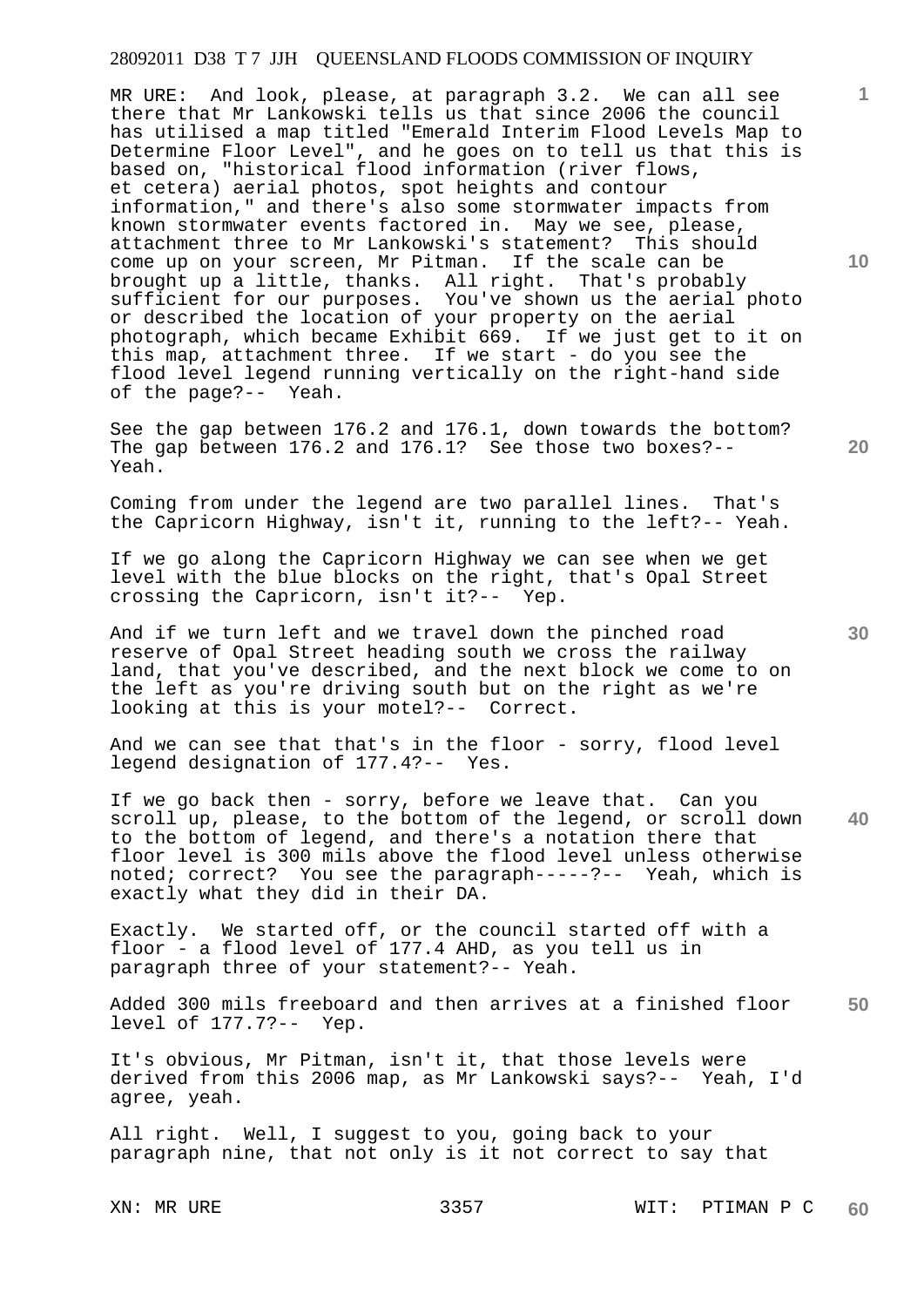the approval of your development was based on floor heights that didn't take into account previous flooding in Emerald, it was in fact based on the most recent flooding history and information that the council had?-- Yeah, but that doesn't take into account previous floods at all.

Well, did you take note of the paragraph that I referred you to in Mr Lankowski's statement where he said how this map was derived?-- Could you enlighten me again on that, please?

Well, he - there's no need to go back to it but he said "the flood level captured within this mapping was prepared by the former Emerald Shire Council with reference to historical flood information (eg river flows, et cetera) aerial photos, spot heights and contour information. This information was then cross-referenced with information approximating stormwater impacts based on known storm events." I suggest to you, Mr Pitman, that the development approval that you received nominating the 177.7 metres AHD as the finished floor level was based on the best information that the council had at the time?-- Well, this is one of the main issues. Now, Mr Lankowski has only been there for two years, I think, or maybe three years. One of the major problems is there's so much recycling of people there that the historical information that's - you know, that's handed down by - you know, by verbatim is - you know, is lost and, you know, there's no-one there that's experienced the bigger floods, and this is - you know, this is a - you know, an issue and I don't think that they didn't have the experience to listen to the older people in the town that knew that there was bigger floods.

The flood event with which the Commission's concerned was the highest flood in Emerald in recorded European history, wasn't it?-- I don't believe that.

All right. I've got nothing further.

COMMISSIONER: Ms McLeod?

MS McLEOD: I have no questions, thank you.

COMMISSIONER: Ms Wilson.

MS WILSON: May that statement of Mr Lankowski be tendered?

COMMISSIONER: Exhibit 670.

ADMITTED AND MARKED "EXHIBIT 670"

MS WILSON: And I have no further questions for Mr Pitman. May he be excused?

COMMISSIONER: Yes. Thanks, Mr Pitman, you're excused.

**10** 

**1**

**40** 

**50**